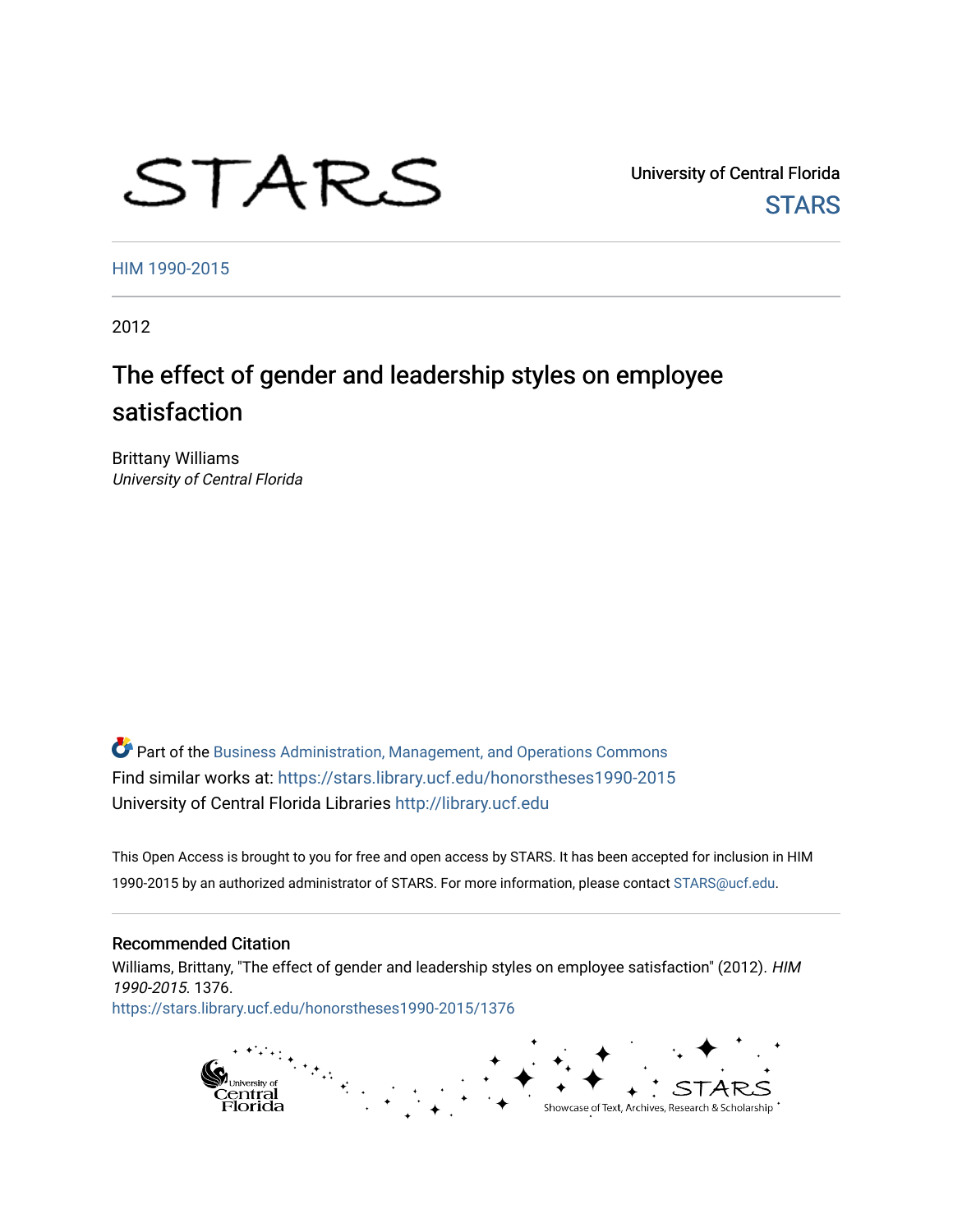# THE EFFECT OF GENDER AND LEADERSHIP STYLES ON EMPLOYEE **SATISFACTION**

by

# BRITTANY C. WILLIAMS

A thesis submitted in partial fulfillment of the requirements for the Honors in the Major Program in Management in the College of Business Administrations at the University of Central Florida Orlando, Florida

Fall Term 2012

Thesis Chair: Dr. Michael P. Ciuchta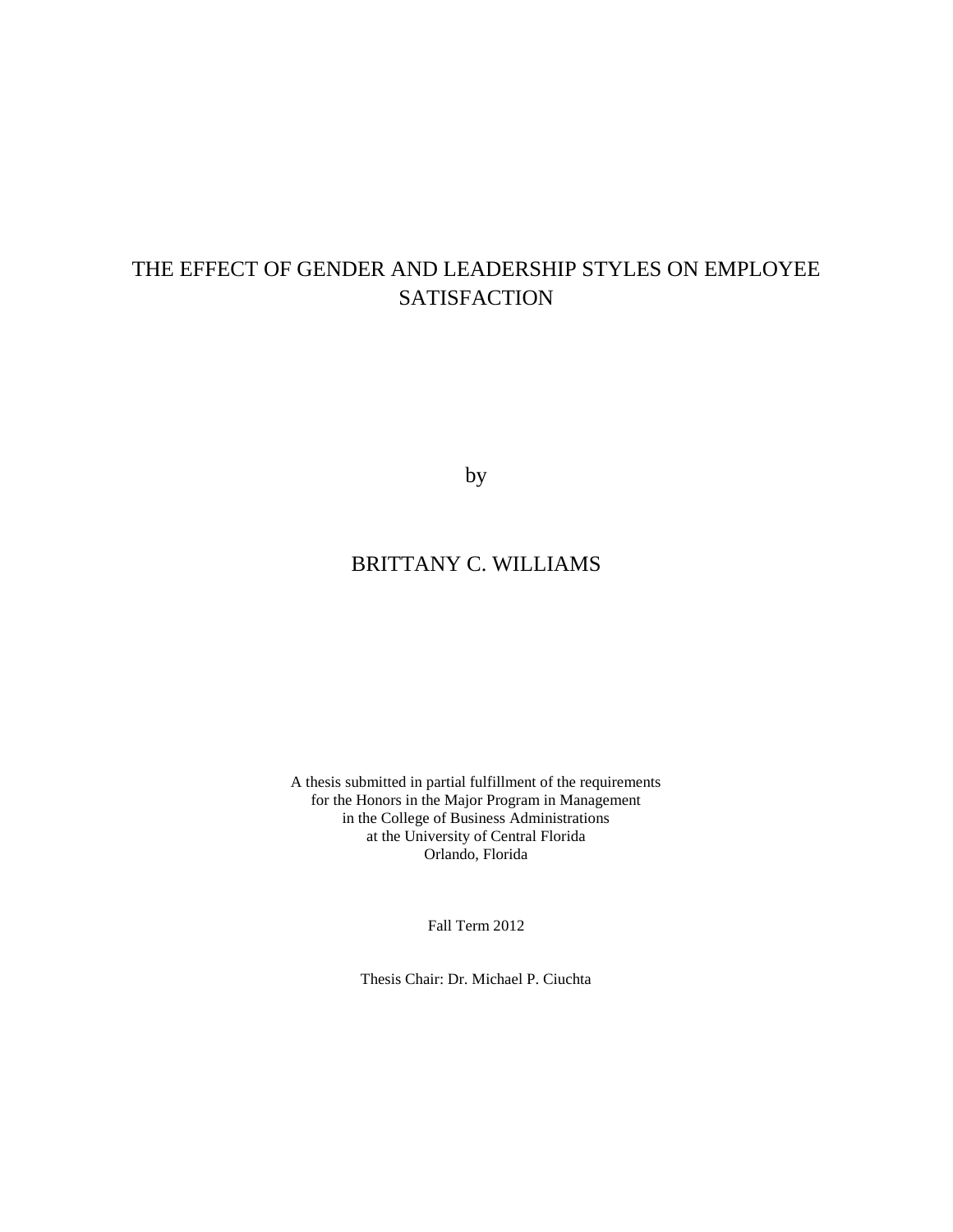## **Abstract**

To ensure the success of a company, it is essential for supervisors to interact effectively with the employees they oversee. Effective interactions between supervisor and employee go hand-in-hand with employee satisfaction, which can impact firm performance. The purpose of this thesis is to examine key drivers of employee satisfaction. Specifically, this thesis tests whether or not employees with supervisors of the same sex as themselves are more satisfied than employees with supervisors of the opposite sex. It also compares and contrasts the level of satisfaction an employee has in correspondence with transformational and transactional leadership styles and whether this relationship is contingent on the employee's level of work experience.

A scenario-based survey was conducted with a sample of 160 business school students. Each survey included one of four different vignettes demonstrating a transformational versus transactional leadership style corresponding to a male versus female supervisor. Regression analyses of the results showed positive association between work experience and employee satisfaction. On the other hand, gender and age showed very little significant results. Transformational and transactional leadership styles used by supervisors also showed no significant effect on employee satisfaction or preference.

An analysis of survey respondents' descriptions of ideal managers indicates clear distinctions between female and male preferences in supervisor actions. The conclusions provided in this thesis may assist business managers with becoming more effective leaders in their areas of supervision.

ii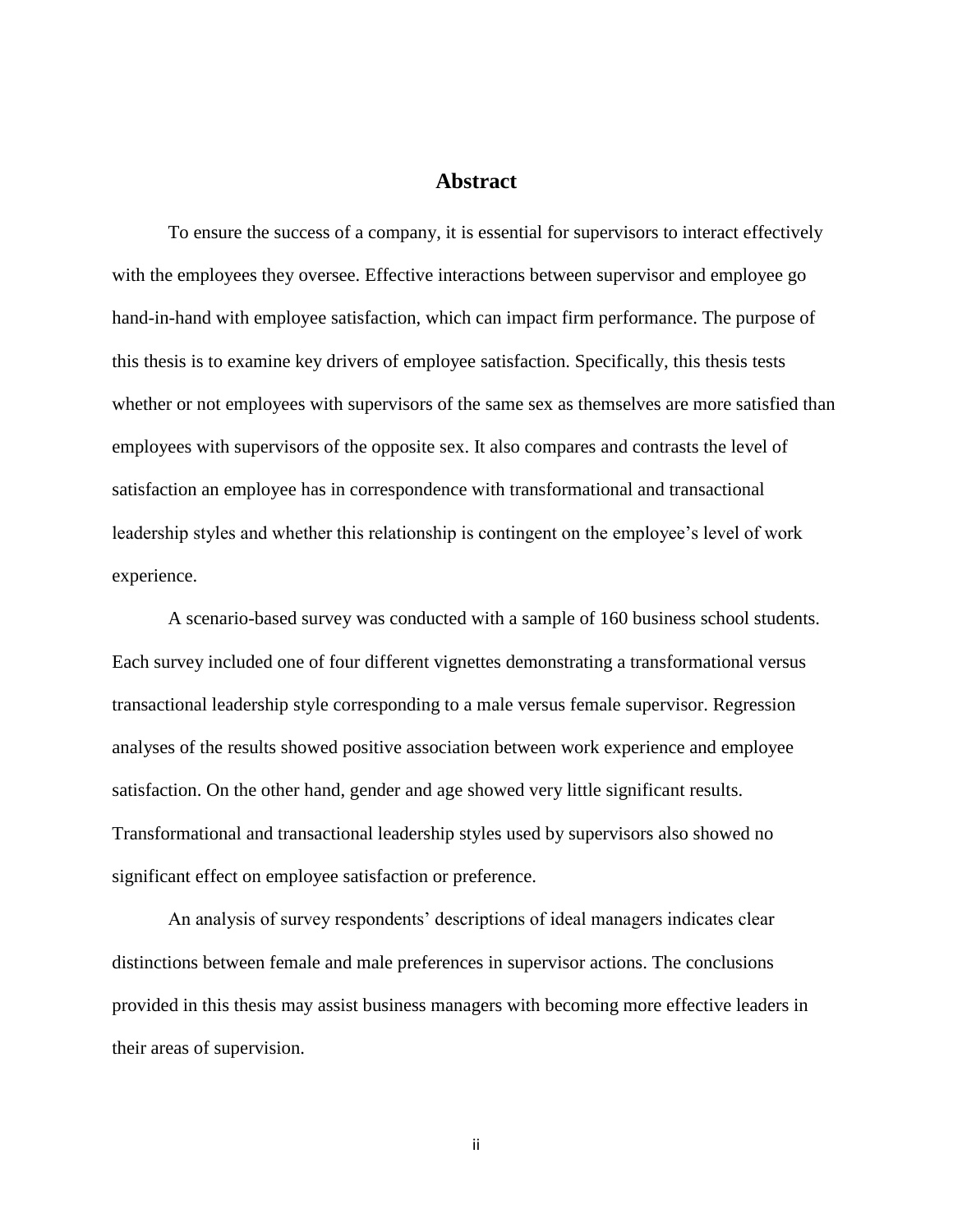# **Dedication**

For parents who continuously encouraged and supported me For my sisters and grandmother who motivated and inspired me For my closest companion who served as my endurance And for my closest two friends who made me feel like I had an entourage of fifty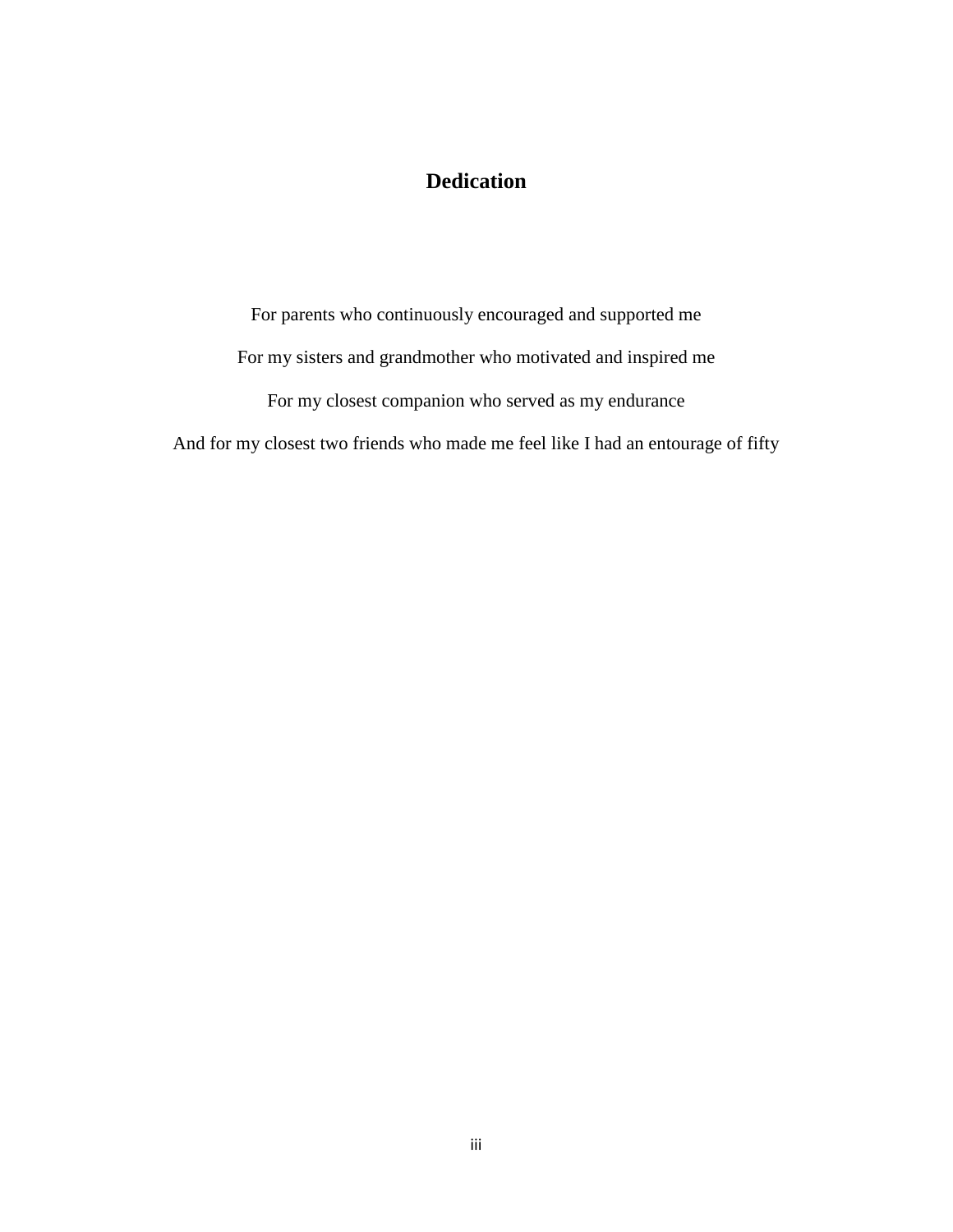# **Acknowledgements**

I express sincere thanks and gratitude to my committee members who took the time out of their busy schedules to help make my project a success. My greatest appreciation goes to my thesis chair, Dr. Michael P. Ciuchta, who was with me every step of the way and kindly offered his wisdom and support.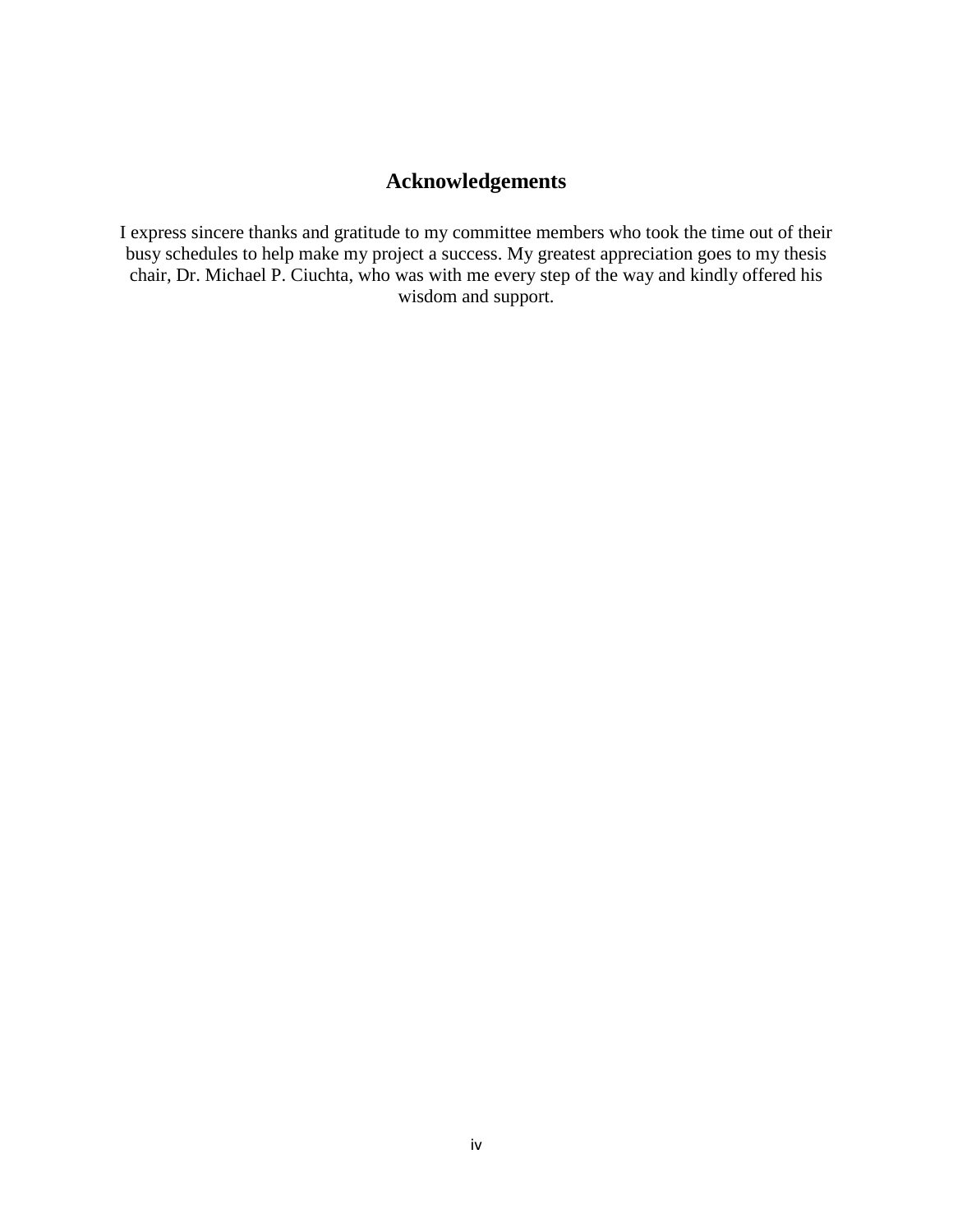# **Table of Contents**

| C.V.L.: |
|---------|
|         |
|         |
|         |
|         |
|         |
| 32      |
|         |
|         |
|         |
|         |
|         |
|         |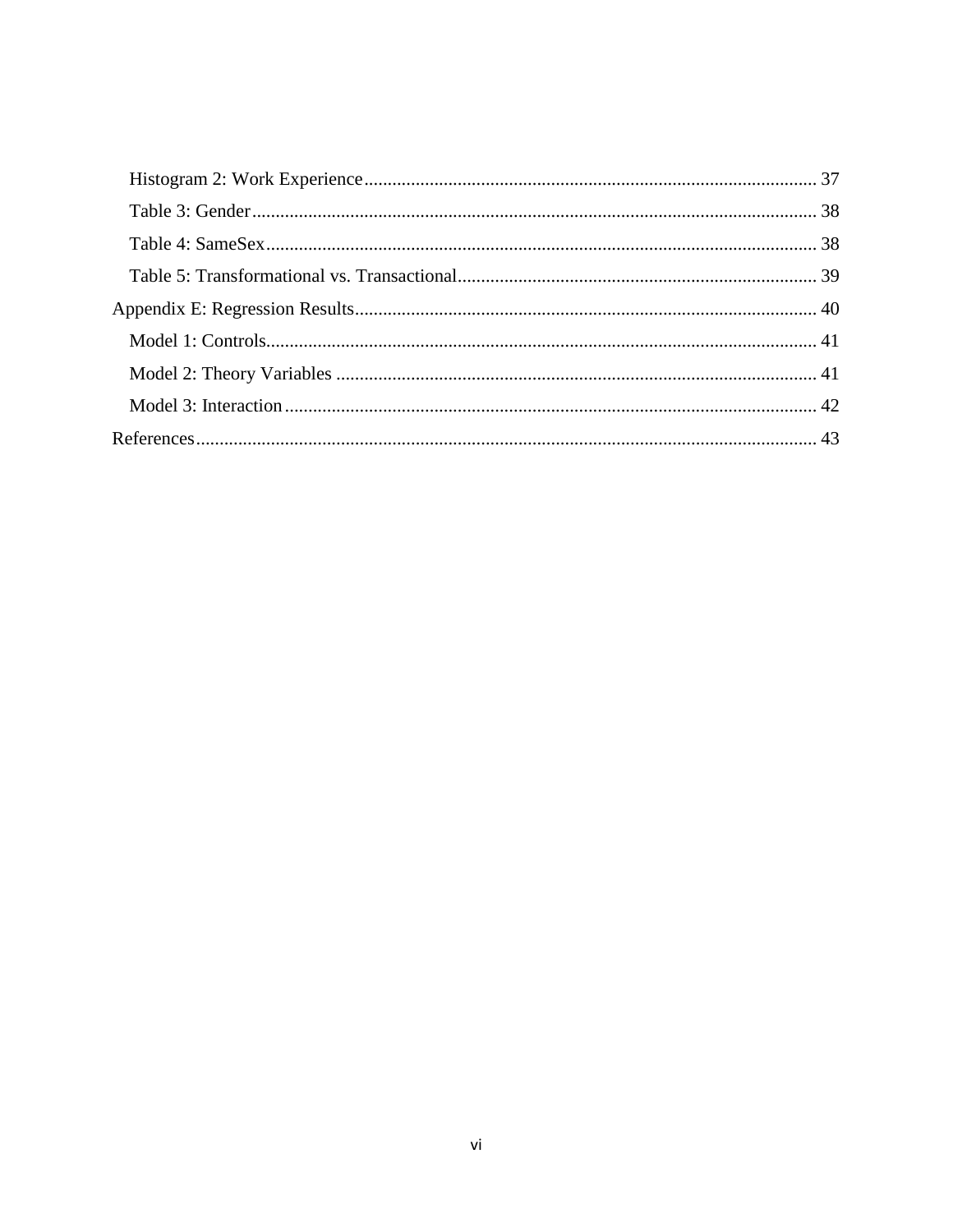## **Introduction**

<span id="page-7-0"></span>Many previous studies have analyzed the effects that gender and leadership styles have on production in the workplace. Ortiz-Walters, Addleston, and Simione's (2010) study suggests that the assessment of gender identity and related skills can provide organizations with more effective guidance and matching of mentors and trainees to maximize perceived satisfaction on the part of the trainee. Another study illustrates that "changes in management practices that increase employee satisfaction may increase business-unit outcomes, including profit" (Harter, 2002). It has also been shown that companies tend to be more profitable when employees are more satisfied (Lussier, 2010). And many times, employee behaviors and satisfactions are driven by leadership in the workplace (Podsakoff, 1990).

Therefore, it can be proposed that a key method to improving organizational performance is to establish a better understanding of the influences on employee satisfaction. It is essential for managers, or any business professional holding a leadership position, to know the best way to interact with and satisfy employees they oversee. Though previous studies have examined the effects of leadership styles on employee satisfaction and the effects of gender differences in the workplace, no study focuses on the effects of both leadership style and gender together. More significantly, no study primarily concentrations employee satisfaction and preference when dealing with leaders of a specified gender corresponding with a specified leadership style. Thus, this study examines the influence of supervisor gender and leadership styles (specifically transformational and transactional) on employee satisfaction in an attempt to contribute to a better understanding of overall supervisor effectiveness.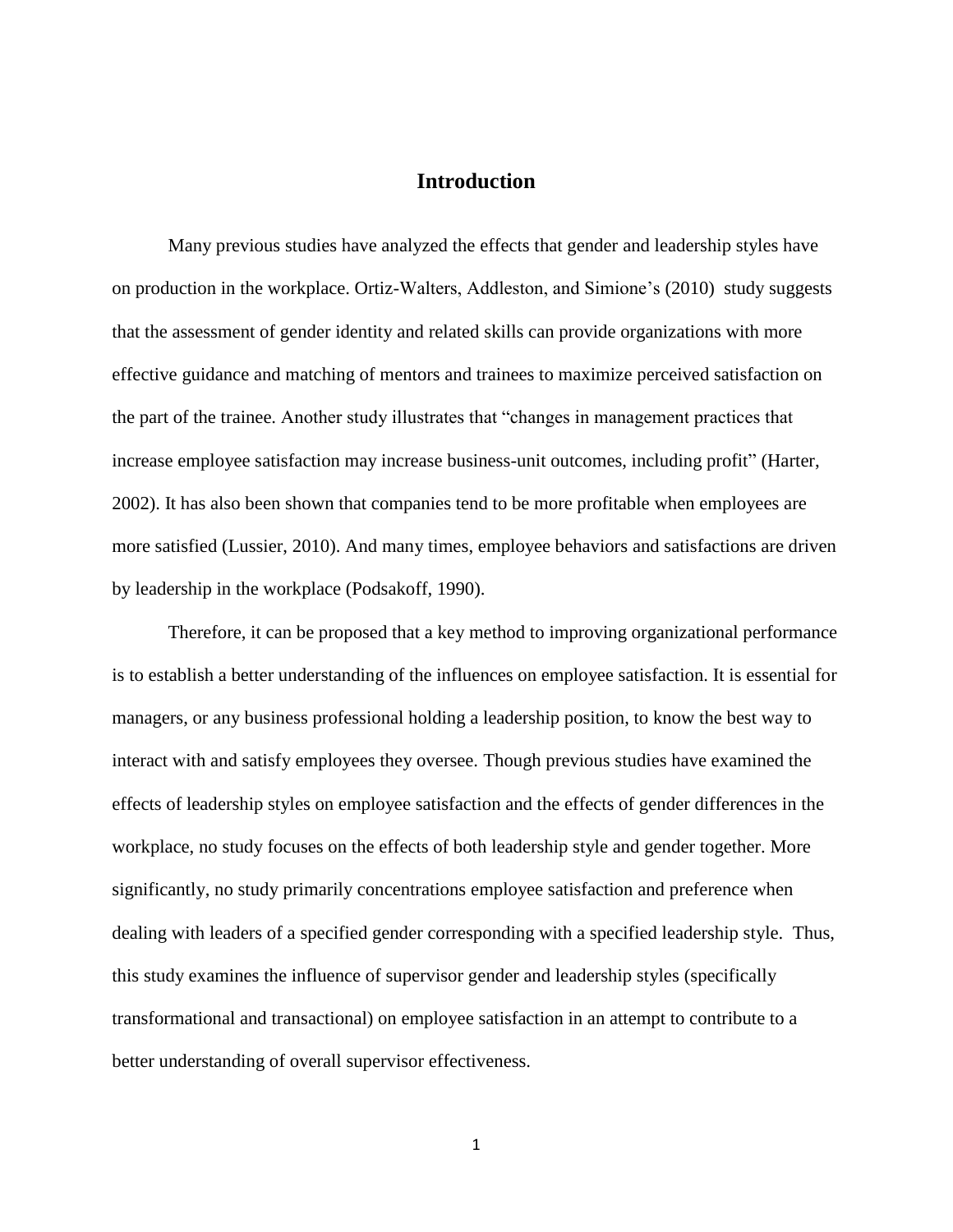#### **Literature Review, Research Question and Hypotheses**

<span id="page-8-0"></span>This section provides a review of the literary research used and referenced throughout this paper and the course of this study. It provides relevant information and insight which initiated the investigation and formed the structure of this thesis. This section also includes the research question and two hypotheses that correspond with this experiment, along with individual introductions explaining the thoughts and reasons behind each hypothetical theory.

#### **Literature Review**

<span id="page-8-1"></span>In one study (Ortiz-Walters, Addleston, and Simione, 2010), the authors found that male apprentices, who strongly identify with their career roles, report being more satisfied with mentors who provide career development support. On the other hand, female apprentices, who measure career success using "socio-emotional-based" (variations that occur in an individual's personality, emotions, and relationships with others) criteria, report being more satisfied with mentors who provide psychosocial support. Their study implies that the assessment of gender identity and related skills can provide organizations with more effective guidance and matching of mentors and trainees to maximize perceived satisfaction on the part of the trainee.

Another relevant study (Johnson, Murphy, and Zewdie, 2008), showed that feminine individuals expect leaders to be more sensitive than masculine individuals, who expect leaders to be more masculine, strong, and tyrannical than feminine individuals. Also, sensitivity was more strongly associated with female leadership, whereas masculinity, strength, and tyranny were more strongly associated with male leadership. However, for female leaders to be perceived as effective, they needed to demonstrate both sensitivity and strength while male leaders only needed to demonstrate strength.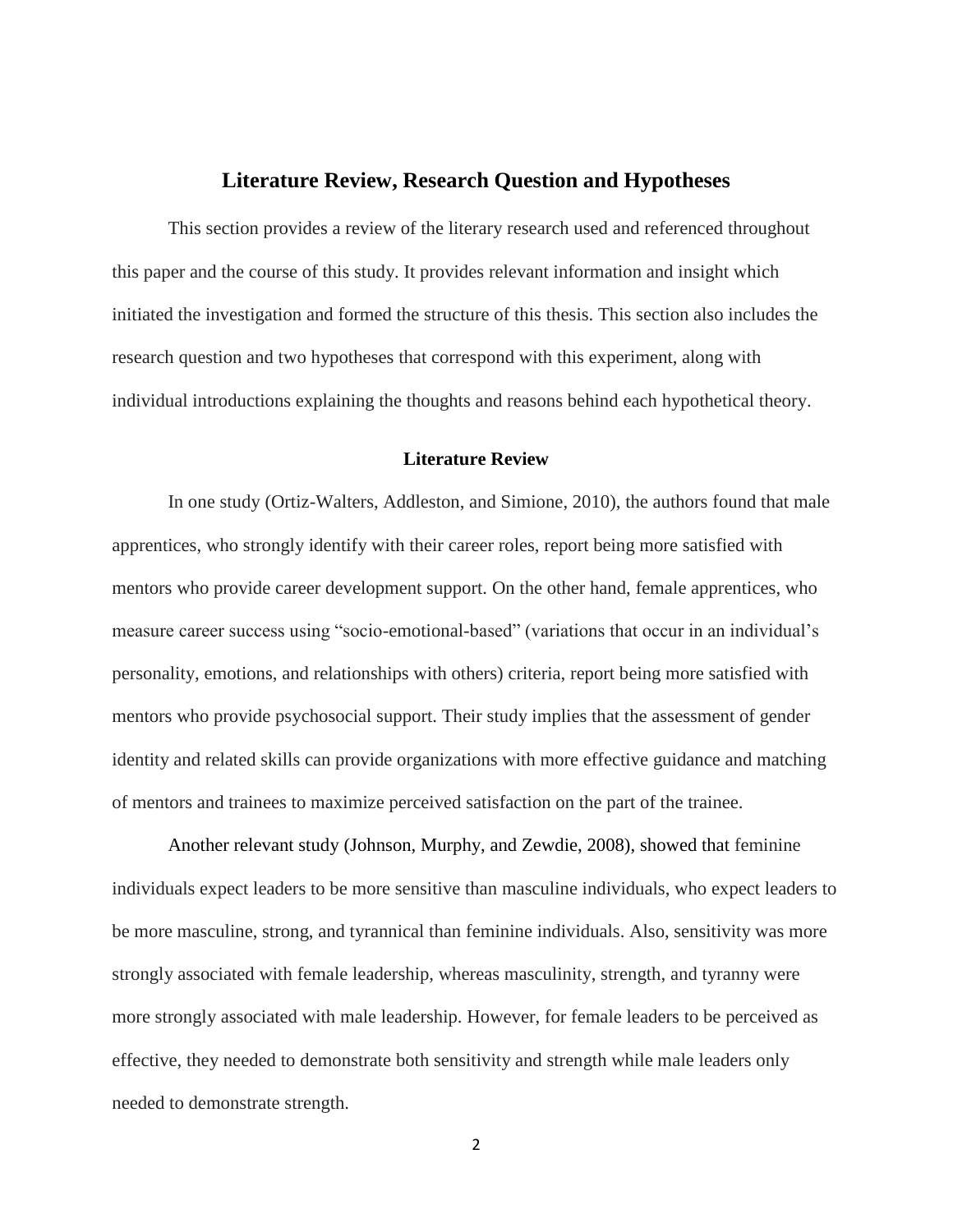Brian Moskal's (1997) article examined whether "women make better managers" is a fact or a myth, and found that studies show women executives to excel chiefly as nurturers and team players in corporate America. He also found studies to show that males primarily excel in leftbrain activities such as problem-solving, while females primarily excel in the right brain such as interpersonal relationships.

An article written by Podsakoff and colleagues (1990) mentions that transformational leaders "transform or change the basic values, beliefs, and attitudes of followers so that they are willing to perform beyond the minimum levels specified by the organization" and transactional leader behaviors "are founded on an exchange process in which the leader provides rewards in return for the subordinate's effort." This research was focused on the impact of transformational leader behaviors on follower satisfaction, and suggests that employee behaviors and satisfactions are driven by leadership in the work place.

MacKenzie and his colleagues' 2001 article mentions that "transformational leadership involves fundamentally changing the values, goals, and aspirations of followers, so that they perform their work because it is consistent with their values, as opposed to the expectation that they will be rewarded for their efforts." This study examined the impact of transformational and transactional leader behaviors on the sales performance of organizations.

Research by Alice Eagly and colleagues (1982 and 2003) suggests that female leaders are more transformational than male leaders. Female leaders also engage in more of the contingent reward behaviors related to transactional leadership and individualized consideration. On the other hand, male leaders more likely possess qualities of the transactional and laissez-faire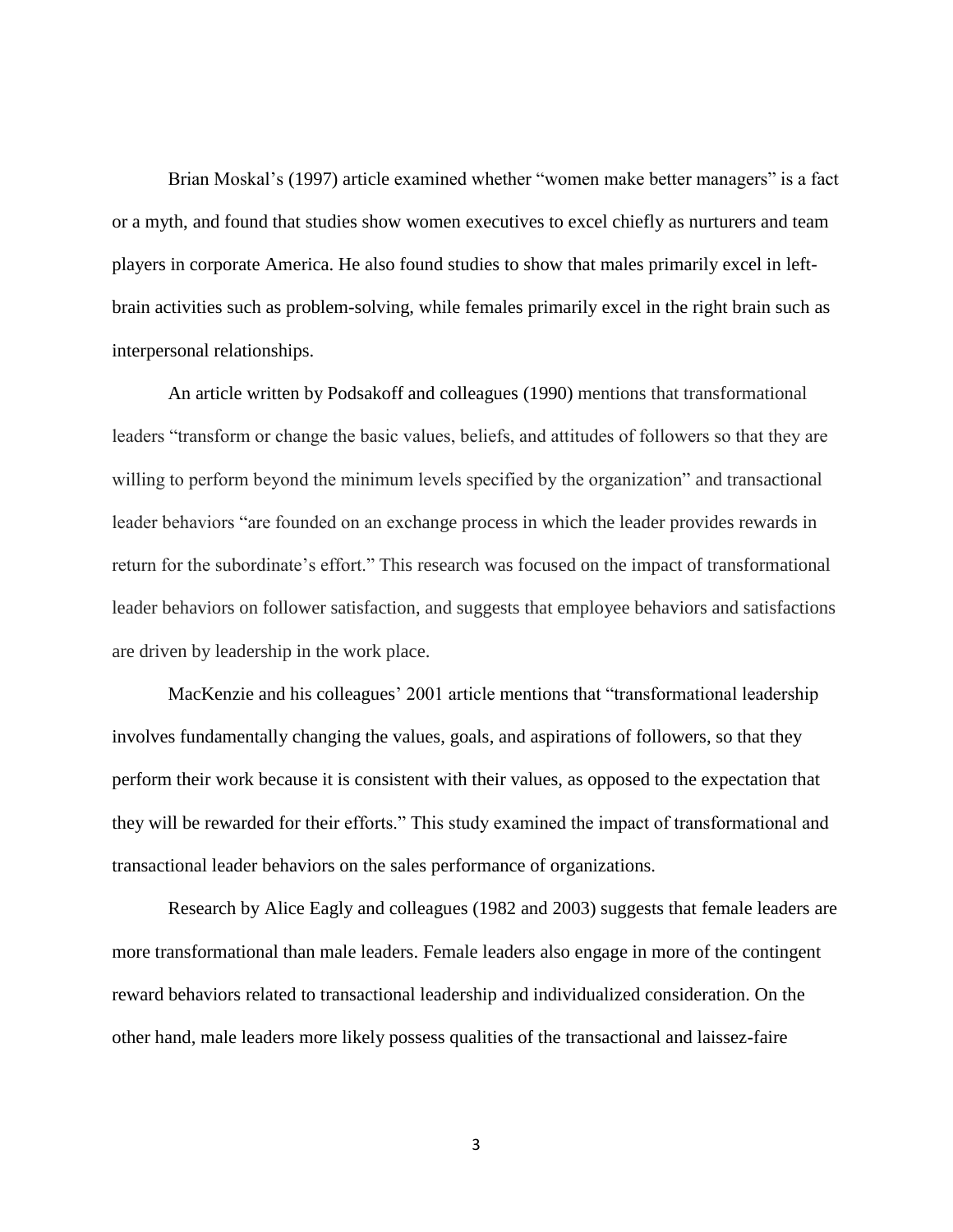leadership style. Male leaders are therefore more active and passive by exception than female leaders.

Patricia Smith (1998) examined the work attitudes of 286 females and 416 males. These employees were employed in 27 female-owned small businesses and 29 male-owned small businesses. These small businesses all fit into the industries of construction, manufacturing, and distribution. This study analyzed the dependent variable, job satisfaction scores with regard to owner-employee gender interactions. Smith mentioned results from previous studies conducted in the 1990s which concluded that same-sex dyads develop early patterns of compatibility that carry over to adult situations. She also points out from these studies that behaviors in the workplace recurrently confirm interaction patterns reflective of essential male and female natures. Smith then concludes that the comfort her respondents had with owners of the same sex suggests a learned pattern.

As introduced, many studies in the past including those mentioned in the literary review, have contributed to the search for efficient leadership in the workplace. Compelling evidence illustrates that the use of specific leadership styles tend to prove more efficient than others in some cases and that gender in the work place has an influence on employee preference and satisfaction. These evidences provide a strong background for the formation and attesting of the hypotheses and research question addressed in the next section.

#### **Research Question and Hypotheses**

<span id="page-10-0"></span>Johnson and colleagues (2008) explain that feminine individuals expect leaders to be more sensitive than masculine individuals, who expect leaders to be more masculine, strong, and tyrannical.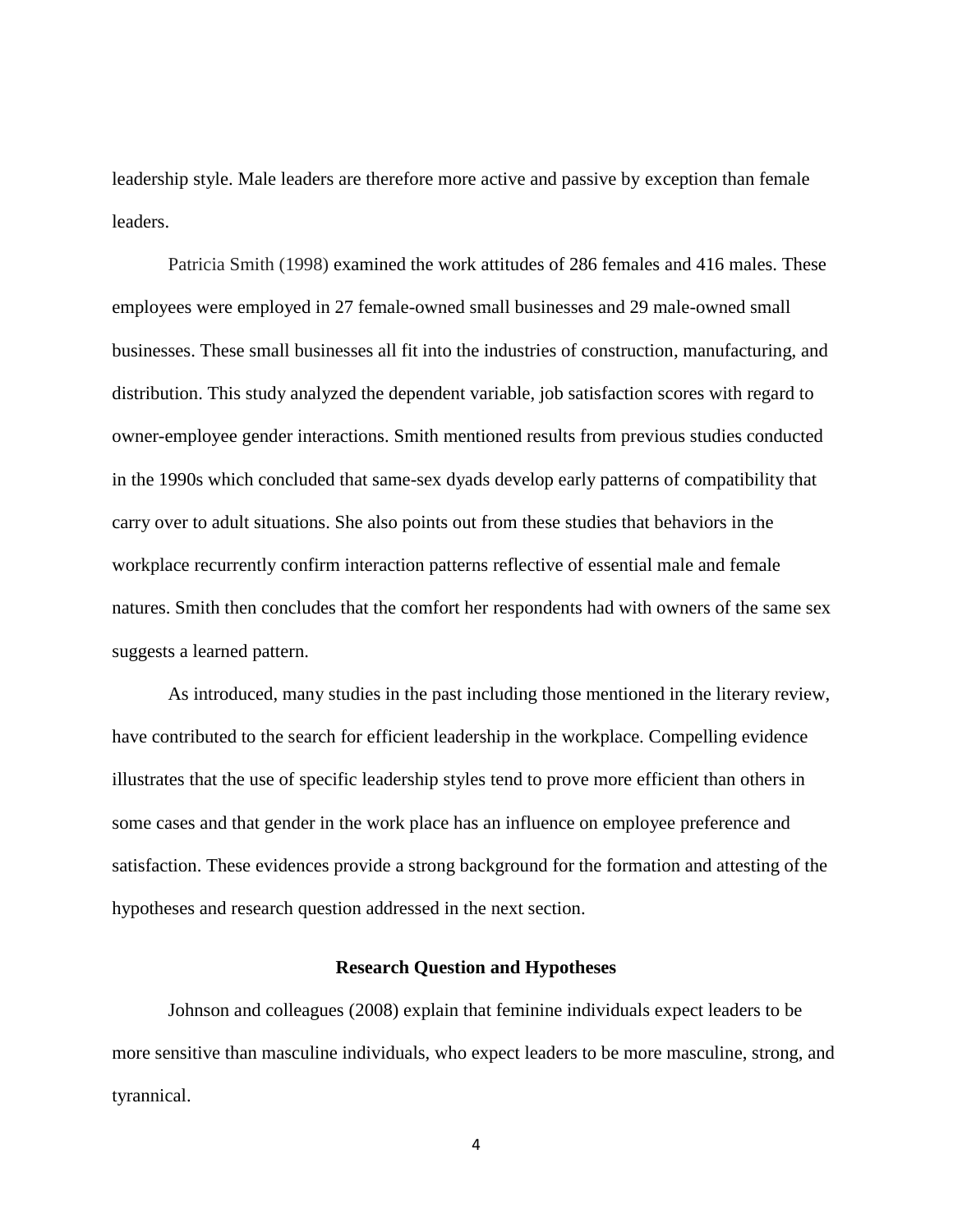Brian Moskal (1997) found that women executives excel chiefly as nurturers and team players in corporate America. It also mentions that males primarily excel in left-brain activities such as problem-solving, while females primarily excel in the right brain such as interpersonal relationships.

The results from these articles suggest that employee thought processes and leader expectations vary across gender. Therefore, it is easy to believe that leadership preferences and ideal prototypes will differ between women and men.

*Research Question: Will female employees have a different ideal supervisor prototype than male employees?*

Johnson and colleagues (2008) explain that feminine individuals expect leaders to be more sensitive than masculine individuals, who expect leaders to be more masculine, strong, and tyrannical than feminine individuals. Also, sensitivity was more strongly associated with female leadership, whereas masculinity, strength, and tyranny were more strongly associated with male leadership.

Patricia Smith and colleagues (1998) concluded that "membership in same-sex dyads had unique effects on the relationship between the independent variables (organizational factors and employee demographic and job-related characteristics) and the dependent variable for female employees." She also mentions that same-sex dyads develop early patterns of compatibility that carry over to adult situations, and that the comfort her respondents had with owners of the same sex suggests a learned pattern.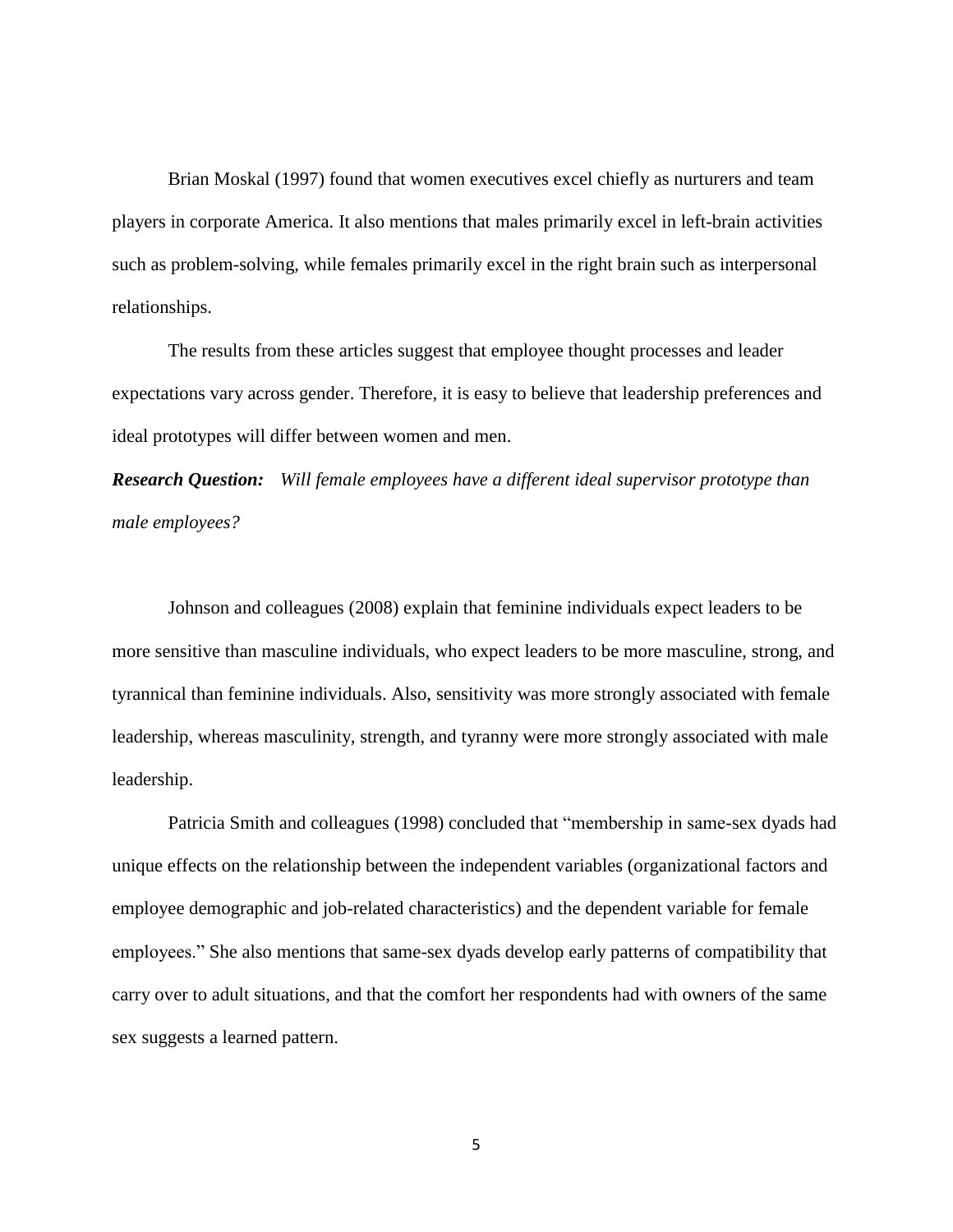Ortiz-Walters and colleagues' (2010) study implies that the assessment of gender identity and related skills can provide organizations with more effective guidance and matching of mentors and trainees to maximize perceived satisfaction on the part of the trainee.

These conclusions show that individuals expect to have similar, mutual traits with their leaders; comfort in same-sex dyads seem to be a learned pattern from early childhood; and satisfaction in organizations can be found through the matching of mentors and trainees' gender identity. Therefore, it can be assumed that same-sex dyads will result in a higher employee satisfaction rate than opposite-sex dyads.

*H. 1. Employees with a supervisor of the same sex will be more satisfied than employees with a supervisor of the opposite sex.*

Podsakoff and colleagues (1990) express that the transactional leadership style is demonstrated through contingent reward behaviors. Podsakoff includes the following specific items from the contingent reward scale: "Always gives me positive feedback when I perform well"; "Gives me special recognition when my work is very good"; "Commends me when I do a better than average job"; and "Personally compliments me when I do outstanding work." The author also mentions six key behaviors associated with transformational leaders. One of these key behaviors is "high performance expectations." That is, "behavior that demonstrates the leader's expectations for excellence, quality, and/or high performance on the part of followers." He also mentions that mentions that transformational leaders "transform or change the basic values, beliefs, and attitudes of followers so that they are willing to perform beyond the minimum levels specified by the organization" and transactional leader behaviors "are founded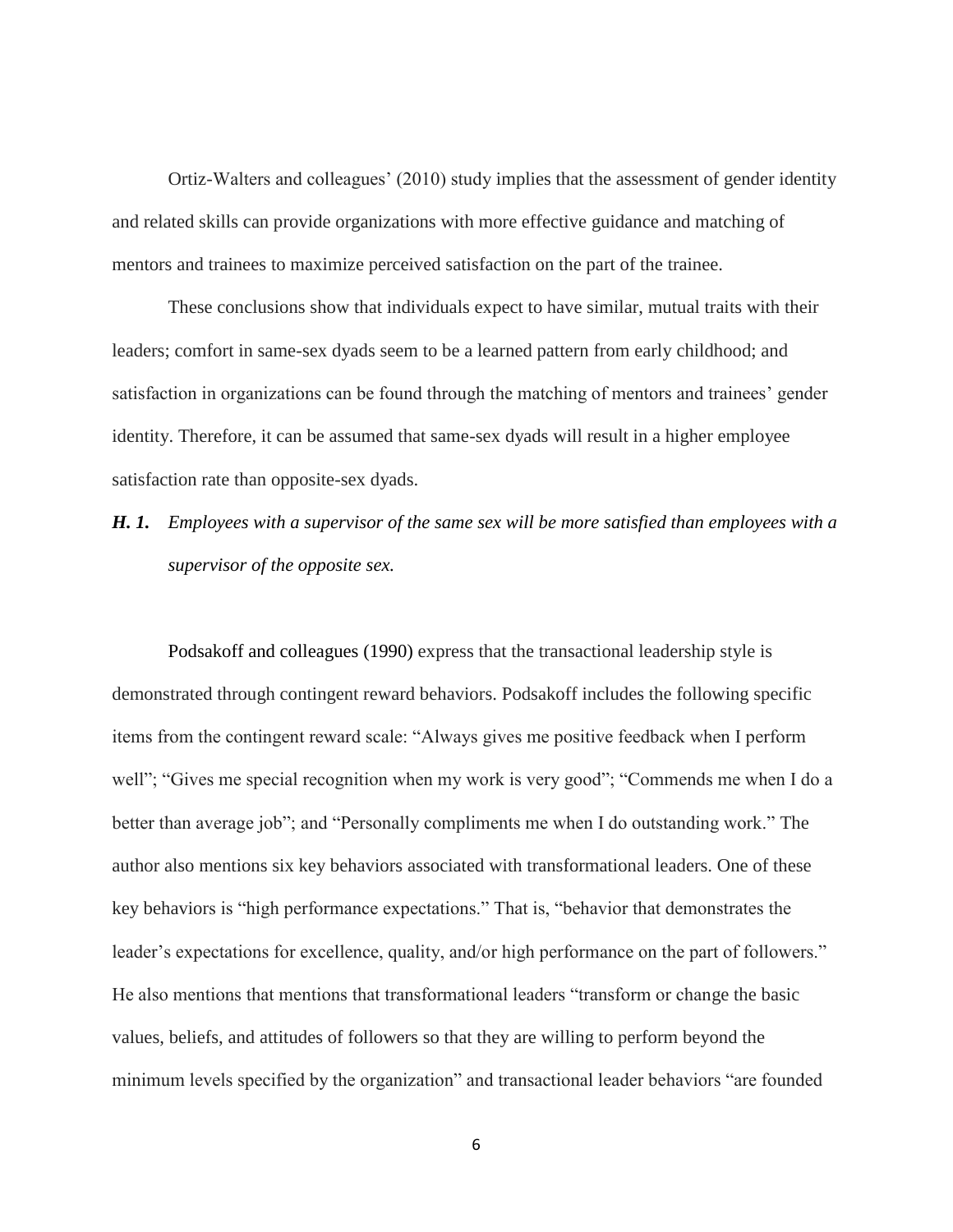on an exchange process in which the leader provides rewards in return for the subordinate's effort."

While describing the differences between transformational and transactional leadership, MacKenzie and his colleagues mention that "transformational leadership involves fundamentally changing the values, goals, and aspirations of followers, so that they perform their work because it is consistent with their values, as opposed to the expectation that they will be rewarded for their efforts."

It can be considered that employees with little experience would prefer to be reward for their efforts rather than being expected to have high performances in the work place. On the other hand, it can be assumed that employees with higher levels of experience would be more acceptable of high performance expectations with little to no reward for efforts in return.

*H.2. Employees with more work experience will be more satisfied with transformational leaders compared to employees with less work experience.*

A graph for the hypotheses can be found in Appendix A.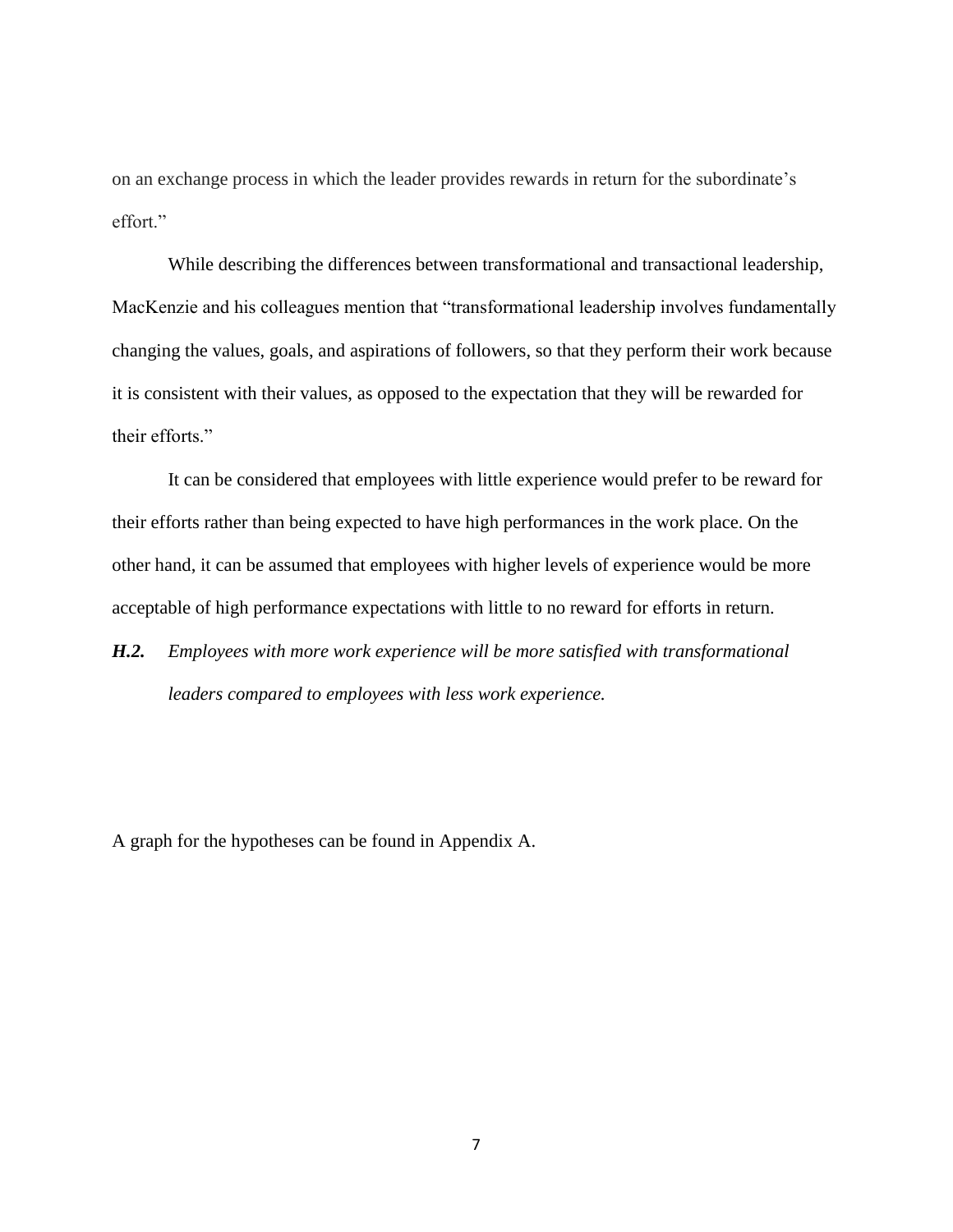# **Methods**

<span id="page-14-0"></span>A vignette-based survey was used for this study's experiment. Instructors at the University of Central Florida were contacted for support in finding willing participants to complete the survey. Upon IRB approval, each participant randomly received a paper-printed copy of the survey with one of four hypothetical scenarios. These vignettes/scenarios were constructed based on the transformational and transactional scales developed by Podsakoff and colleagues (1990). The vignettes are as follow:

*Scenario 1: a female supervisor using a transformational leadership style*

- The supervisor is a 40 year old female
- She has a clear understanding of where the group is going
- She leads by "doing" rather than simply by "telling"
- She fosters collaboration among her employees
- She shows that she expects a lot from her employees
- She shows respect for employees' personal feelings

*Scenario 2: a female supervisor using a transactional leadership style*

- The supervisor is a 40 year old female
- She always gives employees positive feedback when they perform well
- She gives employees recognition when their work is very good
- She commends employees when they do a better than average job
- She personally compliments employees when they do outstanding work
- She frequently acknowledges employees' good work performance

#### *Scenario 3: a male supervisor using a transformational leadership style*

- The supervisor is a 40 year old male
- He has a clear understanding of where the group is going
- He leads by "doing" rather than simply by "telling"
- He fosters collaboration among his employees
- He shows that he expects a lot from his employees
- He shows respect for employees' personal feelings

#### *Scenario 4: a male supervisor using a transactional leadership style*

- The supervisor is a 40 year old male
- He always gives employees positive feedback when they perform well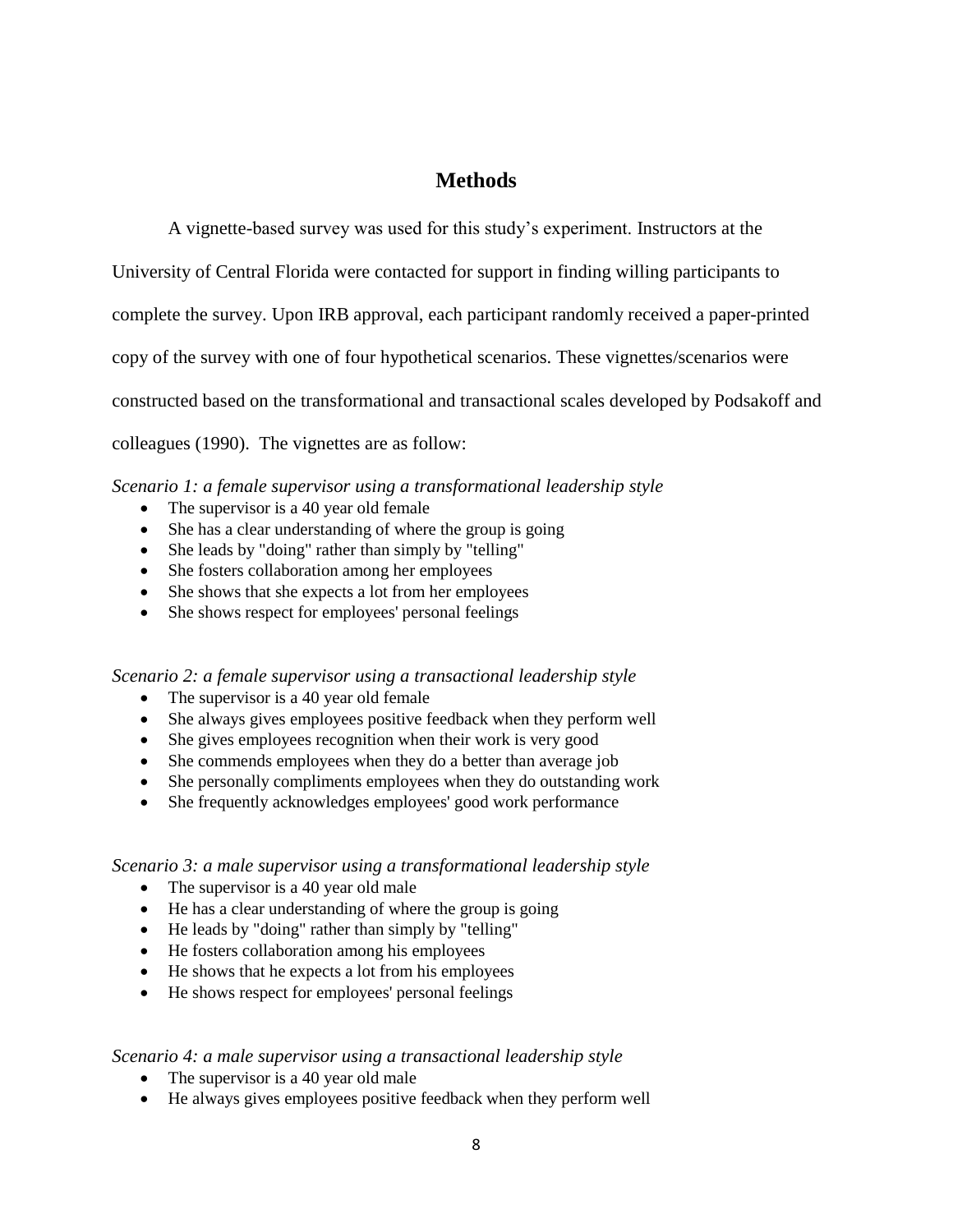- He gives employees recognition when their work is very good
- He commends employees when they do a better than average job
- He personally compliments employees when they do outstanding work
- He frequently acknowledges employees' good work performance

Appendix B of this report provides a copy of each full survey.

#### **Participants**

<span id="page-15-0"></span>The participants in this study were students at the University of Central Florida (UCF) in Orlando, Florida. They were invited to participate in this experiment by their UCF instructors. Some students received extra credit for participation, while others volunteered their support. All participants were students at UCF during the summer 2012 term. Respondents filled out the surveys in class during their summer course class time.

There was an original total 167 of participants surveyed from 5 different UCF classes. Of these respondents, there were 100 males and 67 females observed. The first class surveyed was the undergraduate course Training and Development (MAN4350), which contributed 35 participants. The next class was the undergraduate course Organization Theory and Behavior MAN4240, and it contributed 23 survey participants. The University of Central Florida's undergraduate Financial International Management course (FIN4604) provided 29 research participants. The next 57 participants were from the university's graduate course, Strategic Management (MAN6721). And the final 23 students to take the survey were from the UCF undergraduate course Business Ethics and Social Responsibility (MAN4701).

Upon analyzing the results, 7 of the survey responses were removed from the total amount leaving a sample of 160 observations (95 males and 65 females). Two of the surveys were removed due to missing data, making the responses incomplete and unfeasible. Another 2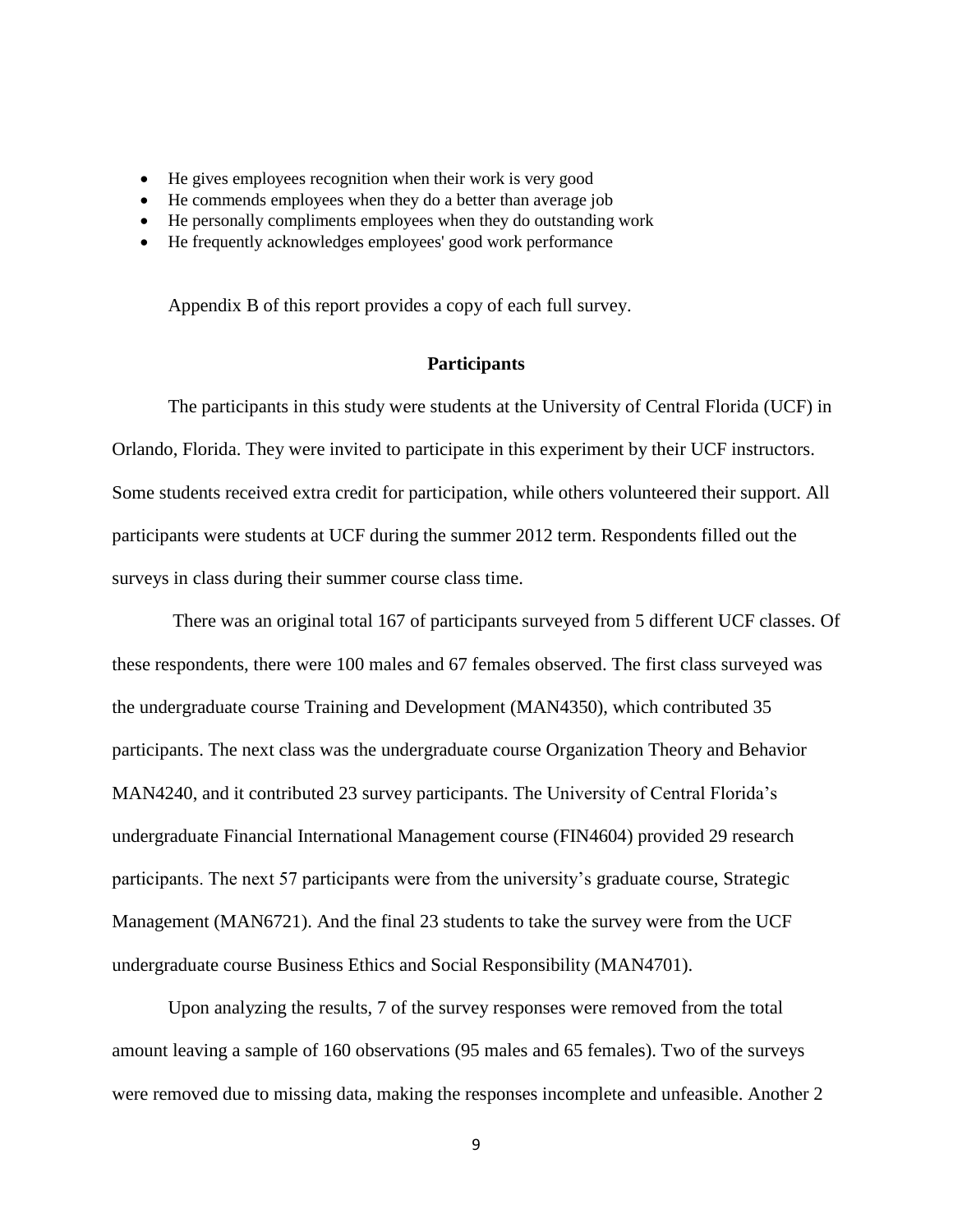surveys were removed because they were exact duplicates made by the same participant, but not of the same survey form/scenario. Three surveys removed because they were outliers. These 3 participants had much lower employee satisfaction scores than all other participants. Therefore, it was decided to exclude the data associated with these outlying responses. A scatter plot found in Appendix D, Figure 7 reveals these outliers.

#### **Materials**

<span id="page-16-0"></span>The materials used to complete this experimental study were printed hard-copies of the vignette-based surveys. Along with the surveys were hard-copies of a cover letter. Each survey handed out included a corresponding cover letter which represented a consent document for each participant. It included the purpose of the study, the research staff involved, and contact information for the principal and co-investigators of this study. It also briefly described what was expected of the participants, the expected amount of time it would take to complete the survey (2 minutes), and other relevant information to establish IRB approval. A copy of the cover letter can be found in Appendix B, C.V.L.

## **Procedure**

<span id="page-16-1"></span>Prior to conducting an on-campus study and using student participants, it was required to gain IRB approval. This approval was necessary in order to legally conduct an on-campus experiment using student responses. A human research protocol was constructed revealing all procedures anticipated for the study's process. Once IRB approval was granted, University of Central Florida instructors were contacted for permission to use the students in their summer 2012 classes.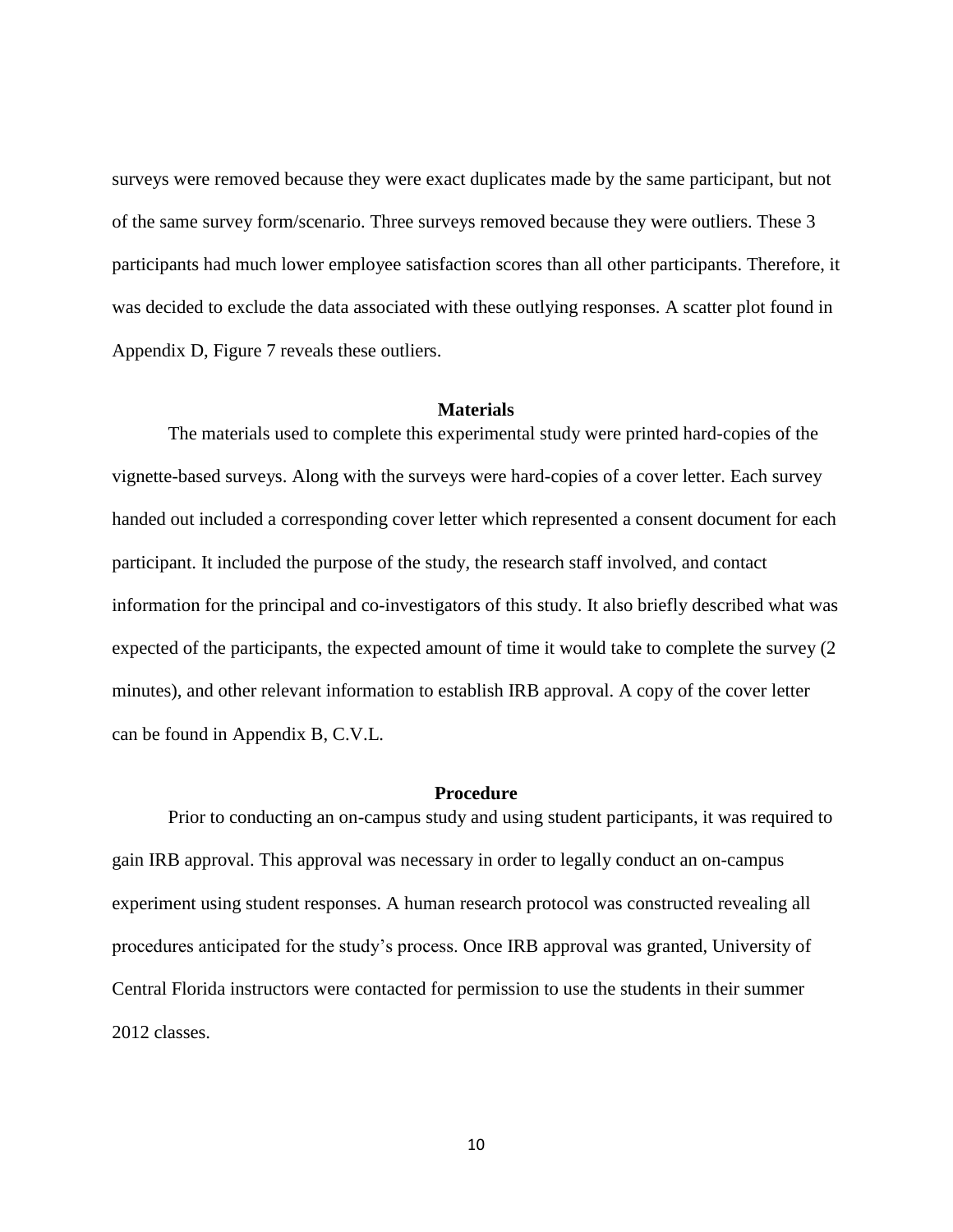Respondents were randomly given one of four versions of the survey along with a cover letter in a classroom setting, and all respondents were anonymous. Each version of the survey contained a brief vignette describing a potential supervisor. The vignettes varied by gender of the supervisor and the supervisor's management style (transformational or transactional). Respondents were then prompted to answer a series of questions designed to capture how satisfied they think they would be working for the supervisor described in the scenario.

The students were given the name of the topic and a very brief description of the purpose of the study. Upon distribution, each survey took no more than 2 minutes to complete. After collecting the completed surveys, they were each given an ID number  $(1-167)$ , and the course name and number of the class being surveyed was recorded for future reference. All responses were then entered into a Microsoft Excel document and carefully analyzed by the researcher; and all hard-copies of the surveys were kept for further reference when needed.

#### **Measures**

<span id="page-17-0"></span>EMPLOYEE SATISFACTION was measured using a scale developed in James B. DeConinck's study *The effect of leader-member exchange on turnover among retail buyers*. These statements serve as a measure for how satisfied employees are with their supervisors. Respondents were asked to indicate how strongly they agreed with each statement based on the explanation provided for the hypothetical supervisor in the survey. The rating scale was from 1-5 with 1 representing "strongly disagree" and 5 representing "strongly agree". The table used for this measure, including the statements and rating scale, can be found in Appendix B at the bottom of each survey. A scatterplot was constructed in excel to graph the results of the variable EMPLOYEE SATISFACTION. This graph revealed the 3 outliers that were later removed from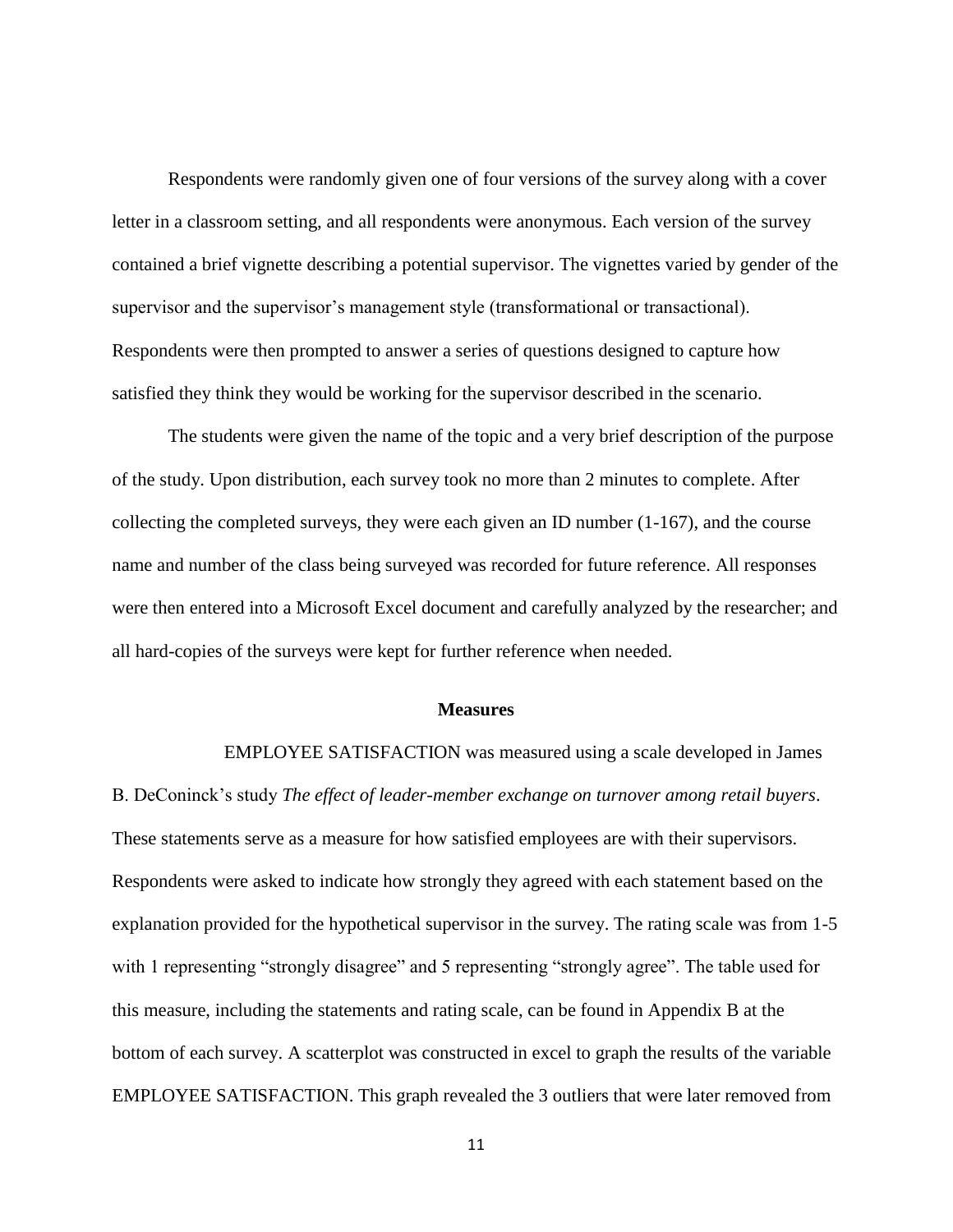the data. These three outliers resulted from 3 respondents choosing the lowest satisfaction level for each question asked. The scatterplot can be found in Appendix D, Figure 7 of this report.

The descriptive statistics tool in excel provided an analysis for the variable AGE. The mean age was 25.1625, the median was 24, and the mode was 23. The age range of the participants in this study was between 19 and 40. Of the total 160 participants, more than half were between the ages of 21 and 24. A table providing the number of participants per age group can be found in Appendix D, Table 1 of this report. Along with this table, a histogram was created using Microsoft Excel to further demonstrate the age range of participants. This graph can also be found in Appendix D, under Histogram 1.

GENDER was another variable analyzed with descriptive statistics. Males were represented by the dummy variable "0", and females were represented by the dummy variable "1." Out of the 160 participants used for this study, there were 95 males and 65 females. The descriptive statistics chart and a table for this variable can be found in Appendix D, Table 3.

The next variable was SAMESEX, which measured all surveys containing participants and supervisors of the same sex. This was created by comparing the gender of the respondents to the gender of the supervisors in their vignettes. The SAMESEX variable was represented by the dummy variable "1" and all surveys with participants who were of the opposite sex of the supervisor in the survey was represented by the dummy variable "0." There were 77 surveys containing participants and supervisors of the same sex, and 83 surveys containing participants of the opposite sex of the supervisor. The descriptive statistics chart and table can be found in Appendix D, Table 4.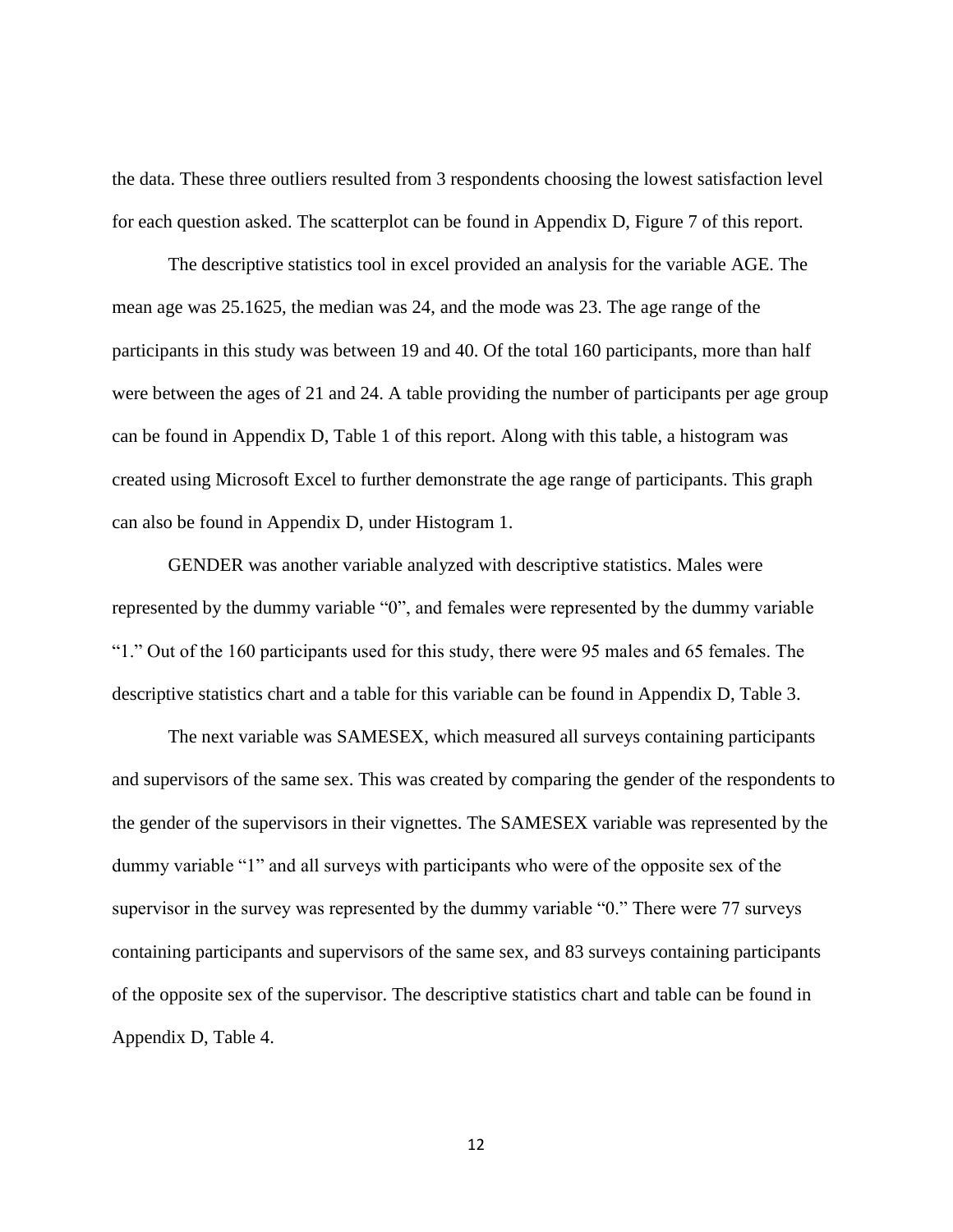TRANSFORMATIONAL was the last variable measured using a scale developed by Podsakoff and colleagues that provided specific leadership traits for transformational versus transactional leaders. This scale was used to create a transformational supervisor prototype and a transactional supervisor prototype for the surveys. Dummy variables were used for these as well: "1" being transformational and "0" being transactional. Descriptive statistics indicated that there were 81 surveys containing the transformational leadership style, and 79 containing the transactional leadership style. The table and chart for these variables can be found in Appendix D, Table 5.

Work experience was measured on a scale from 1-5 as well. "No experience" was scored as 1. "A limited amount of experience" was scored as 2. "Some experience" was scored as 3. "A fair amount of experience" was scored as 4. And "a lot of experience" was scored as 5. Descriptive statistics showed that no participant illustrated having "no experience" and the majority of participants expressed having "a fair amount" of work experience. A detailed chart and table of participants' survey responses for this variable (WORK EXPERIENCE) can be found in Appendix D, under Table 2. The histogram for this variable can also be found in Appendix D, under Histogram 2.

Respondents provided a brief description of their personal perception of an ideal manager. Upon reviewing these responses, results were placed into 5 categories of the most commonly mentioned supervisor characteristics preferred by employees. The categories are as follow: empathetic attributes, competency and knowledge, communication skills, motivational and inspirational attributes, and fairness and integrity. All of the attributes listed by respondents that fall under each category can be found in Appendix C, Figure 5. The attributes are listed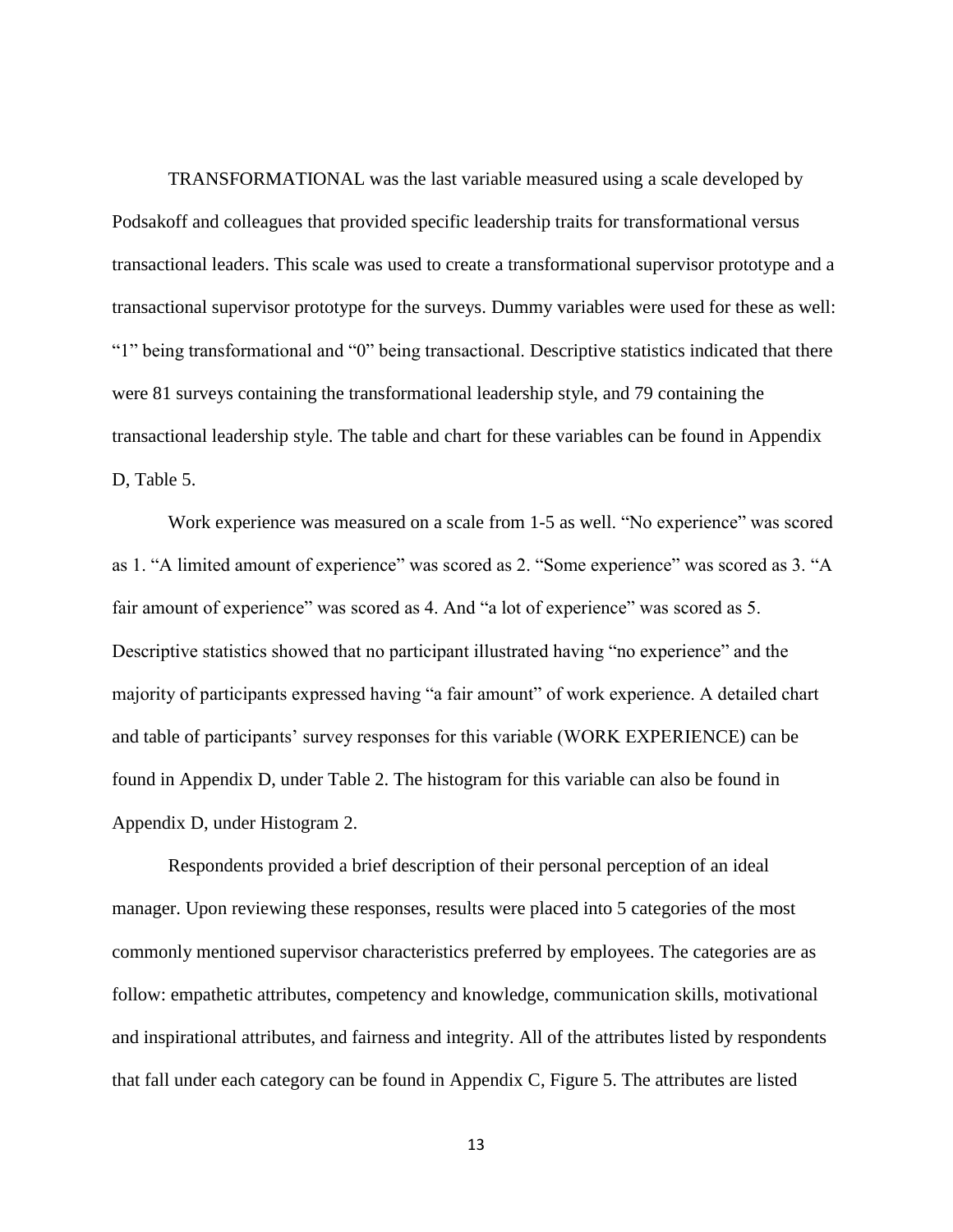using exact words and phrases provided by respondents. The percentages of each category were observed across gender to determine variations in gender preference for supervisors. A table and bar graph of these results can be found in Appendix C, Figure 6. Ideal supervisor prototypes describe by participants were measured on a percentile base. So, the amount of female responses for each of the 5 categories was divided by 65 (total number of women). And the amount of male responses for each of the 5 categories was divided by 95 (total number of men). These calculations provided the percentage of men and women who provided descriptions that fit into each specified category for ideal supervisor traits.

EXPXTRAN was an interaction variable used later in the study created by multiplying TRANSFORMATIONAL by WORK EXPERIENCE. This variable was needed to test hypothesis 2. It reflects the influence of work experience, conditional on the leadership style. A positive sign on this variable indicates that workers with high levels of experience will be more satisfied working for a transformational leader than they will for a transactional leader.

#### **Statistical Analysis**

<span id="page-20-0"></span>Data analysis for this project was done in Microsoft Excel. This program enabled the use of scatterplots, bar graphs, descriptive statistics, data tables, regression analysis, and the computation of variables.

Regression analysis enables the use of control variables that may account for relationships between the variables of interest and the dependent variable. Thus, regression analysis was used to examine relationships between the independent and dependent variables in this study. One-tailed tests were used to analyze the significance levels of the regression p-value results. The first regression consisted of the dependent variable – EMPLOYEE SATISFACTION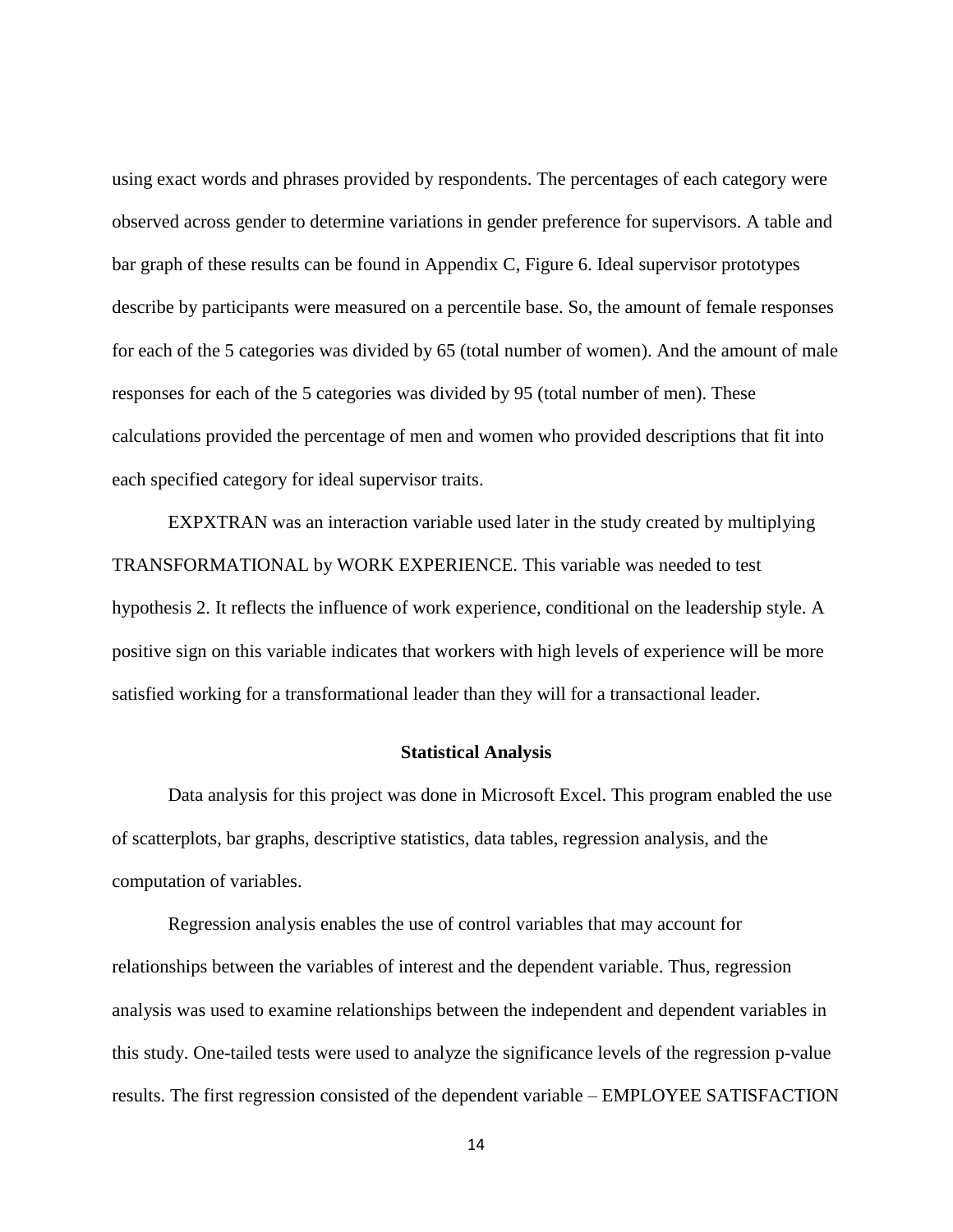– and the independent variables – GENDER, AGE, and WORK EXPERIENCE. The second regression model used the dependent variable – EMPLOYEE SATISFACTION – and the independent variables – GENDER, AGE, WORK EXPERIENCE, SAMESEX, and TRANSFORMATIONAL. And the last regression model included the dependent variable – EMPLOYEE SATISFACTION – and the independent variables – GENDER, AGE, WORK EXPERIENCE, SAMESEX, TRANSFORMATIONAL, and EXPXTRAN. EXPXTRAN was an interaction variable created by multiplying TRANSFORMATIONAL by WORK EXPERIENCE. This variable was needed to test hypothesis 2. These three regressions can be found in Appendix E as Models 1, 2, and 3.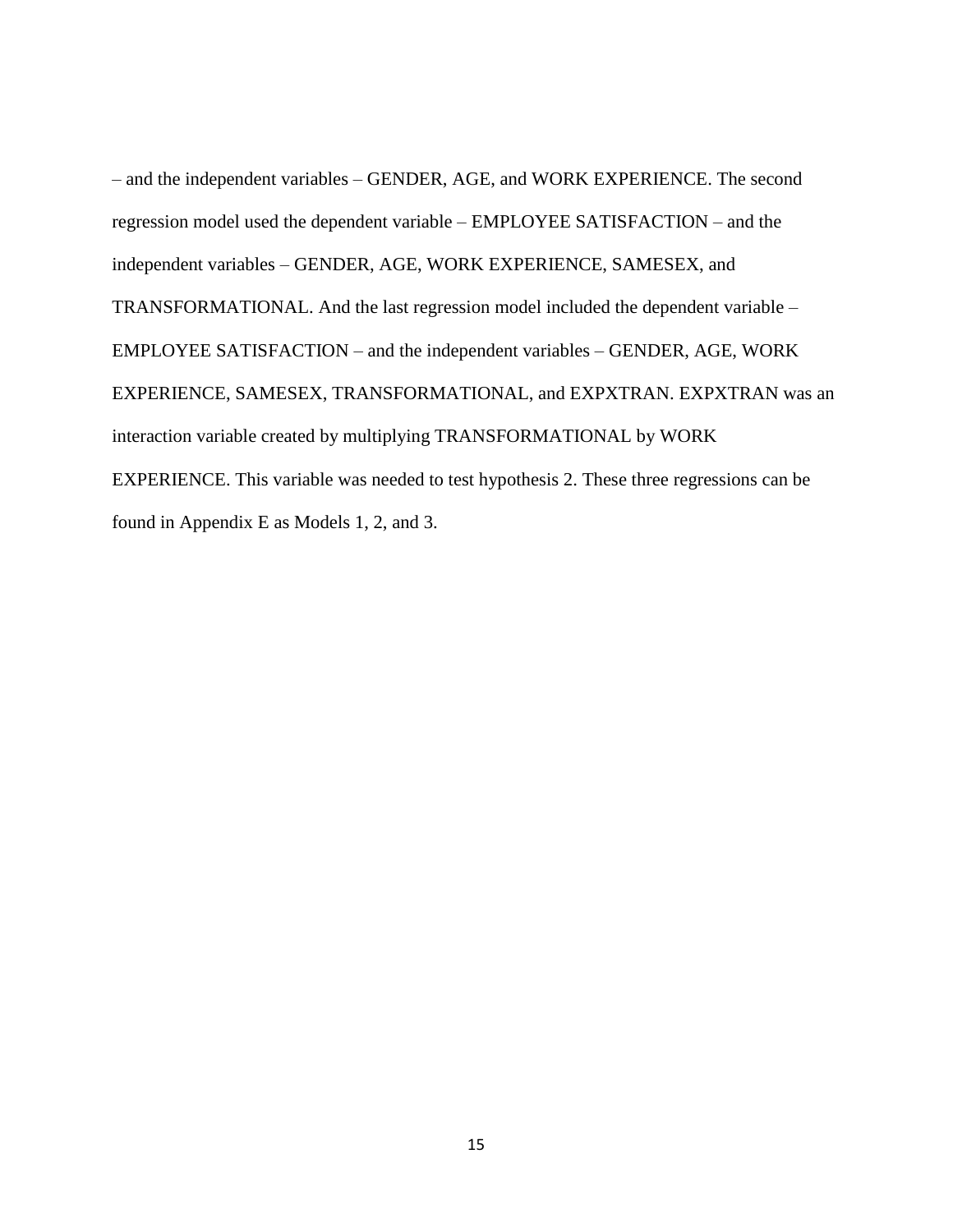## **Results**

<span id="page-22-0"></span>Respondents provided a brief description of their perception of an ideal manager. The results from these descriptions suggest that on average, the following occurs: female employees have a higher preference for supervisors with empathetic attributes than male employees; male employees have a higher preference for supervisors who are knowledgeable and competent than female employees; female employees have a higher preference for supervisors with good communication skills than male employees; female employees slightly have a higher preference for supervisors with a high sense of integrity and fairness than male employees; and both female and male employees equally prefer supervisors who motivate and inspire his or her employees. For the male observations of an ideal supervisor, 24% emphasized empathetic attributes, 24% emphasized competency and knowledge, 26% emphasized communication skills, 31% emphasized motivational and inspirational attributes, and 23% emphasized fairness and integrity. The observations for women showed that 42% emphasized empathetic attributes, 17% emphasized competency and knowledge, 43% emphasized communication skills, 31% emphasized motivational and inspirational attributes, and 31% emphasized fairness and integrity. A table and bar graph including these figures can be found in Appendix C, Figure 6.

Respondents' brief descriptions of an ideal supervisor further suggested that the communication preferences across men and women vary. Results showed that 37% of women mentioned being heard and listened to as well as being understood by supervisors while only 20% of men mentioned these traits. The final conclusion has been that on average, more female employees than males prefer supervisors who listens, understands, empathizes, and communicates well with employees. More male employees than females prefer supervisors who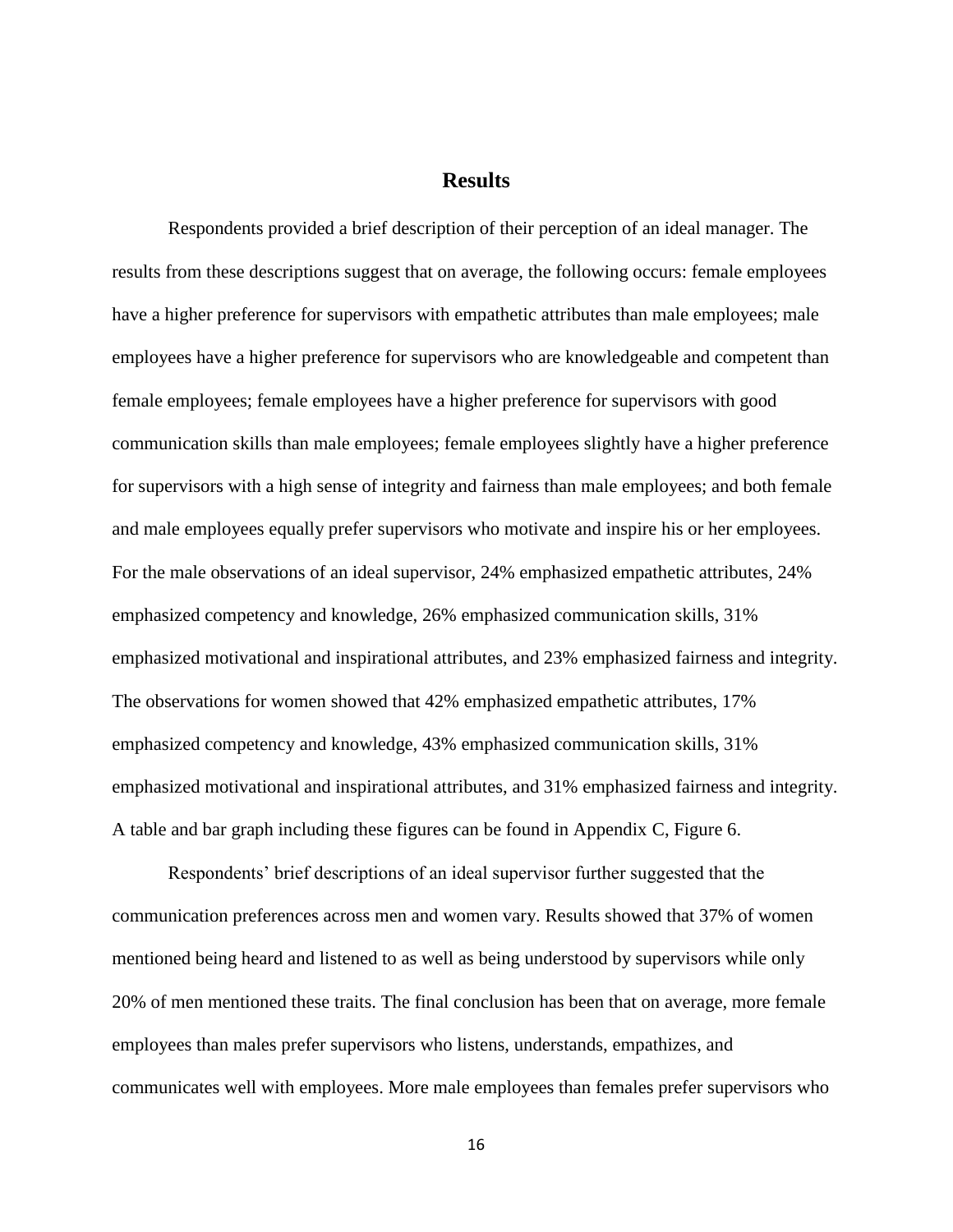are competent and experienced in their field of work. And all employees equally prefer supervisors who motivate and inspire employees.

The variations found across the descriptions provided by men and women answers yes to the research question addressed in this study. Female employees do have a different ideal supervisor prototype than male employees.

Model 1 reveals a significant relationship between the dependent variable EMPLOYEE SATISFACTION and the independent variable WORK EXPERIENCE. The p-value for WORK EXPERIENCE is 1.23%. The variables GENDER and AGE show no significant value. The insignificance of the GENDER variable concludes that there's no distinct preference of leadership styles across gender. This Model can be found in Appendix E, Model 1.

Model 2 also shows a significant relationship between the dependent variable EMPLOYEE SATISFACTION and the independent variable WORK EXPERIENCE. The pvalue for WORK EXPERIENCE in this model is 1.08%. All other variables used in this model, GENDER, AGE, SAMESEX, and TRANSFORMATIONAL were found to be insignificant, and therefore, have little to no effect on employee satisfaction. The high level of insignificance in the 53.69% p-value of the variable TRANSFORMATIONAL illustrates that there's no leadership effect on employee satisfaction when comparing transformational with transactional leadership. Individuals seem to have no preference for the transformational style over the transactional style. The insignificance of the SAMESEX variable suggests that hypothesis 1 is not supported; samesex dyads in the workplace do not have an effect on employee satisfaction. This model can be found in Appendix E, Model 2.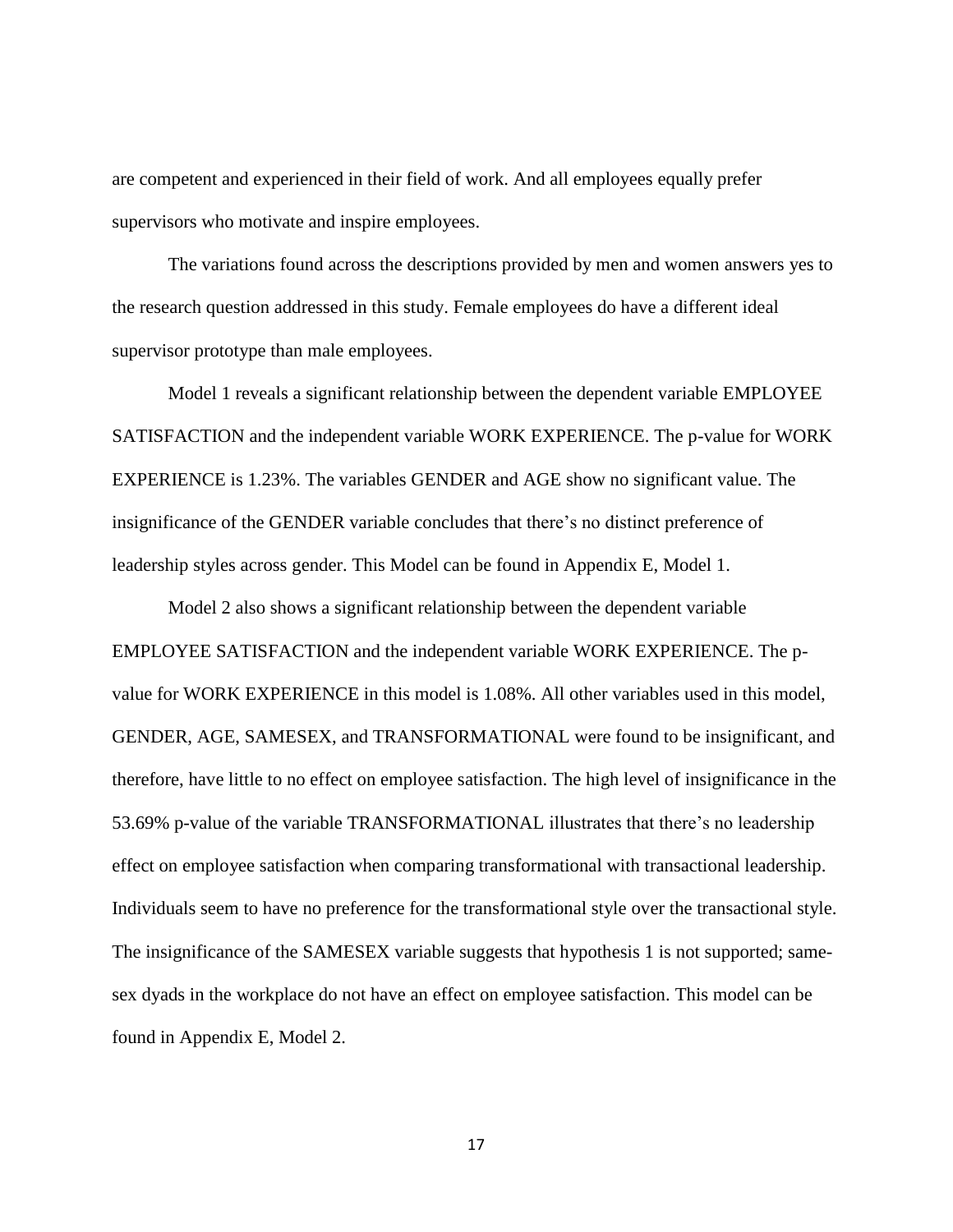Model 3 portrays no significance for any of the variables used (GENDER, AGE, WORK EXPERIENCE, SAMESEX, TRANSFORMATIONAL, EXPXTRAN). This model's output suggests that employee work experience has no effect on an employee's satisfaction with a transformational leader compared to a transactional leader; therefore, hypothesis 2 is not supported. This model can be found in Appendix E, Model 3.

Regression models 1, 2, and 3 illustrate that less than 10% of satisfaction among employees can be explained by the following: the gender of supervisors and employees; the age of employees; the amount of work experience employees have; employees and supervisors being the same sex; the use of a transformational leadership style; and the use of a transactional leadership style. The remaining 90+% can be explained by other factors that were not included in these models. The regression outputs for these models can be found in Appendix E.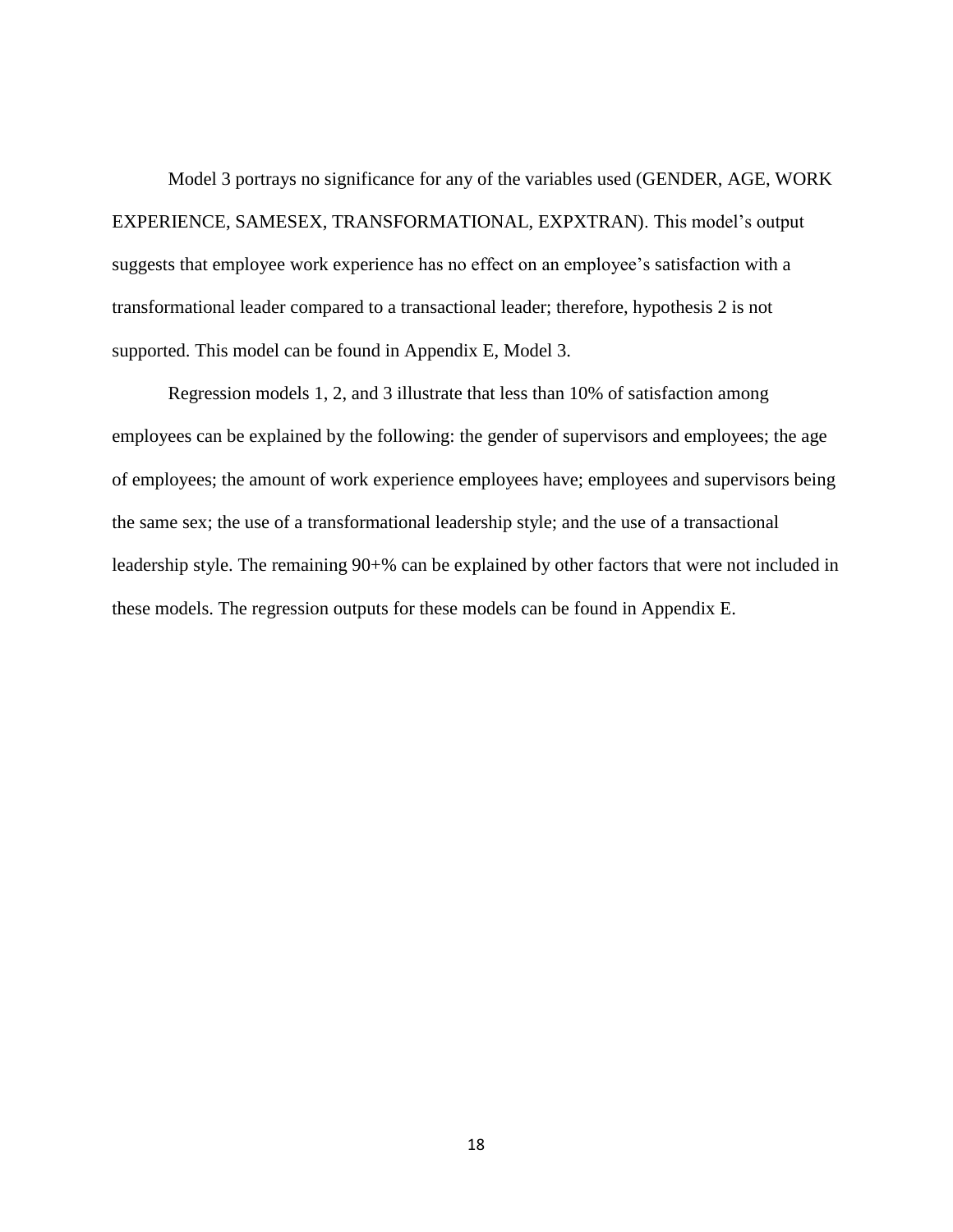## **Limitations**

<span id="page-25-0"></span>The surveys used for this study could have been better constructed for the purpose of this research. Each vignette individually came off as desirable, acceptable supervisors when standing alone. Therefore, there was not much variation in the dependent variable (employee satisfaction). It may have been better to allow respondents to view all 4 of the vignettes simultaneously in order to compare the variations. Upon comparing the differences in these vignettes, respondents would have had a better, clearer idea of his/her preferences for a supervisor. By having the respondents choose their preferred supervisor from the 4 vignettes, more accurate results may have been provided.

Along with a better method for conducting the experiment, a change in the time-frame that the study took place would have allowed this study to be more precise. Because the experiment was held on a college campus during the summer B term, not many participants were available as most students are on vacation and classes are much smaller during this time. Having a sample of less than 200 may have been the cause of the very low R-square values found in each regression model. Conducting this experiment during a fall or spring semester or carrying out throughout the entire summer term (A, B, C, and D) would have probably provided more participants and more observations for this experiment. As a result, the regression models may have been more accurate with higher R-square values, and more significant results may have been discovered.

The final issue found with this study was the lack of clarity for hypothesis 2. Upon completion of the study, it was realized that hypothesis 2 "employees with more work experience will be more satisfied with transformational leaders compared to employees with less work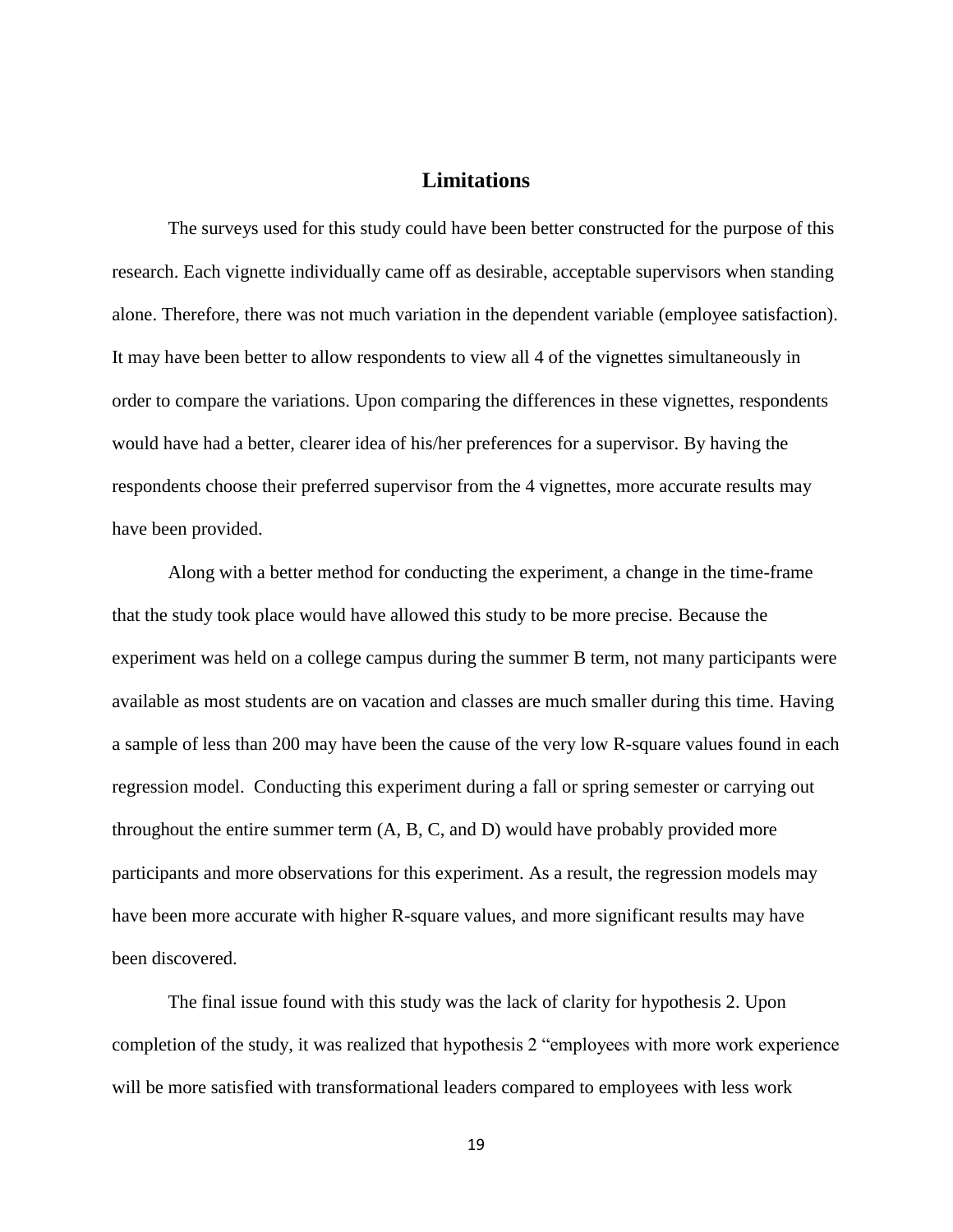experience" does not specify what is meant by "more" and "less" work experience. This lack of specification may have also had an effect on the results of this study as the classification of "more" and "less" work experience was solely up to the opinions of the respondents, and was not a measure of any specific scale on experience levels.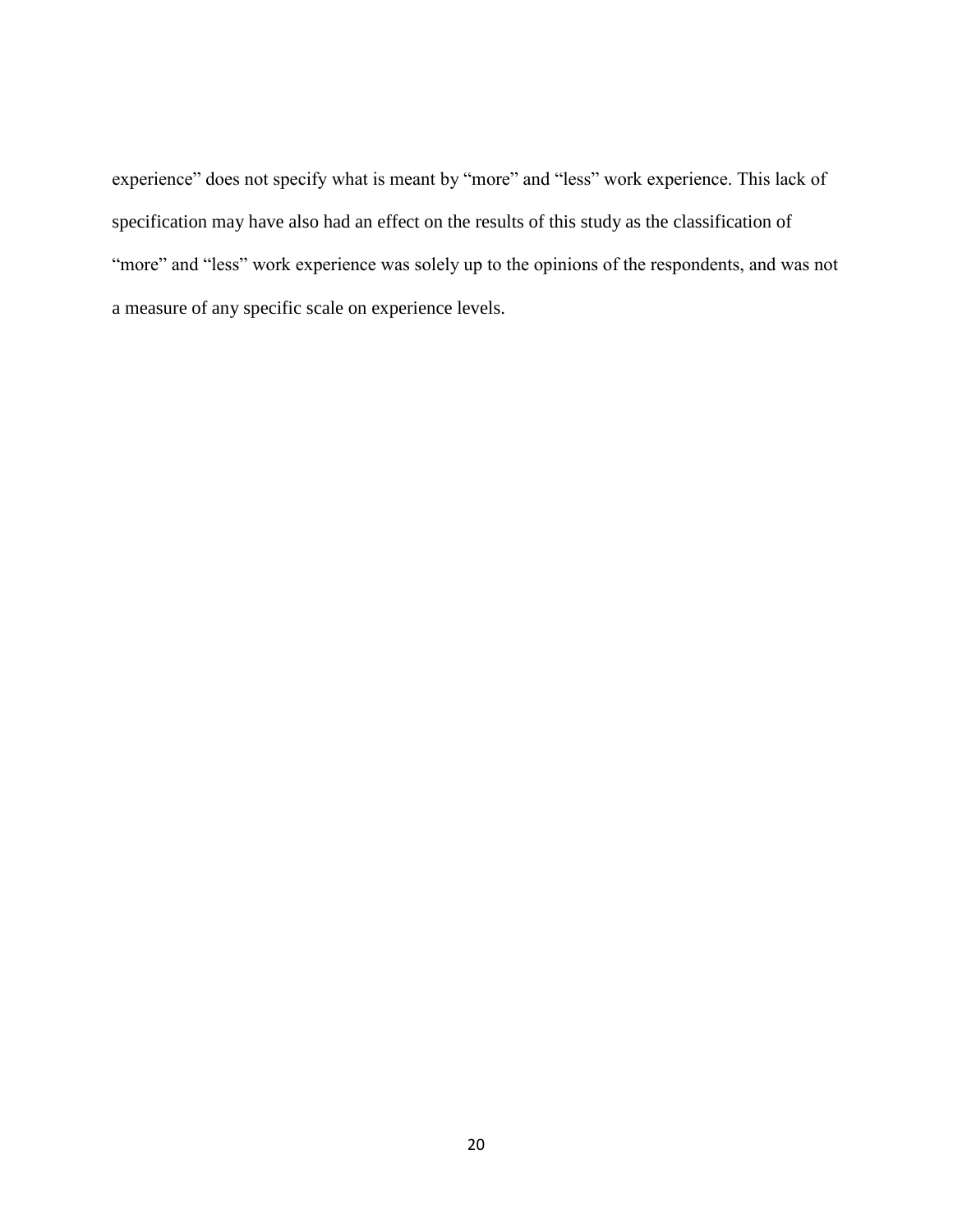## **Conclusions**

<span id="page-27-0"></span>This thesis examined key drivers of employee satisfaction in an attempt to provide a better understanding of overall supervisor effectiveness in the workplace. Effective interactions between supervisors and employees can impact firm performance and serve as a key method for more efficient productivity. More specifically, this thesis tested the effects on employee satisfaction across the following factors: gender, age, employee work experience, transformational and transactional leadership, and same-sex dyads.

Primarily, this experiment sought out to answer the following 3 questions: Will female employees have a different ideal supervisor prototype than male employees? Will employees with a supervisor of the same sex be more satisfied than employees with a supervisor of the opposite sex? Will employees with more work experience be more satisfied with transformational leaders compared to employees with less work experience?

The results found from this study provides the answer "yes" to question 1, and "no" to questions 2 and 3. Results also demonstrated a significant relationship between employee satisfaction and employee work experience. No other significant results were concluded.

Because employees have reported having different ideal supervisors, but don't seem to be more satisfied with having same-sex or transformational/transactional leaders, it can be concluded that variations in preference are based more on specific characteristics of leaders. As found in the results of this research, female employees emphasized specific leadership traits more than males, and vice versa. Overall, the discovery that male and female employees have a different ideal supervisor fulfills the purpose of this study by contributing to supervisor effectiveness in the workplace. Supervisors should have an understanding that his/her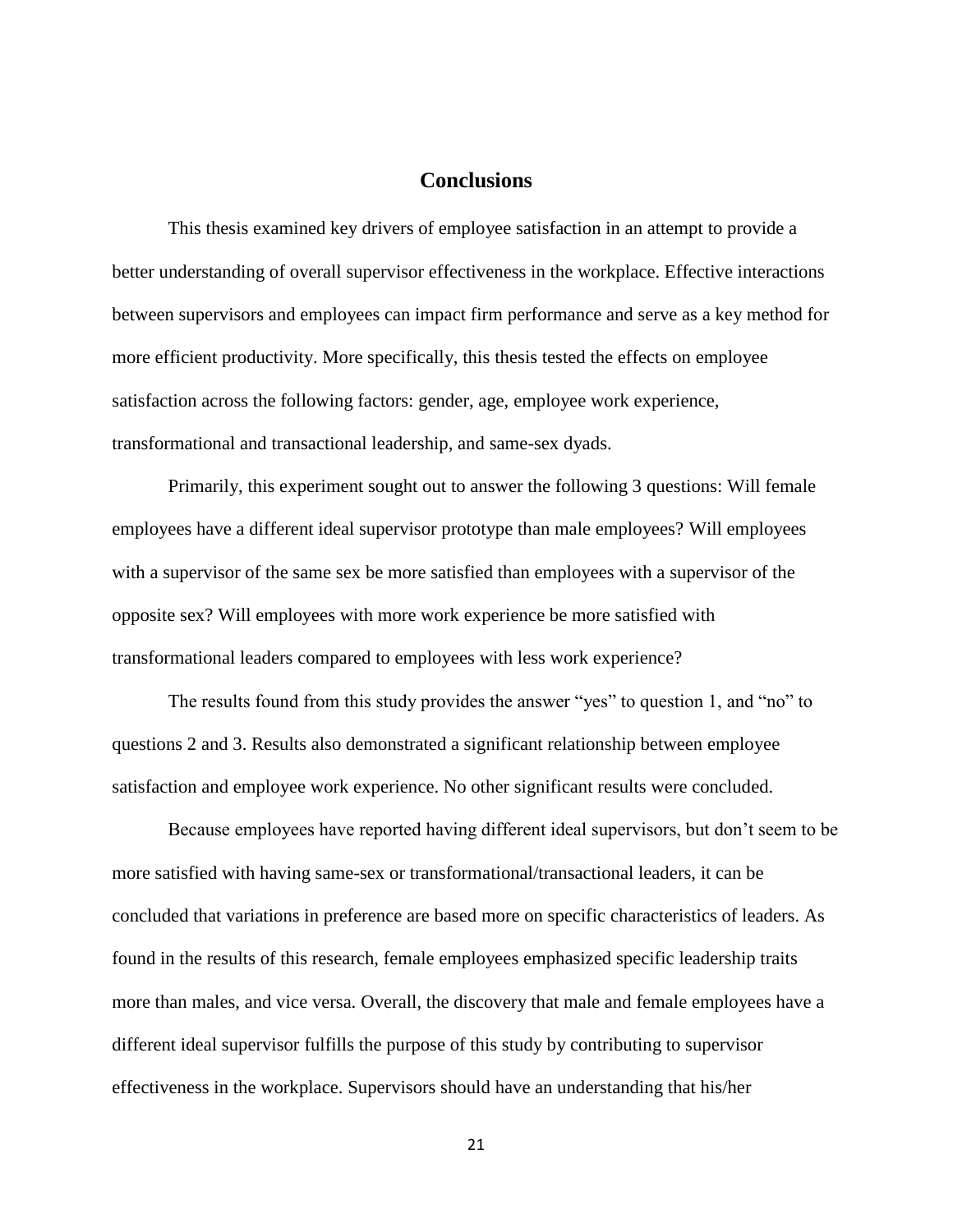interactions between male and female employees should slightly vary according to the findings in this study. Women and men do tend to not pay as much attention to the gender and leadership style (at least in terms of transformational versus transactional) of a supervisor as much as they pay attention to the supervisors' overall character and personality traits.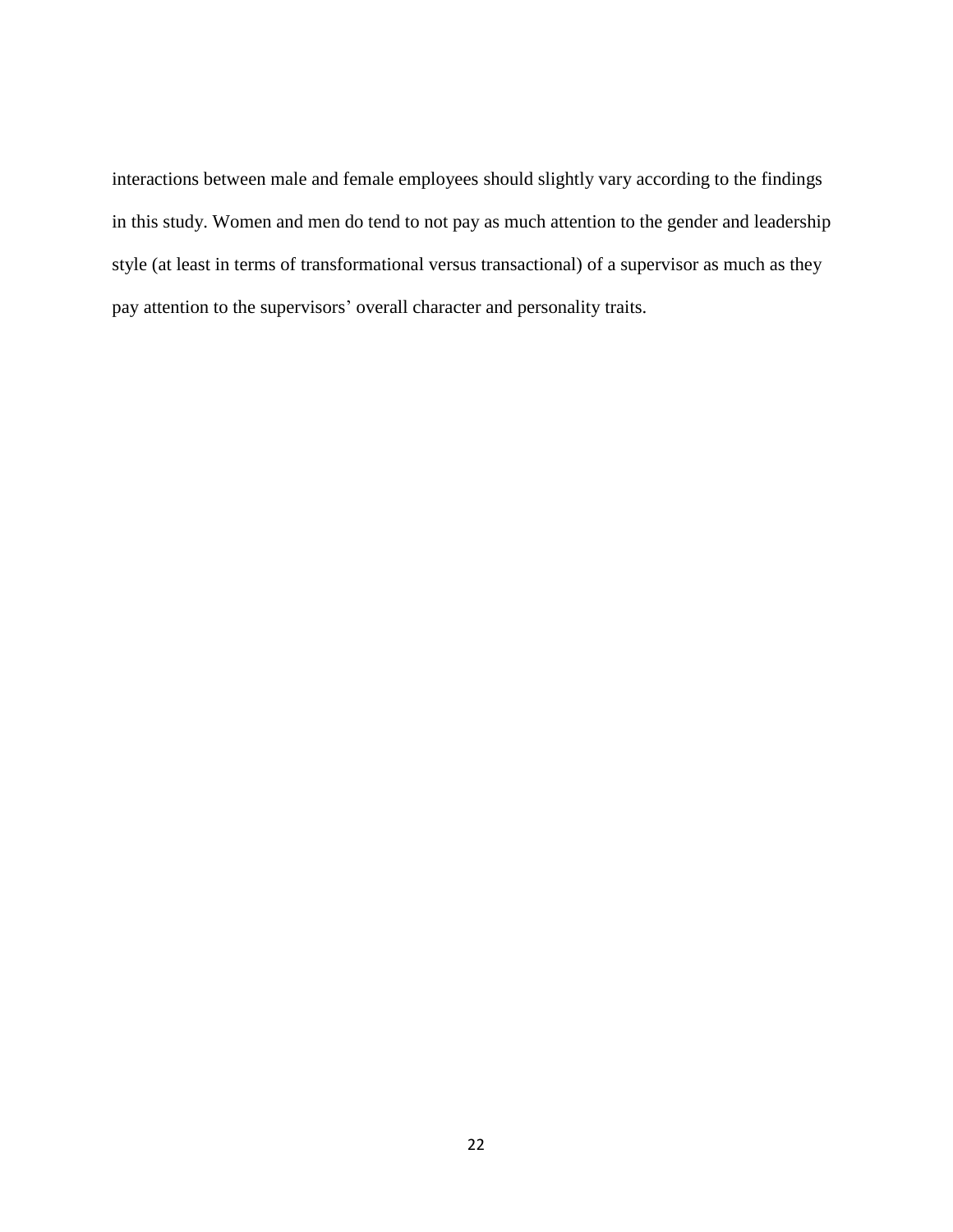<span id="page-29-0"></span>**Appendix A: Hypotheses**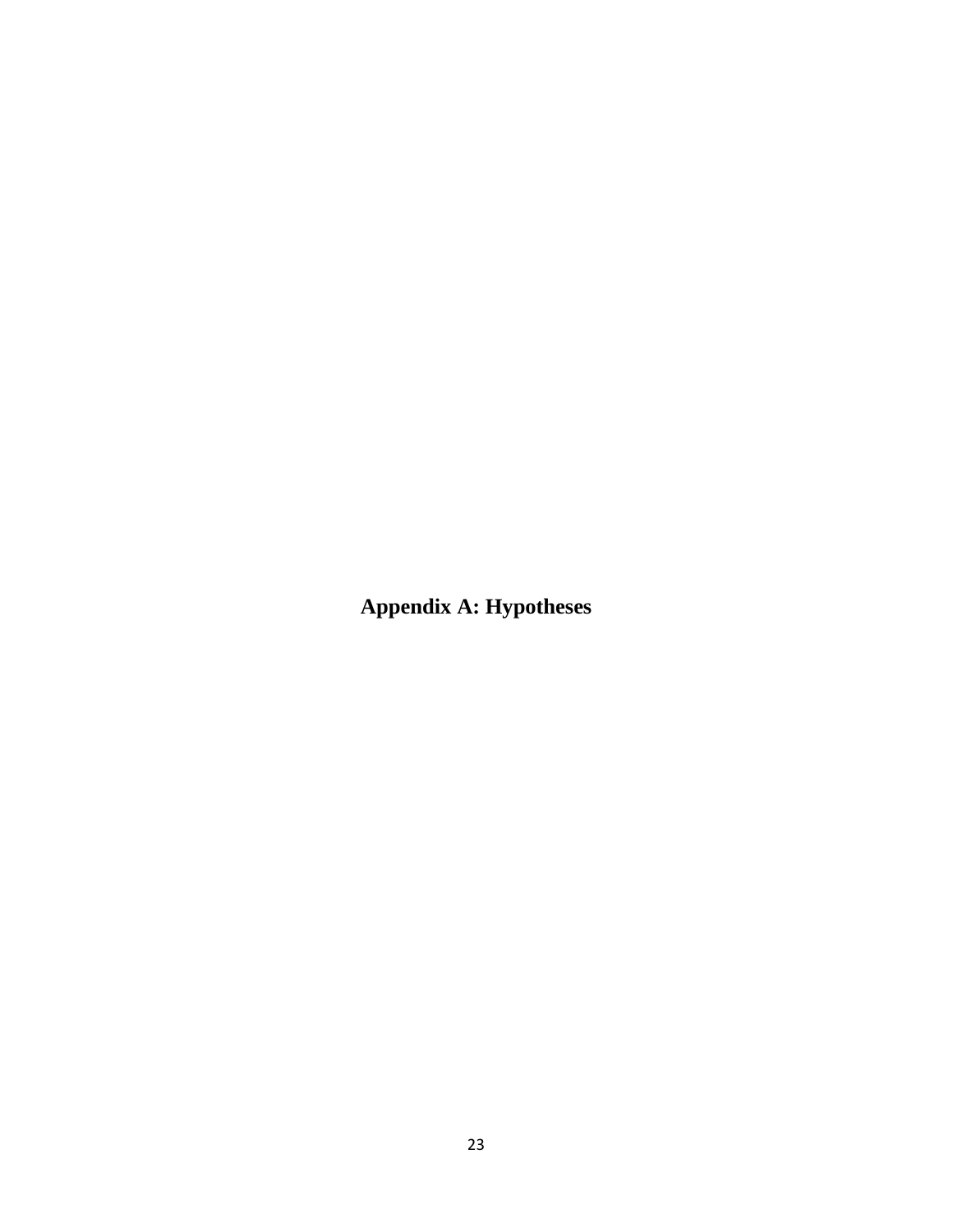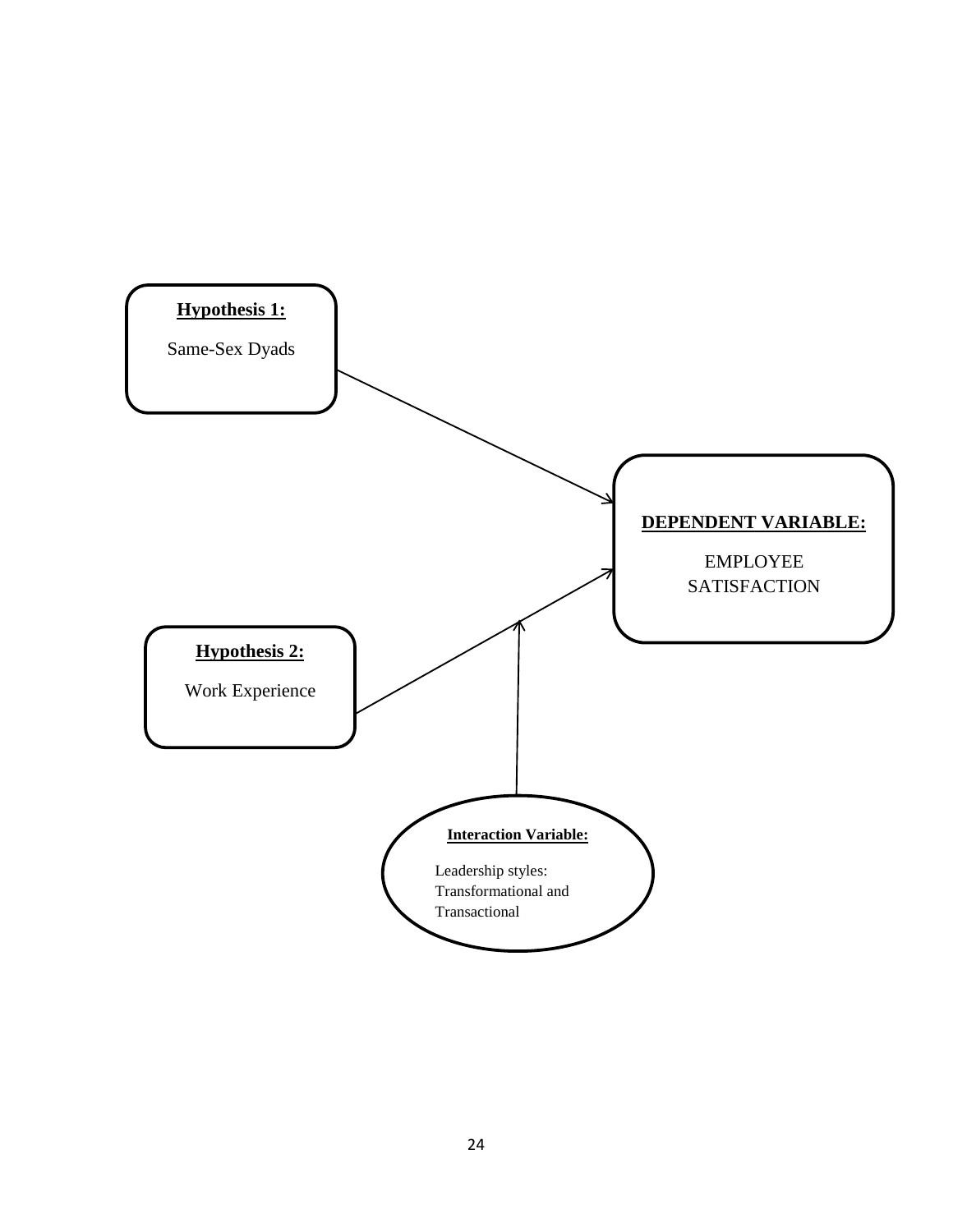<span id="page-31-0"></span>**Appendix B: Vignettes/Surveys**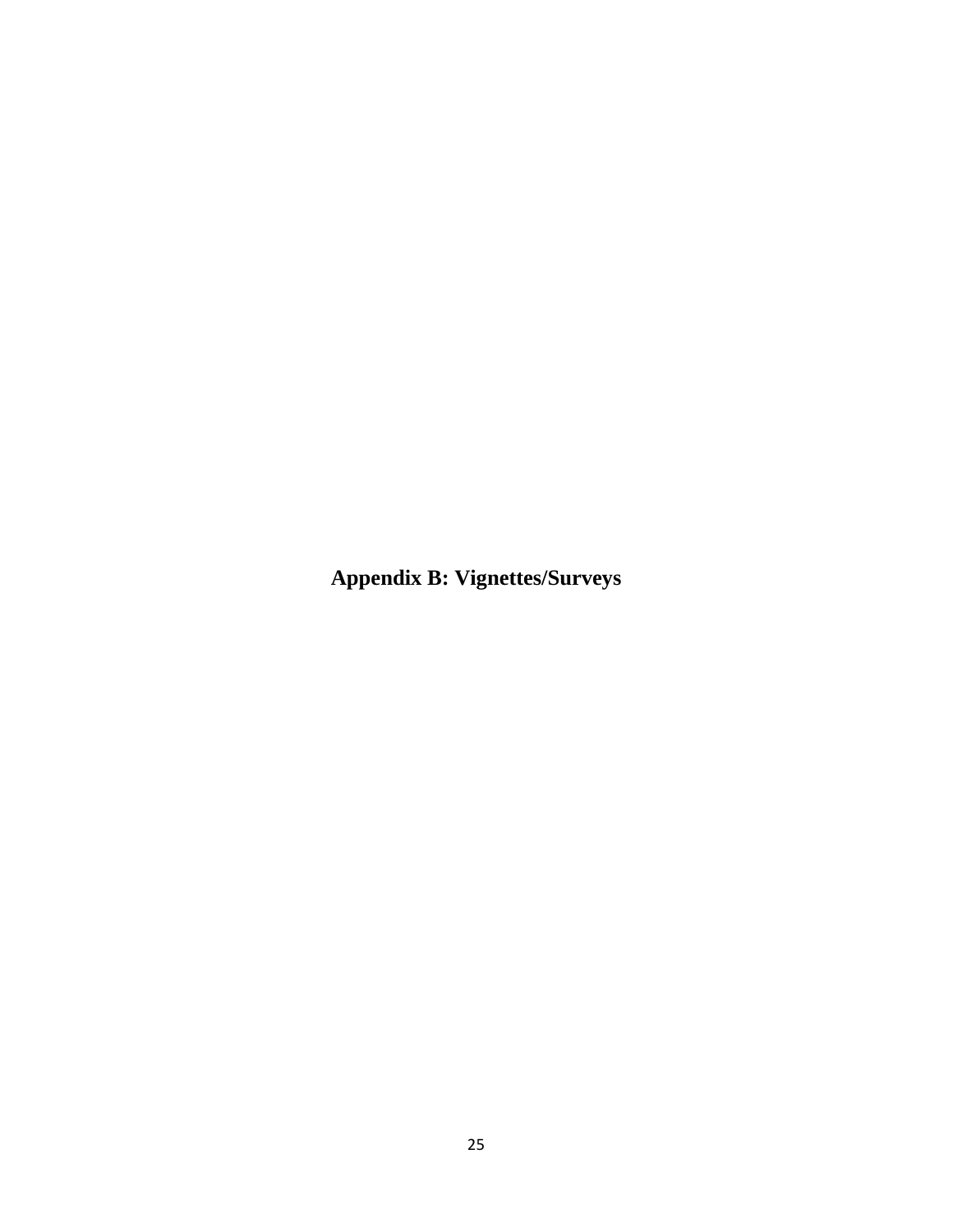



#### **EXPLANATION OF RESEARCH**

<span id="page-32-0"></span>Title of Project: The effect of management gender and leadership style on employee satisfaction Principal Investigator: Michael P. Cinchta

Co-Investigator: Brittany Williams

You are being invited to take part in a research study. Whether you take part is up to you. You do not have to answer any question you do not wish to answer.

- The purpose of this study is to determine whether or not women or men are more preferred in leadership positions by employees in every day work places.
- We intend to publish results of this research in an Honors Thesis in Eall 2012.
- . We do not foresee any risks or direct benefits associated with your participation in this research. However, we hope that hope that our results will be able to assist businesses in better satisfying employees by making better management decisions.
- · If you are a student in Professor Robert Porter's MAN6721 course you will be given 1% extra credit upon completion of this survey. If you do not take part in this survey, you will be given an alternative extra credit assignment of equal effort to also earn the 1% extra credit point in the course. If you are not a student in Professor Porter's MAN6721 course, you will not be compensated for your participation in this survey.
- If you decide to participate, completion of this survey will constitute your consent
- This survey should take about 2-3 minutes to complete.

You must be 18 years of age or older to take part in this research study.

Study contact for questions about the study or to report a problem: If you have questions, concerns, or complaints: Dr. Michael P. Ciuchta, Assistant Professor of Management at the University of Central Florida College of Business Administration at 407/823-3209 or by email at moiuchta@bus.ucf.edu; or Brittany Williams, Undergraduate Student in the College of Business Administration at the University of Central Florida at 904-576-2904 or by email at bow 82890@gmail.com

IRB contact about your rights in the study or to report a complaint: Research at the University of Central Florida involving human participants is carried out under the oversight of the Institutional Review Board (UCF IRB). This research has been reviewed and approved by the IRB. For information about the rights of people who take part in research, please contact Institutional Review Board, University of Central Florida, Office of Research & Commercialization, 12201 Research Parkway, Suite 501, Orlando, FL 32826-3246 or by telephone at (407) 823-2901.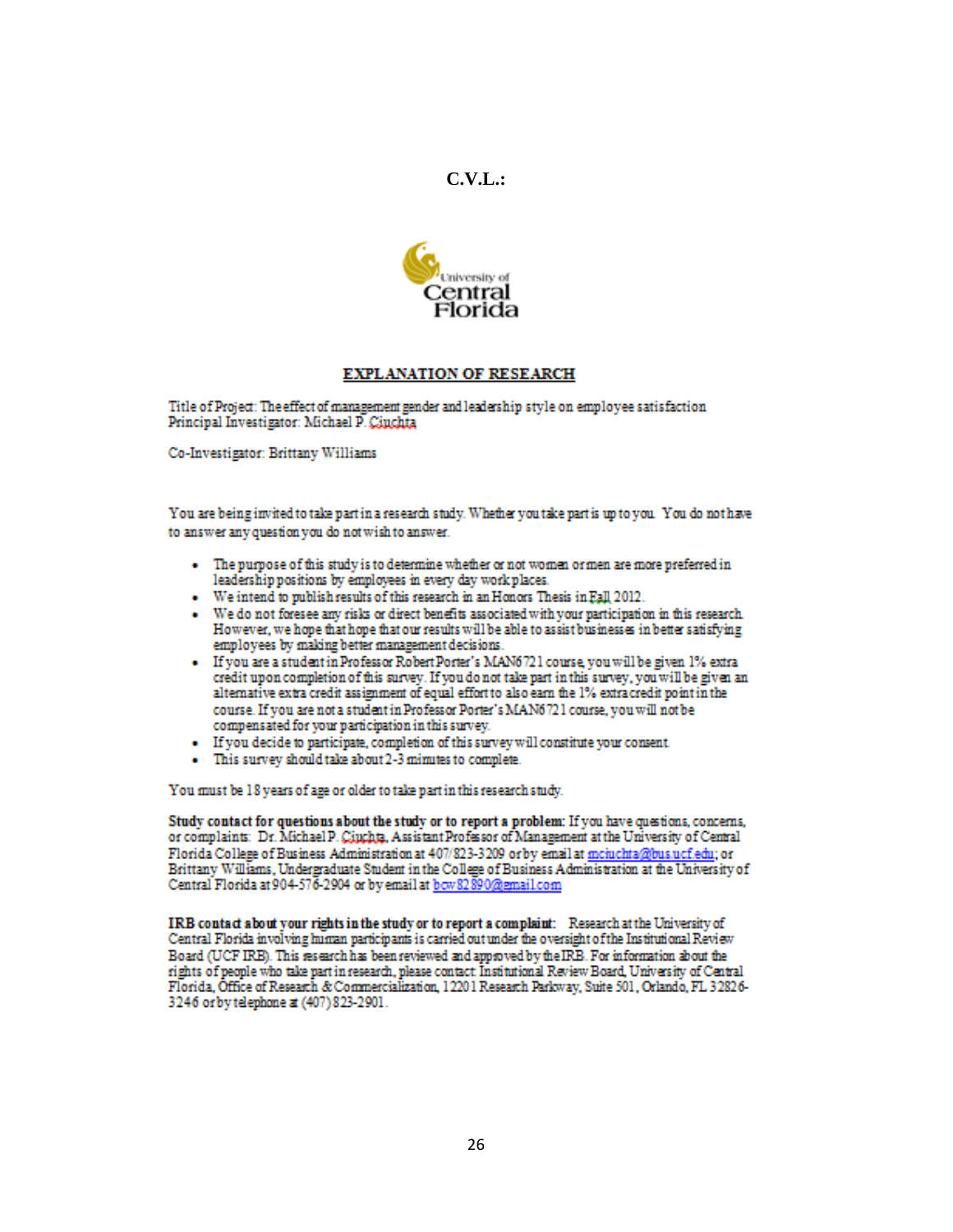#### **Figure 1: Female Supervisor/Transformational Style**

#### <span id="page-33-0"></span>Form 1 (Female supervisor / Transformational style)

|  | 1. What is your gender? | Female | Male |
|--|-------------------------|--------|------|
|  |                         |        |      |

2. How much work experience would you say that you have?

| None | A limited amount | Some | A fair amount | A lot |
|------|------------------|------|---------------|-------|
|      |                  |      |               |       |

3. A supervisor is someone who is responsible for the performance of a group. A supervisor's job is to guide the group toward its goals, see that all members of the group are productive, and resolve problems as they arise. Do you have any experience as a supervisor?

 $_{\rm x}$  Yes  $N<sub>o</sub>$ 

4. In your own personal words, please briefly describe what you think are some of the characteristics of an ideal supervisor.

5. Please read the following short scenario and answer the questions that follow.

Imagine that you are going for an interview for a job that you think is a good match with your own interests and skills. While you are waiting for the interview, you run into a current employee. This employee tells you the following about the supervisor that you would be working for if you are hired.

- The supervisor is a 40 year old female
- · She has a clear understanding of where the group is going
- . She leads by "doing" rather than simply by "telling"
- · She fosters collaboration among her employees
- . She shows that she expects a lot from her employees
- · She shows respect for employees' personal feelings

Based on what the employee has told you about the supervisor, please indicate how strongly you agree  $+$  with each of the following statements, from 1 = strongly disagree to 5 = strongly agree.

|                                                                                                        | 1 =<br><b>Strongly</b><br><b>Disagree</b> |  | $\kappa =$<br><b>Strongly</b><br>Agree |
|--------------------------------------------------------------------------------------------------------|-------------------------------------------|--|----------------------------------------|
| The supervisor would treat me with respect.                                                            |                                           |  |                                        |
| I would be satisfied with the level of concern<br>the supervisor would show for my career<br>progress. |                                           |  |                                        |
| The supervisor would be consistent with her<br>behavior toward me.                                     |                                           |  |                                        |
| The supervisor would understand the<br>problems I might run into doing the job.                        |                                           |  |                                        |
| The supervisor would back me up with other<br>manazers.                                                |                                           |  |                                        |
| I would like to work for this supervisor.                                                              |                                           |  |                                        |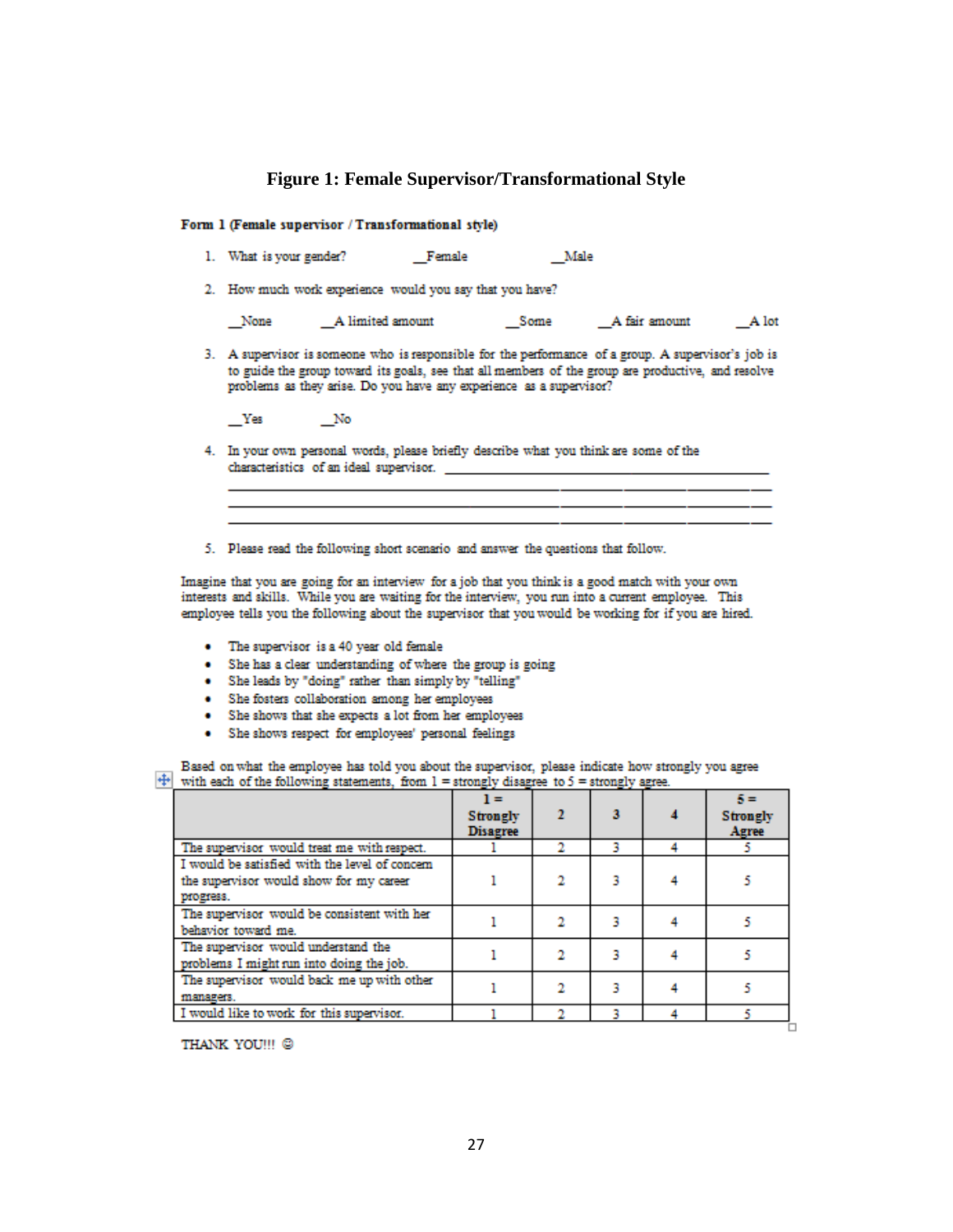#### **Figure 2: Female Supervisor/Transactional**

#### <span id="page-34-0"></span>Form 2 (Female supervisor / Transactional style)

- 1. What is your gender? Female Male
- 2. How much work experience would you say that you have?

| None<br>A limited amount<br>A fair amount<br>Some |  | A lot- |
|---------------------------------------------------|--|--------|
|---------------------------------------------------|--|--------|

<u> 1989 - Andrea San Andrea San Aonaichte ann an Comhair ann an Comhair ann an Comhair an Comhair ann an C</u>

<u> 1989 - John Harry Harry Harry Harry Harry Harry Harry Harry Harry Harry Harry Harry Harry Harry Harry Harry H</u>

3. A supervisor is someone who is responsible for the performance of a group. A supervisor's job is to guide the group toward its goals, see that all members of the group are productive, and resolve problems as they arise. Do you have any experience as a supervisor?

 $Y$ es  $N$ o

- 4. In your own personal words, please briefly describe what you think are some of the
- 5. Please read the following short scenario and answer the questions that follow.

Imagine that you are going for an interview for a job that you think is a good match with your own interests and skills. While you are waiting for the interview, you run into a current employee. This employee tells you the following about the supervisor that you would be working for if you are hired.

- The supervisor is a 40 year old female
- . She always gives employees positive feedback when they perform well
- . She gives employees recognition when their work is very good
- . She commends employees when they do a better than average job
- . She personally compliments employees when they do outstanding work
- · She frequently acknowledges employees' good work performance

Based on what the employee has told you about the supervisor, please indicate how strongly you agree with each of the following statements, from  $1 =$  strongly disagree to  $5 =$  strongly agree.

|                                                                                                        | <b>Strongly</b><br><b>Disagree</b> |  | <b>Strongly</b><br>Agree |
|--------------------------------------------------------------------------------------------------------|------------------------------------|--|--------------------------|
| The supervisor would treat me with respect.                                                            |                                    |  |                          |
| I would be satisfied with the level of concern<br>the supervisor would show for my career<br>progress. |                                    |  |                          |
| The supervisor would be consistent with her<br>behavior toward me.                                     |                                    |  |                          |
| The supervisor would understand the<br>problems I might run into doing the job.                        |                                    |  |                          |
| The supervisor would back me up with other<br>managers.                                                |                                    |  |                          |
| I would like to work for this supervisor.                                                              |                                    |  |                          |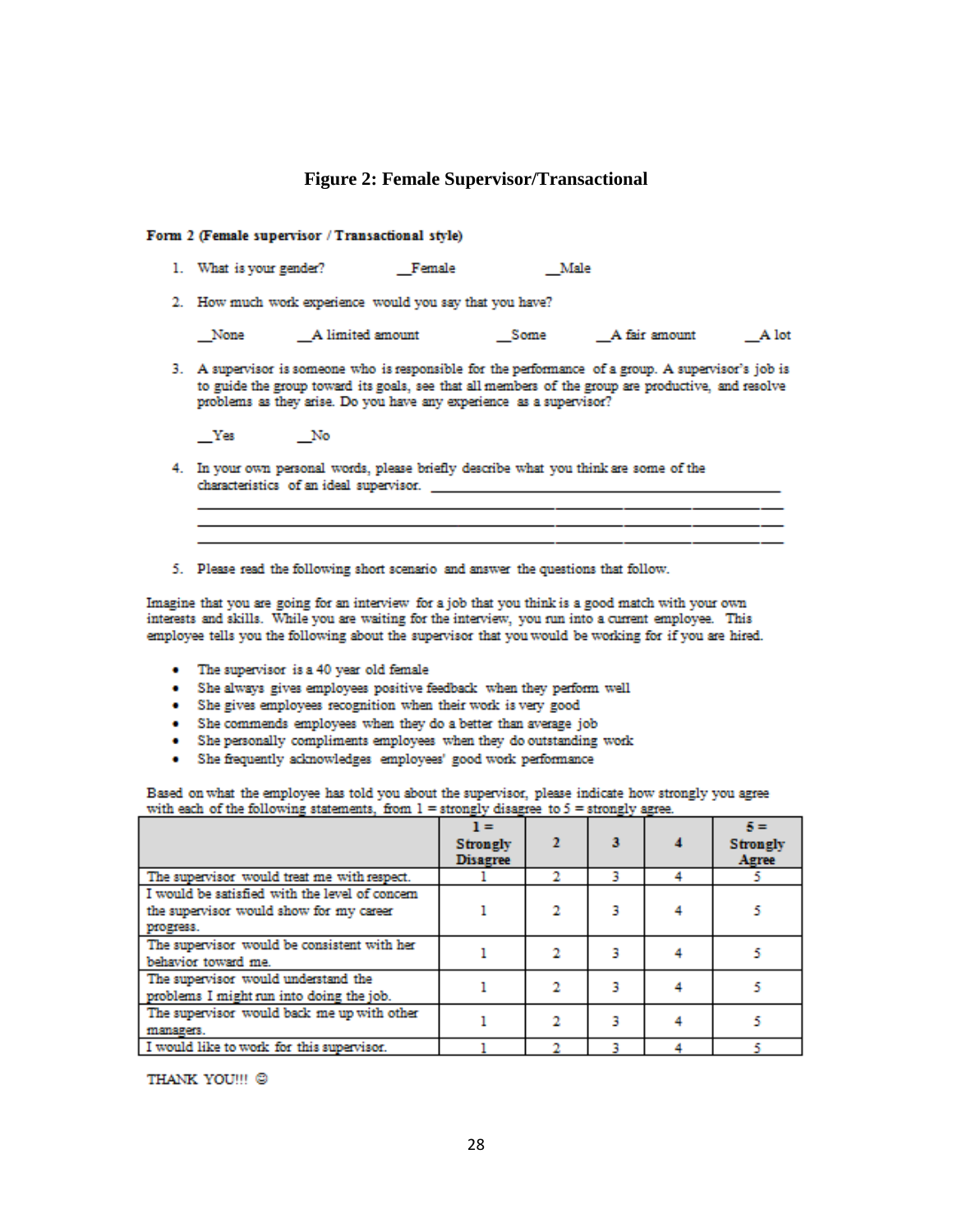#### **Figure 3: Male Supervisor/Transformational Style**

#### <span id="page-35-0"></span>Form 3 (Male supervisor / Transformational style)

- 1. What is your gender? Female Male
- 2. How much work experience would you say that you have?

| None | A limited amount | Some | A fair amount | A lot |
|------|------------------|------|---------------|-------|
|------|------------------|------|---------------|-------|

3. A supervisor is someone who is responsible for the performance of a group. A supervisor's job is to guide the group toward its goals, see that all members of the group are productive, and resolve problems as they arise. Do you have any experience as a supervisor?

Yes No

- 4. In your own personal words, please briefly describe what you think are some of the characteristics of an ideal supervisor. \_\_\_
- 5. Please read the following short scenario and answer the questions that follow.

Imagine that you are going for an interview for a job that you think is a good match with your own interests and skills. While you are waiting for the interview, you run into a current employee. This employee tells you the following about the supervisor that you would be working for if you are hired.

- The supervisor is a 40 year old male
- · He has a clear understanding of where the group is going
- . He leads by "doing" rather than simply by "telling"
- · He fosters collaboration among his employees
- He shows that he expects a lot from his employees
- · He shows respect for employees' personal feelings

Based on what the employee has told you about the supervisor, please indicate how strongly you agree  $+$  with each of the following statements, from 1 = strongly disagree to 5 = strongly agree.

|                                                                                                        | $1 =$<br><b>Strongly</b><br><b>Disagree</b> |  | $\kappa =$<br><b>Strongly</b><br>Agree |
|--------------------------------------------------------------------------------------------------------|---------------------------------------------|--|----------------------------------------|
| The supervisor would treat me with respect.                                                            |                                             |  |                                        |
| I would be satisfied with the level of concern<br>the supervisor would show for my career<br>progress. |                                             |  |                                        |
| The supervisor would be consistent with his<br>behavior toward me.                                     |                                             |  |                                        |
| The supervisor would understand the<br>problems I might run into doing the job.                        |                                             |  |                                        |
| The supervisor would back me up with other<br>manazers.                                                |                                             |  |                                        |
| I would like to work for this supervisor.                                                              |                                             |  |                                        |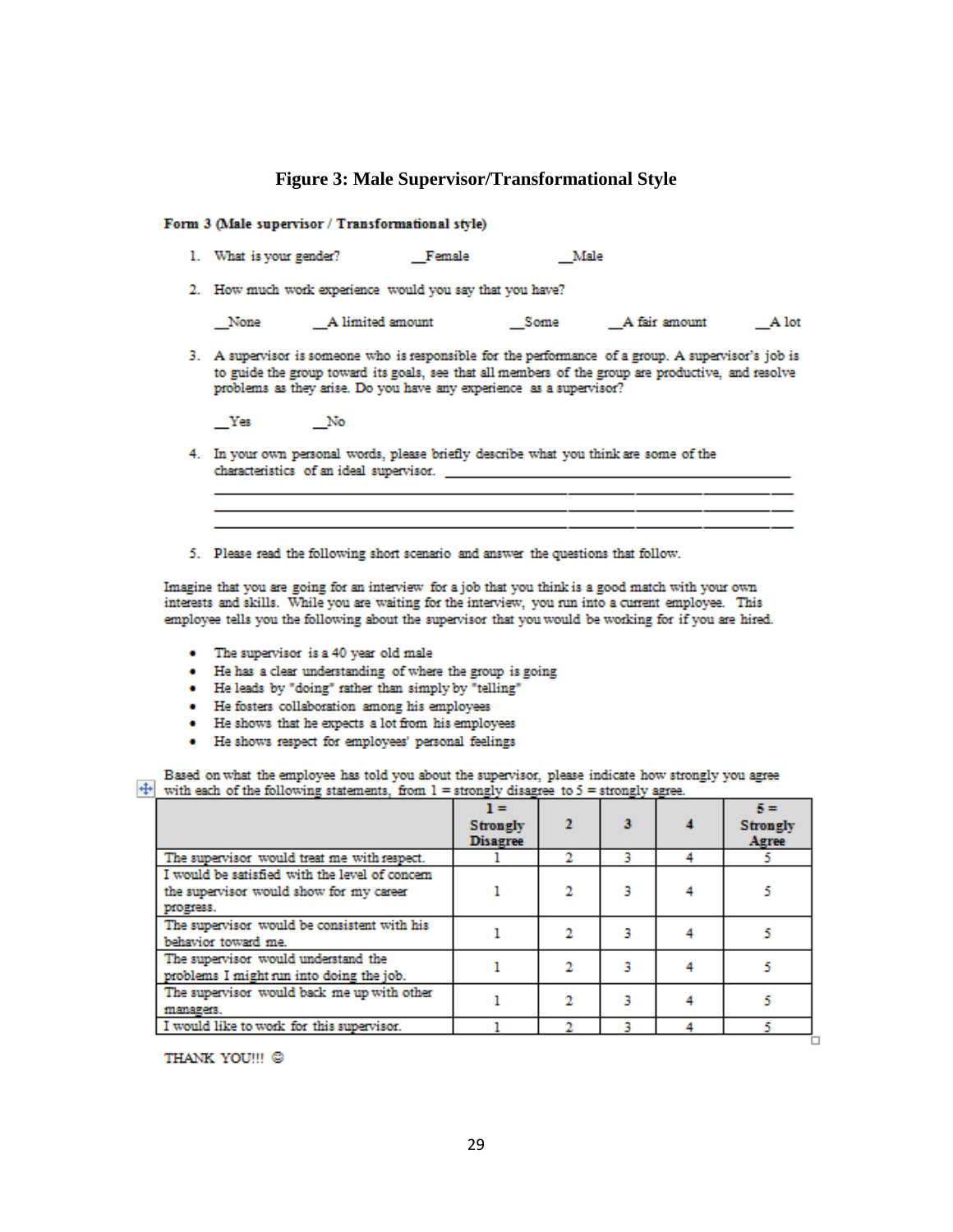#### **Figure 4: Male Supervisor/Transactional Style**

#### <span id="page-36-0"></span>Form 4 (Male supervisor / Transactional style)

- 1. What is your gender? Female Male
- 2. How much work experience would you say that you have?

| None | A limited amount | Some | A fair amount | A lot |
|------|------------------|------|---------------|-------|
|------|------------------|------|---------------|-------|

3. A supervisor is someone who is responsible for the performance of a group. A supervisor's job is to guide the group toward its goals, see that all members of the group are productive, and resolve problems as they arise. Do you have any experience as a supervisor?

 $N<sub>o</sub>$  $_{\rm}$  Yes

- 4. In your own personal words, please briefly describe what you think are some of the characteristics of an ideal supervisor.
- 5. Please read the following short scenario and answer the questions that follow.

You are going for an interview for a job that you think is a good match with your own interests and skills. While you are waiting for the interview, you run into a current employee. This employee tells you the following about the supervisor that you would be working for if you are hired.

- The supervisor is a 40 year old male
- . He always gives employees positive feedback when they perform well
- He gives employees recognition when their work is very good
- · He commends employees when they do a better than average job
- He personally compliments employees when they do outstanding work
- · He frequently acknowledges employees' good work performance

Based on what the employee has told you about the supervisor, please indicate how strongly you agree with each of the following statements, from  $1 =$  strongly disagree to  $5 =$  strongly agree.

|                                                                                                        | $1 =$<br><b>Strongly</b><br><b>Disagree</b> |  | $5 =$<br><b>Strongly</b><br>Agree |
|--------------------------------------------------------------------------------------------------------|---------------------------------------------|--|-----------------------------------|
| The supervisor would treat me with respect.                                                            |                                             |  |                                   |
| I would be satisfied with the level of concern<br>the supervisor would show for my career<br>progress. |                                             |  |                                   |
| The supervisor would be consistent with his<br>behavior toward me.                                     |                                             |  |                                   |
| The supervisor would understand the<br>problems I might run into doing the job.                        |                                             |  |                                   |
| The supervisor would back me up with other<br>manazers.                                                |                                             |  |                                   |
| I would like to work for this supervisor.                                                              |                                             |  |                                   |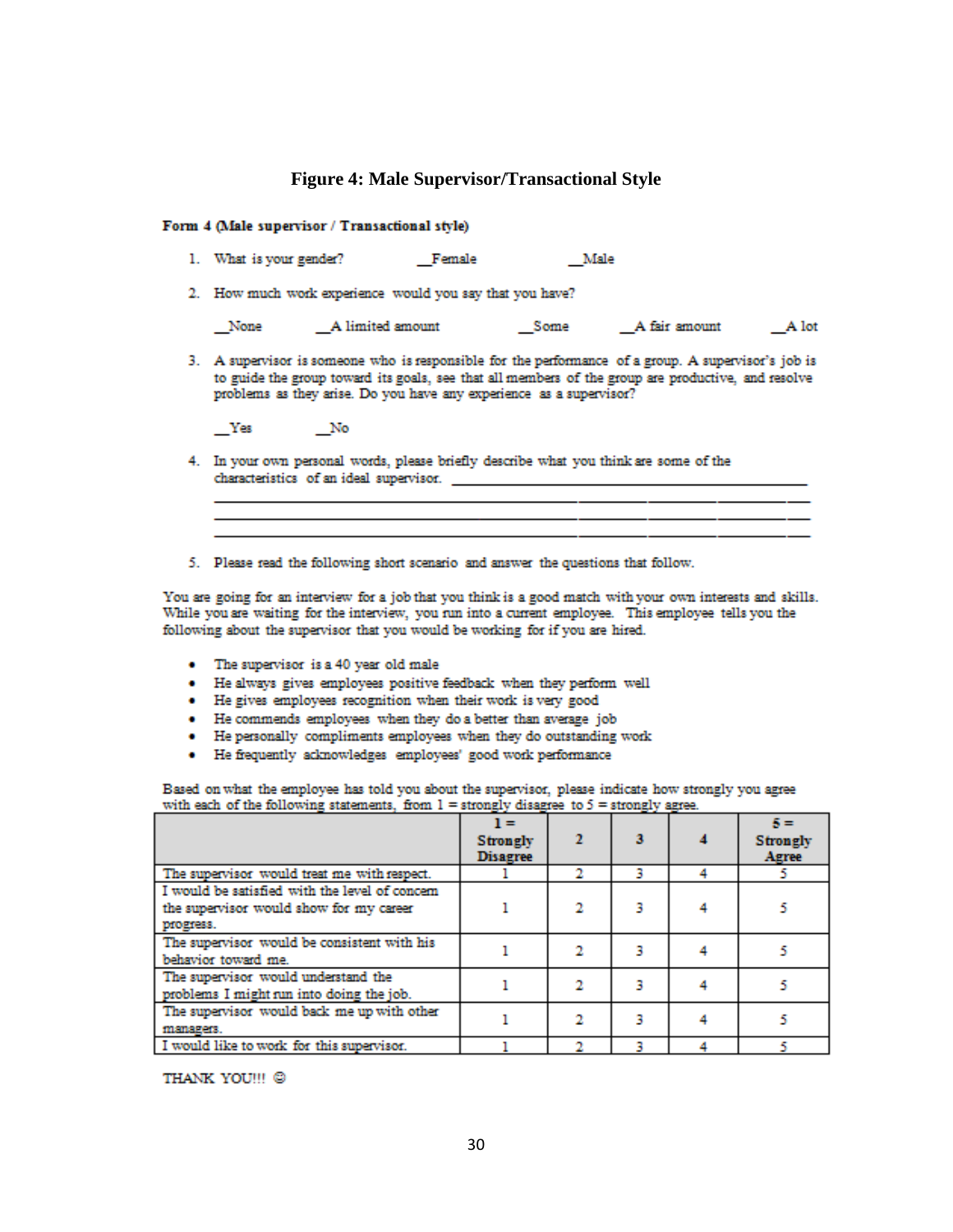<span id="page-37-0"></span>**Appendix C: Participants' Ideal Supervisor**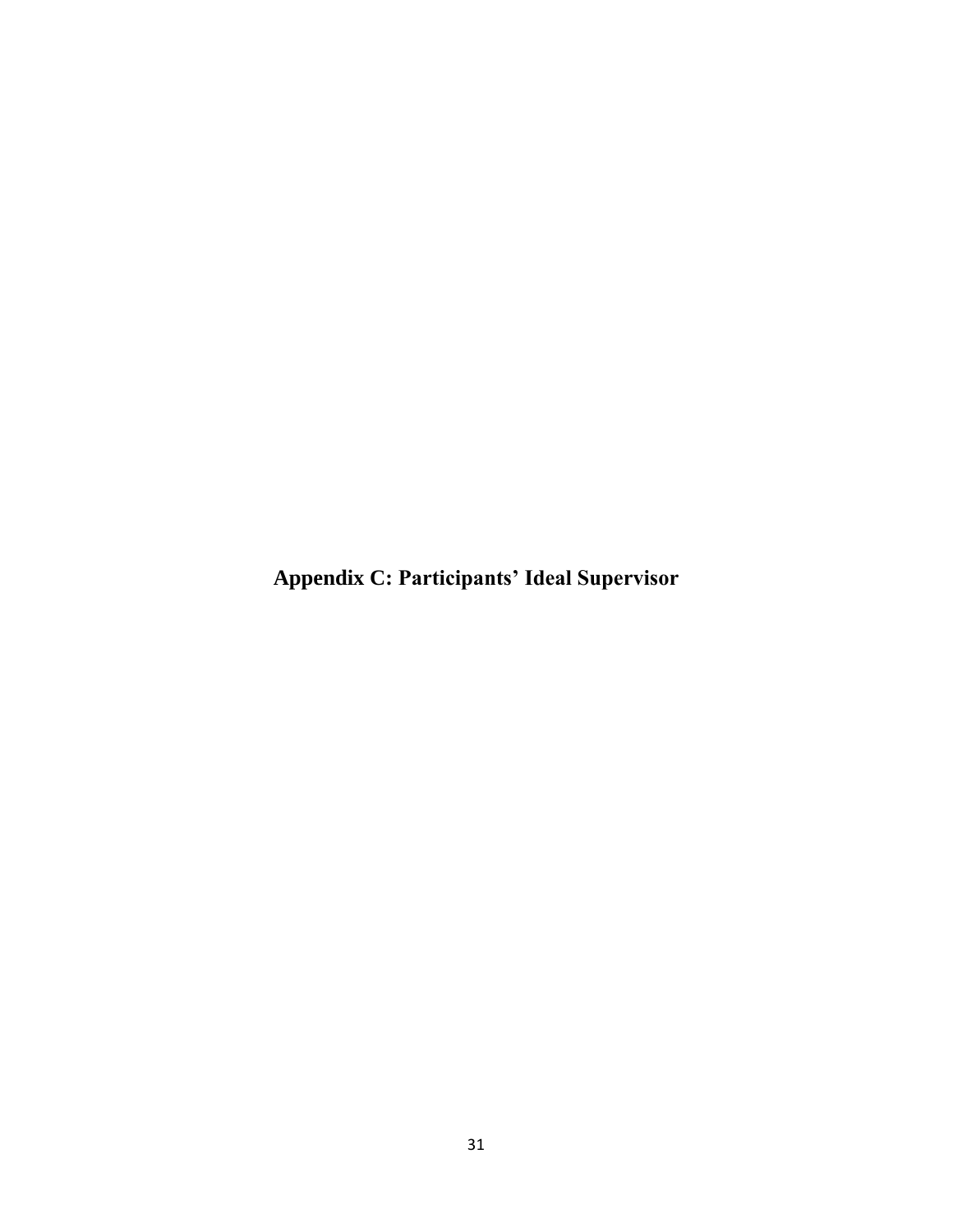# **Figure 5: Supervisor Prototypes**

<span id="page-38-0"></span>

| <b>Supervisor Prototype Categories</b> | <b>Attributes for Category</b>                                                                                                                                                                                                                                                                                                                                                                                                                     |
|----------------------------------------|----------------------------------------------------------------------------------------------------------------------------------------------------------------------------------------------------------------------------------------------------------------------------------------------------------------------------------------------------------------------------------------------------------------------------------------------------|
| Empathetic                             | empathetic, caring, understanding, reasonable, shows<br>a genuine interest in his supervisors, nice, friendly,<br>understand workers are people, considerate,<br>compassionate, looks out for others' well-being<br>besides their own, concern for employees, kind,<br>emotional intelligence                                                                                                                                                      |
| Competency and Knowledge               | informative, intelligent, knowledgeable, insightful,<br>competent, practical wisdom, able to learn and adapt,<br>knows job well, smart, be able to perform anyone's<br>tasks if required efficiently, experienced, knows how<br>to do the job correctly, well educated, expert,<br>understands daily tasks and objectives, informative                                                                                                             |
| <b>Communication Skills</b>            | open-communication, ability to listen, open-door<br>policy, communicate without it being a bother,<br>communicates, works well with others, making<br>employees feel comfortable to ask questions without<br>hesitation, easy to talk to, good communicator, clearly<br>communicate ideas, clear and concise, approachable,<br>have people skills, make sure they understand what is<br>expected of them, open to suggestions, people-<br>oriented |
| Motivational and Inspirational         | motivator, supporter, encouraging, helpful, leads by<br>example, great role-model, building morale, inspiring,<br>mentoring, follows what they preach, empowering,<br>coach/developer, compliments, influences,<br>supportive, guide, figure-head, encourages, helpful                                                                                                                                                                             |
| Fairness and Integrity                 | honesty, reasonable, mediator, loyal, trustworthy,<br>fair, equal treatment, rational, open-minded,<br>unbiased, resolve conflict, credible, truthful, integrity,<br>considerate, open to suggestions, don't favor certain<br>employees                                                                                                                                                                                                            |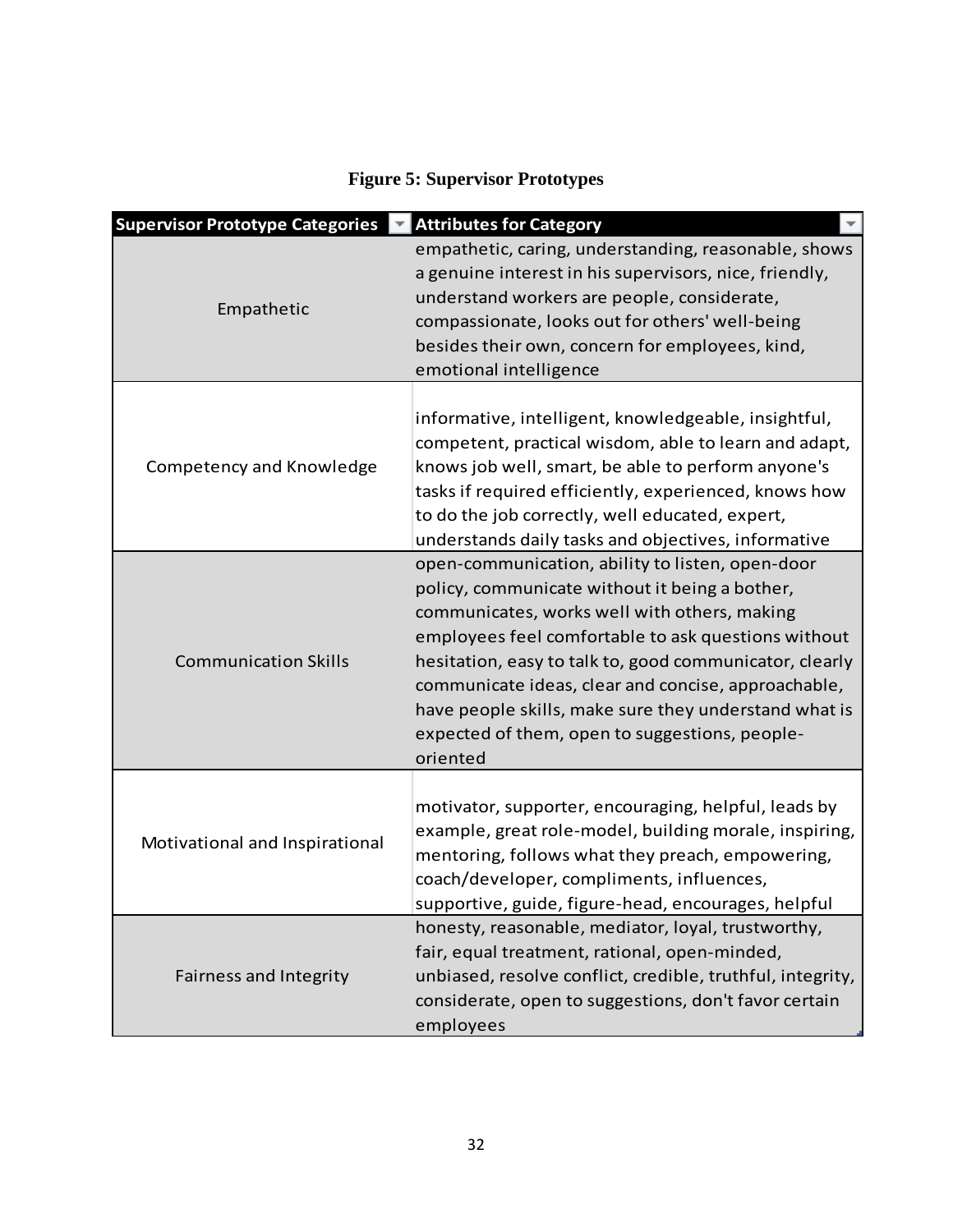<span id="page-39-0"></span>

|                                        | % of Males who % of Females |              |
|----------------------------------------|-----------------------------|--------------|
|                                        | included this               | who included |
| <b>Supervisor Prototype Categories</b> | category                    | this categor |
| Empathetic                             | 24%                         | 42%          |
| Competency and Knowledge               | 24%                         | 17%          |
| <b>Communcation Skills</b>             | 26%                         | 43%          |
| Motivational and Inspriational         | 31%                         | 31%          |
| <b>Fairness and Integrity</b>          | 23%                         | 31%          |

## **Figure 6: Supervisor Prototype Results**

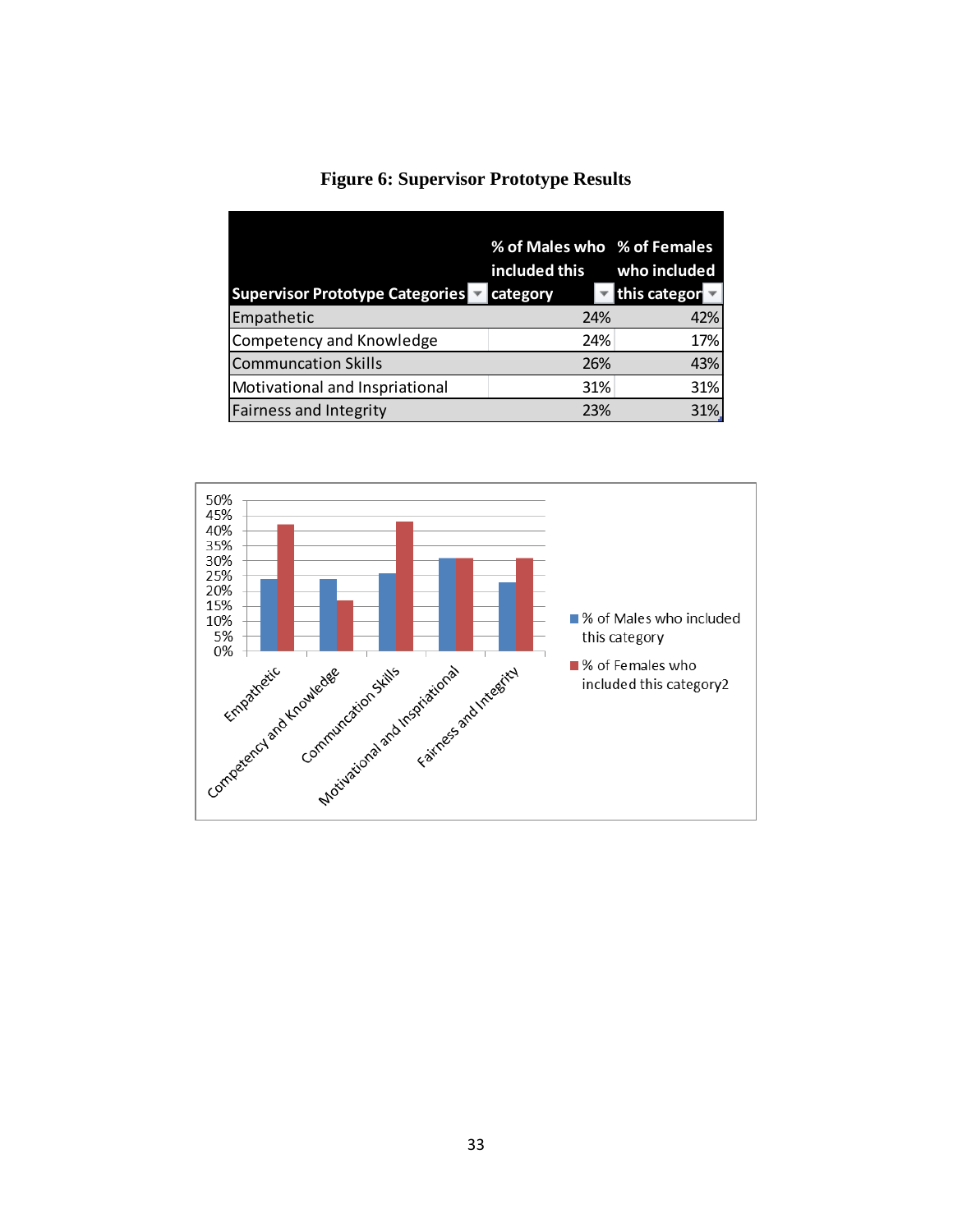<span id="page-40-0"></span>**Appendix D: Descriptive Statistics**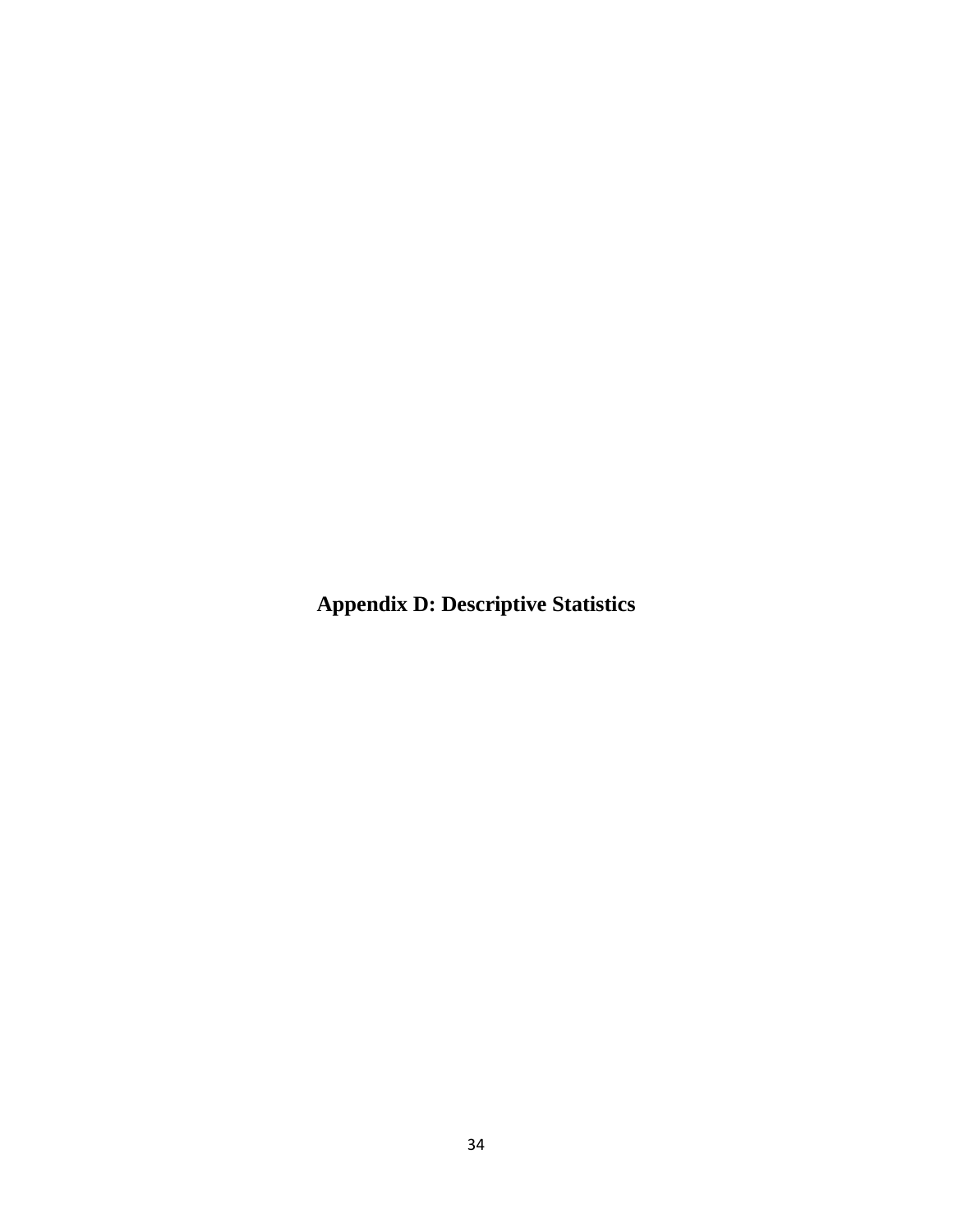

<span id="page-41-0"></span>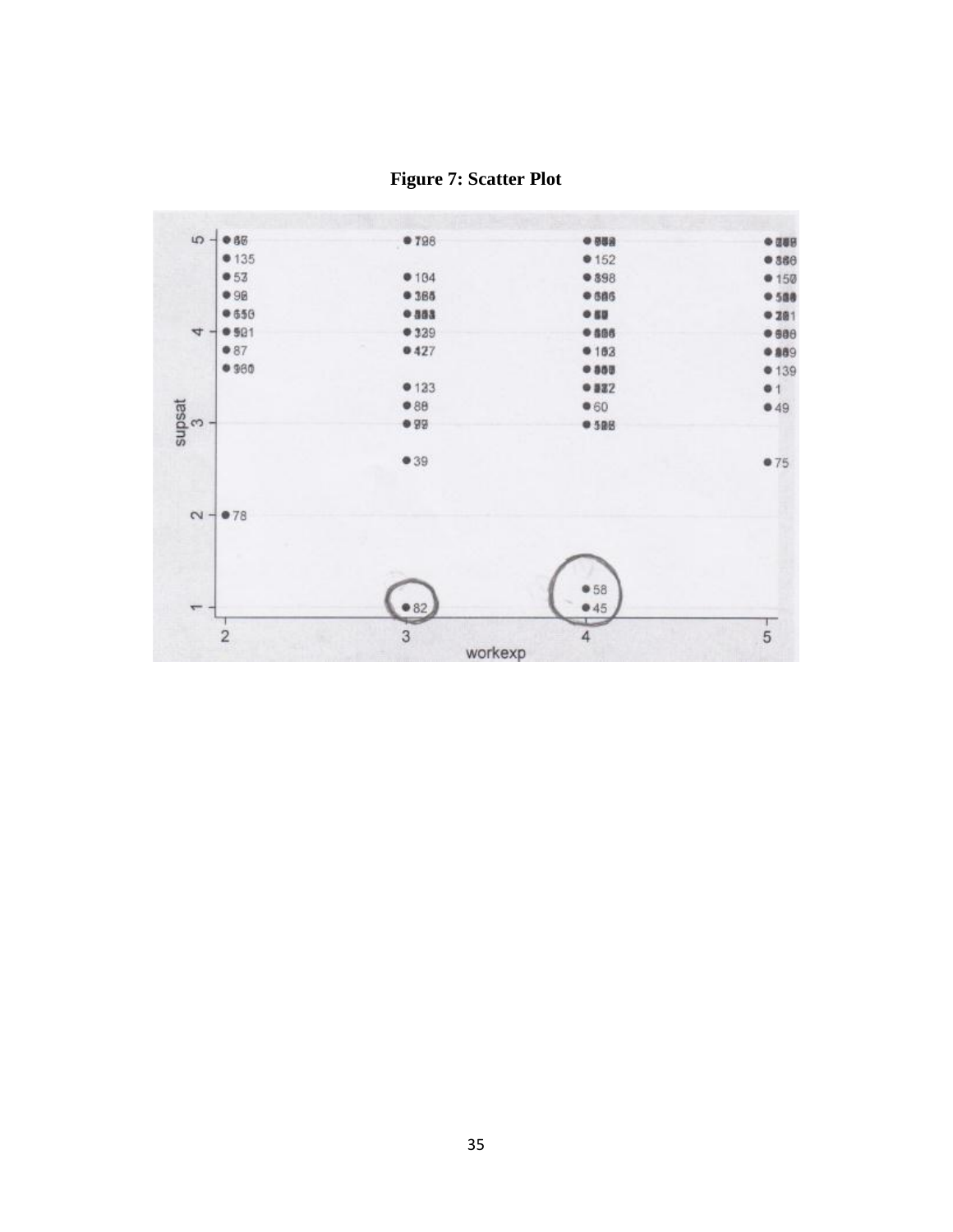# **Table 1: Age**

<span id="page-42-0"></span>

|                           |            | Age<br>$\mathbf{v}$ . | Count <b>E</b> |
|---------------------------|------------|-----------------------|----------------|
|                           |            | 19                    | $\overline{2}$ |
|                           |            | 20                    | 4              |
|                           |            | 21                    | 15             |
|                           |            | 22                    | 24             |
|                           |            | 23                    | 32             |
|                           |            | 24                    | 22             |
|                           |            | 25                    | 6              |
| <b>AGE</b>                |            | 26                    | 10             |
|                           |            | 27                    | $\overline{7}$ |
| Mean                      | 25.1625    | 28                    | 9              |
| <b>Standard Error</b>     | 0.34293034 | 29                    | 6              |
| Median                    | 24         | 30                    | 4              |
| Mode                      | 23         | 31                    | 6              |
| <b>Standard Deviation</b> | 4.33776382 | 32                    | 1              |
| Sample Variance           | 18.816195  | 33                    | 0              |
| Kurtosis                  | 1.85589352 | 34                    | 3              |
| Skewness                  | 1.45144381 | 35                    | $\overline{2}$ |
| Range                     | 21         | 36                    | 0              |
| Minimum                   | 19         | 37                    | 4              |
| Maximum                   | 40         | 38                    | 1              |
| Sum                       | 4026       | 39                    | $\overline{0}$ |
| Count                     | 160        | 40                    | $\overline{2}$ |



<span id="page-42-1"></span>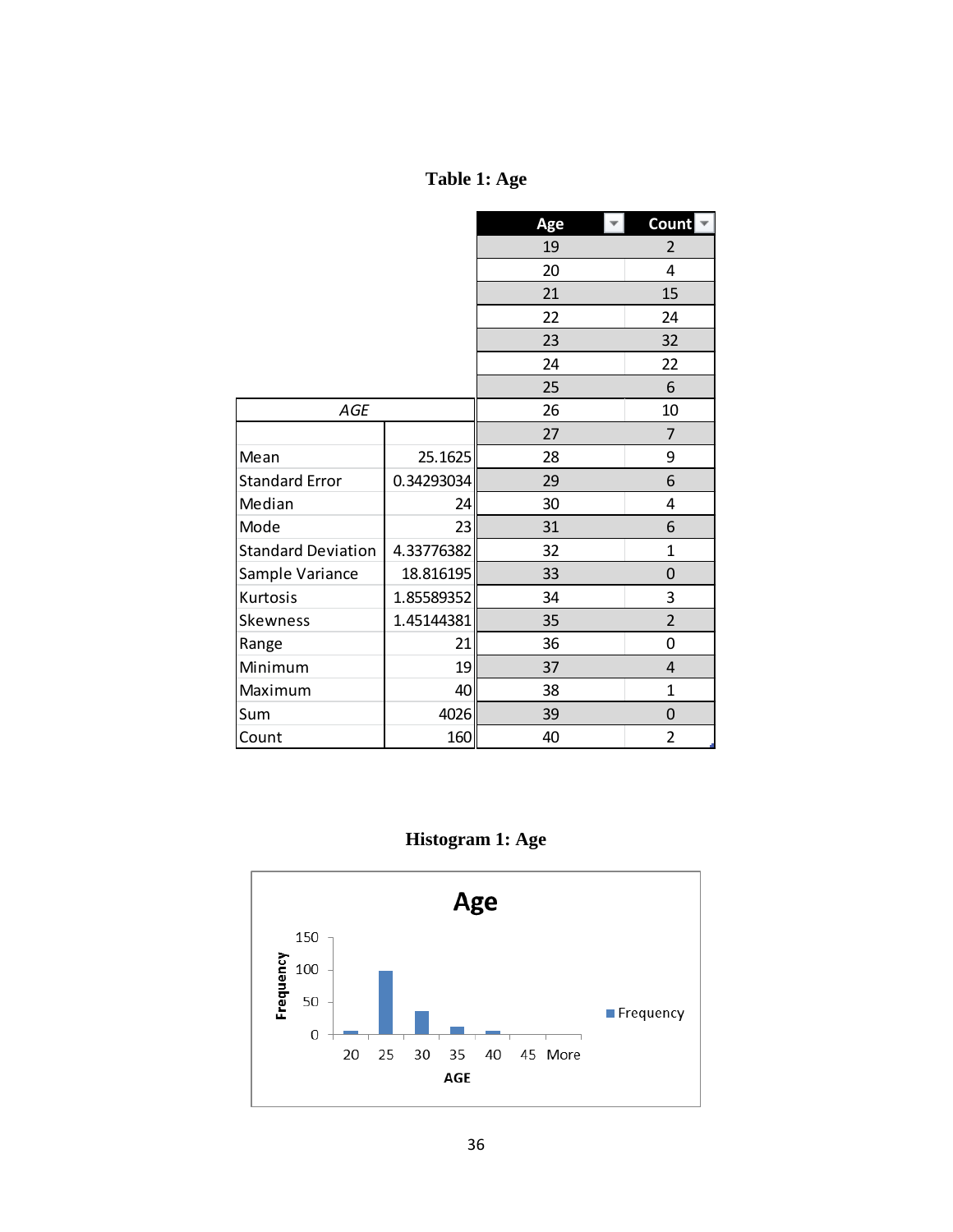<span id="page-43-0"></span>

| WORK EXPERIENCE           |               |                            |       |
|---------------------------|---------------|----------------------------|-------|
|                           |               |                            |       |
| Mean                      | 3.85          |                            |       |
| <b>Standard Error</b>     | 0.07585985    |                            |       |
| Median                    | 4             |                            |       |
| Mode                      | 4             |                            |       |
| <b>Standard Deviation</b> | 0.95955965    |                            |       |
| Sample Variance           | 0.92075472    |                            |       |
| Kurtosis                  | $-0.6291592$  |                            |       |
| Skewness                  |               | -0.5159903 Work Experience | Count |
| Range                     | 3             | $1 = None$                 | 0     |
| Minimum                   | $\mathfrak z$ | $2 = A$ limited amoun      | 19    |
| Maximum                   | 5             | $3 = Some$                 | 30    |
| Sum                       |               | $616$   4 = A fair amount  | 67    |
| Count                     |               | $160$   5 = A lot          | 44.   |

**Histogram 2: Work Experience**

<span id="page-43-1"></span>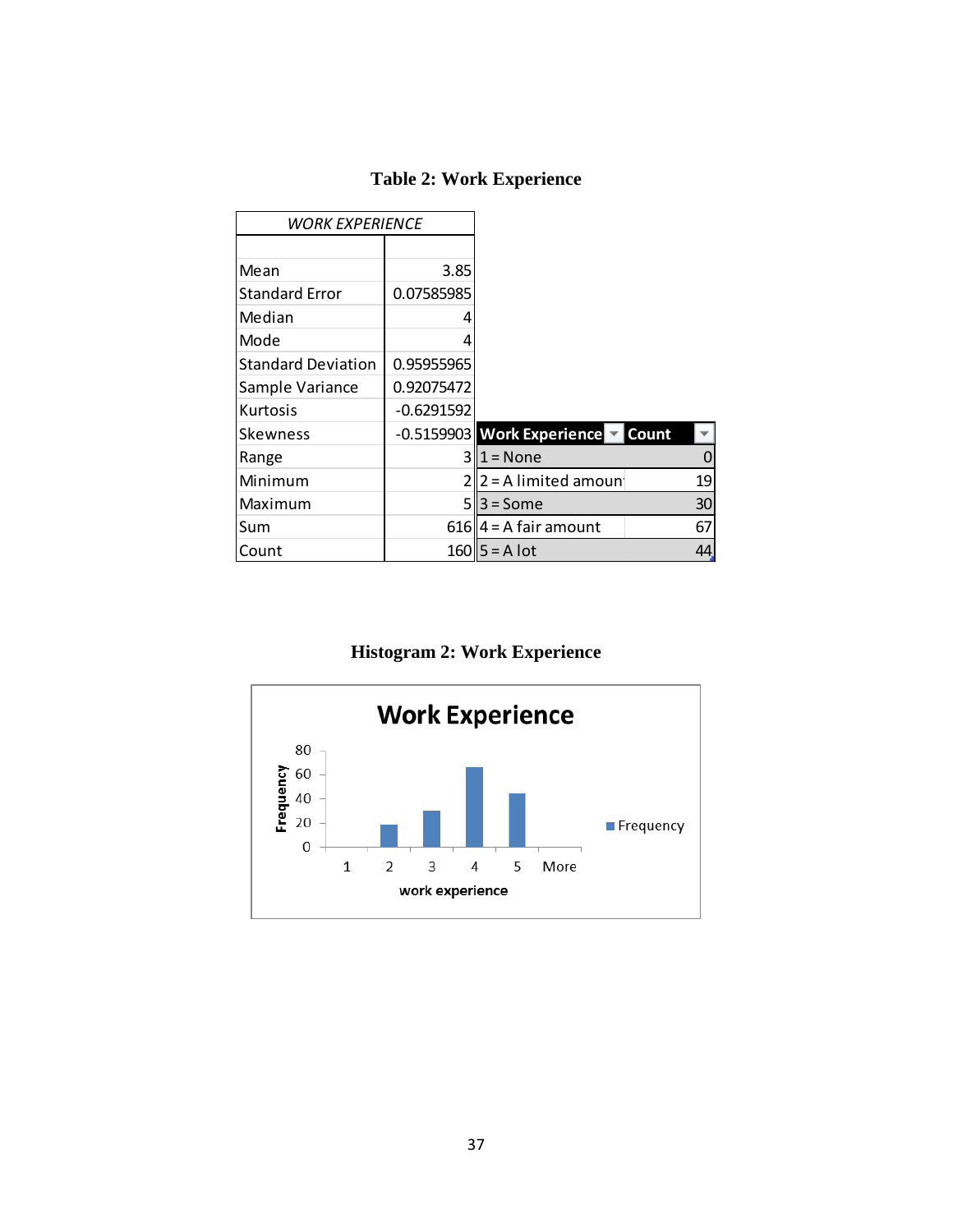## **Table 3: Gender**

<span id="page-44-0"></span>

| GENDER                    |              |            |       |    |
|---------------------------|--------------|------------|-------|----|
|                           |              |            |       |    |
| Mean                      | 0.40625      |            |       |    |
| <b>Standard Error</b>     | 0.03894933   |            |       |    |
| Median                    |              |            |       |    |
| Mode                      |              |            |       |    |
| <b>Standard Deviation</b> | 0.49267432   |            |       |    |
| Sample Variance           | 0.24272799   |            |       |    |
| Kurtosis                  | $-1.8750694$ |            |       |    |
| <b>Skewness</b>           | 0.38539337   |            |       |    |
| Range                     |              |            |       |    |
| Minimum                   |              |            |       |    |
| Maximum                   | 1            | Gender     | Count |    |
| Sum                       |              | 65 Male    |       | 95 |
| Count                     |              | 160 Female |       | 65 |

## **Table 4: SameSex**

<span id="page-44-1"></span>

| SameSex                   |               |                                |     |
|---------------------------|---------------|--------------------------------|-----|
|                           |               |                                |     |
| Mean                      | 0.48125       |                                |     |
| <b>Standard Error</b>     | 0.03962469    |                                |     |
| Median                    |               |                                |     |
| Mode                      |               |                                |     |
| <b>Standard Deviation</b> | 0.50121707    |                                |     |
| Sample Variance           | 0.25121855    |                                |     |
| Kurtosis                  | $-2.0196647$  |                                |     |
| lSkewness                 | 0.07576494    |                                |     |
| Range                     |               |                                |     |
| Minimum                   |               |                                |     |
| Maximum                   | $1\mathsf{I}$ | Count<br><b>Same Sex</b>       |     |
| Sum                       | 77 I          | Same Sex as Supervisor         | 77I |
| Count                     |               | 160 Not Same sex as supervisor | 83  |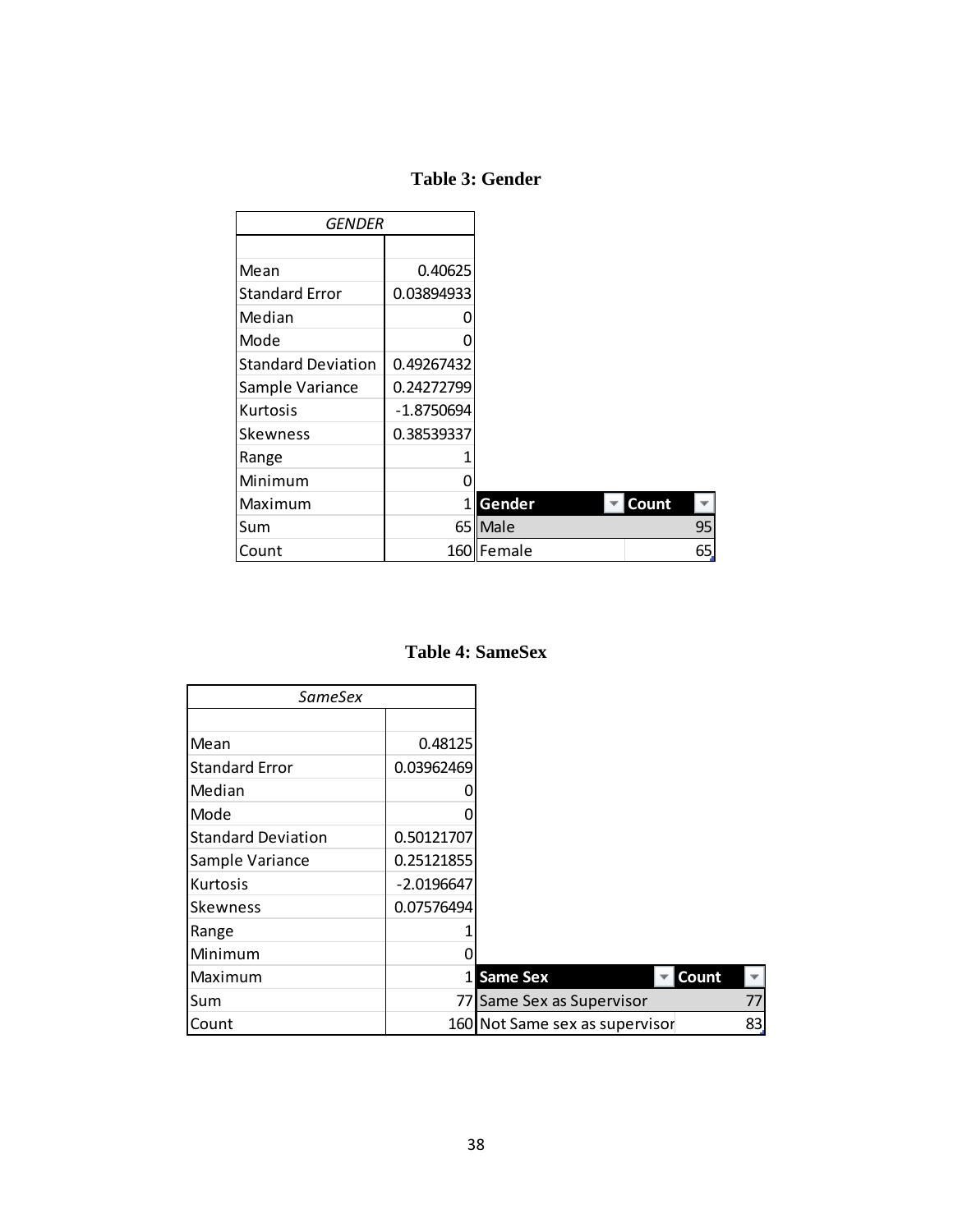| <b>Table 5: Transformational vs. Transactional</b> |  |
|----------------------------------------------------|--|
|----------------------------------------------------|--|

<span id="page-45-0"></span>

| <b>Transformational</b>   |              |                         |       |
|---------------------------|--------------|-------------------------|-------|
|                           |              |                         |       |
| Mean                      | 0.50625      |                         |       |
| <b>Standard Error</b>     | 0.03964948   |                         |       |
| Median                    |              |                         |       |
| Mode                      |              |                         |       |
| <b>Standard Deviation</b> | 0.50153068   |                         |       |
| Sample Variance           | 0.25153302   |                         |       |
| Kurtosis                  | $-2.0248326$ |                         |       |
| <b>Skewness</b>           | $-0.0252392$ |                         |       |
| Range                     |              |                         |       |
| Minimum                   |              |                         |       |
| Maximum                   | 11           | <b>Leadership Style</b> | Count |
| Sum                       |              | 81 Transformational     | 81    |
| Count                     | 160I         | <b>Transactional</b>    | 79    |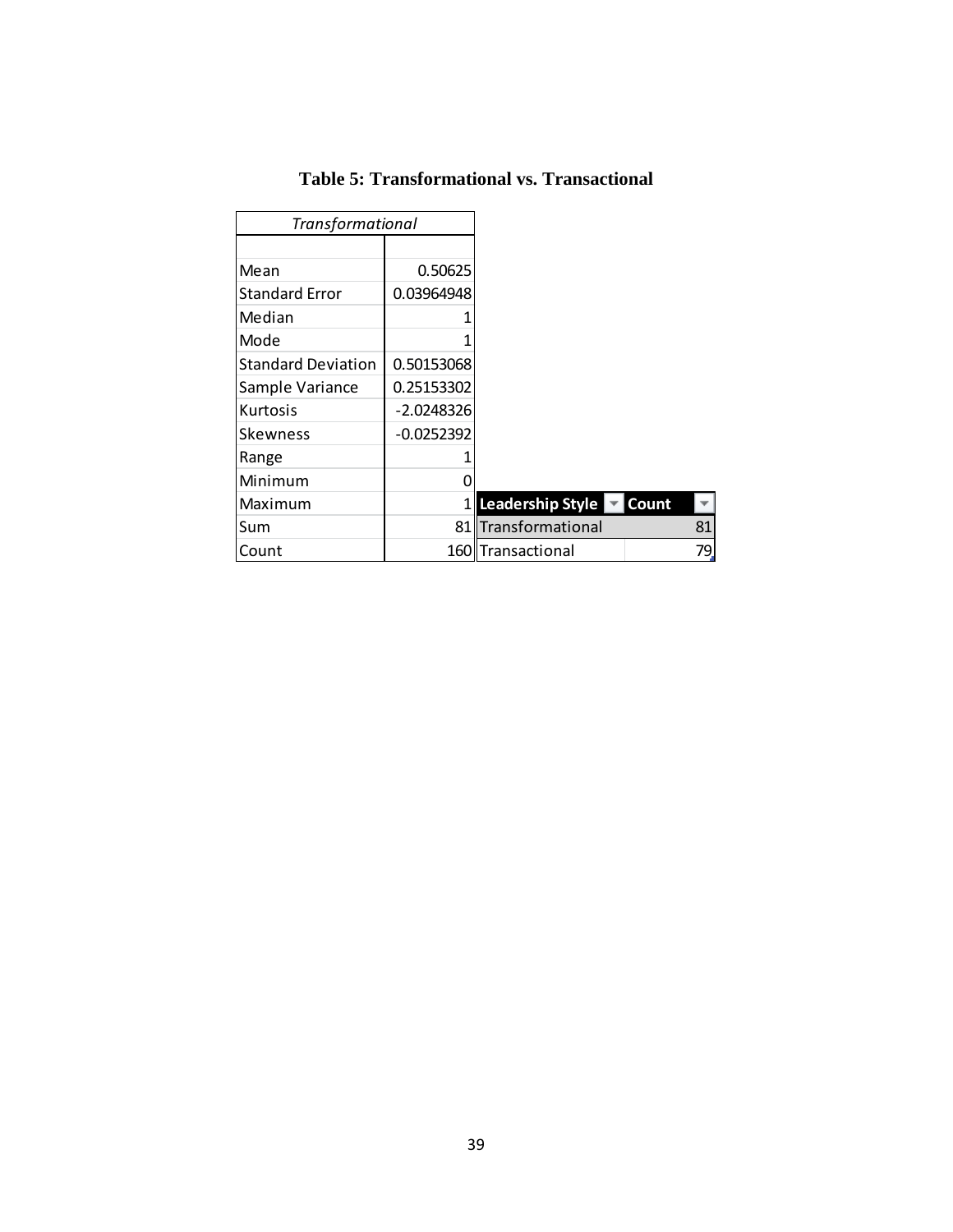<span id="page-46-0"></span>**Appendix E: Regression Results**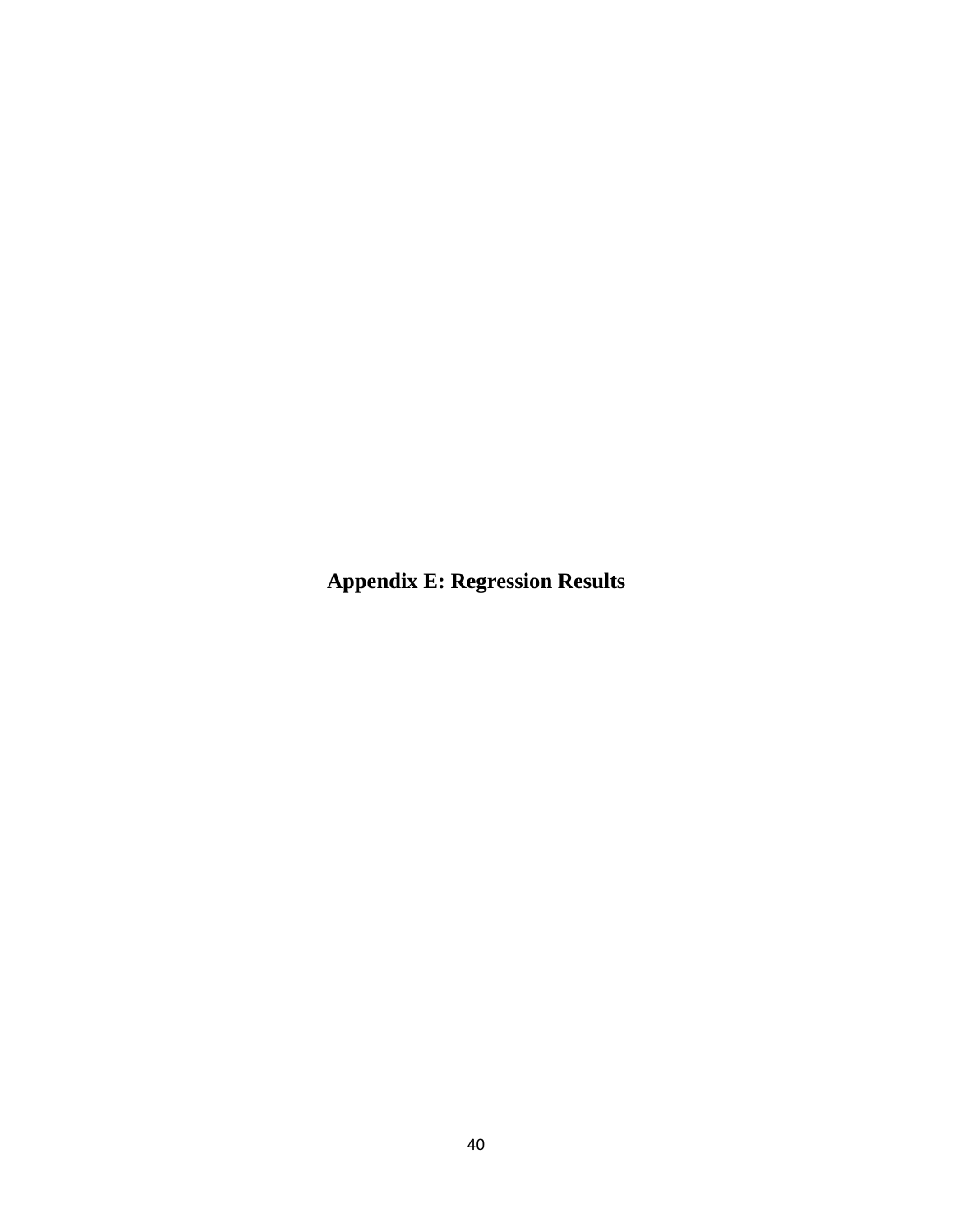<span id="page-47-0"></span>

| SUMMARY OUTPUT               |                |                       |                |             |                |             |                |             |
|------------------------------|----------------|-----------------------|----------------|-------------|----------------|-------------|----------------|-------------|
|                              |                |                       |                |             |                |             |                |             |
| <b>Regression Statistics</b> |                |                       |                |             |                |             |                |             |
| Multiple R                   | 0.241954698    |                       |                |             |                |             |                |             |
| R Square                     | 0.058542076    |                       |                |             |                |             |                |             |
| <b>Adjusted R Square</b>     | 0.040437116    |                       |                |             |                |             |                |             |
| <b>Standard Error</b>        | 0.610843391    |                       |                |             |                |             |                |             |
| Observations                 | 160            |                       |                |             |                |             |                |             |
|                              |                |                       |                |             |                |             |                |             |
| <b>ANOVA</b>                 |                |                       |                |             |                |             |                |             |
|                              |                |                       |                |             |                |             |                |             |
|                              | df             | SS                    | МS             | F           | Significance F |             |                |             |
| Regression                   | $\overline{3}$ | 3.619524834           | 1.206508278    | 3.23348274  | 0.023970348    |             |                |             |
| Residual                     | 156            | 58.20822517           | 0.373129648    |             |                |             |                |             |
| Total                        | 159            | 61.82775              |                |             |                |             |                |             |
|                              |                |                       |                |             |                |             |                |             |
|                              | Coefficients   | <b>Standard Error</b> | t Stat         | P-value     | Lower 95%      | Upper 95%   | Lower 95.0%    | Upper 95.0% |
| Intercept                    | 4.070409032    | 0.316386476           | 12.86530666    | 2.80682E-26 | 3.445454779    | 4.695363284 | 3.445454779    | 4.695363284 |
| <b>GENDER</b>                | 0.159715517    | 0.099081507           | 1.611960912    | 0.108991759 | $-0.035998947$ | 0.35542998  | $-0.035998947$ | 0.35542998  |
| AGE                          | $-0.021546127$ | 0.011615283           | $-1.854980775$ | 0.06548635  | $-0.044489651$ | 0.001397397 | $-0.044489651$ | 0.001397397 |

# **Model 2: Theory Variables**

<span id="page-47-1"></span>

| <b>SUMMARY OUTPUT</b>        |               |                       |               |             |                |             |                |             |
|------------------------------|---------------|-----------------------|---------------|-------------|----------------|-------------|----------------|-------------|
|                              |               |                       |               |             |                |             |                |             |
| <b>Regression Statistics</b> |               |                       |               |             |                |             |                |             |
| Multiple R                   | 0.285366978   |                       |               |             |                |             |                |             |
| R Square                     | 0.081434312   |                       |               |             |                |             |                |             |
| <b>Adjusted R Square</b>     | 0.051610751   |                       |               |             |                |             |                |             |
| <b>Standard Error</b>        | 0.607276493   |                       |               |             |                |             |                |             |
| Observations                 | 160           |                       |               |             |                |             |                |             |
| <b>ANOVA</b>                 |               |                       |               |             |                |             |                |             |
|                              | df            | SS                    | <b>MS</b>     | F           | Significance F |             |                |             |
| Regression                   | 5             | 5.034900277           | 1.006980055   | 2.730536138 | 0.021513592    |             |                |             |
| Residual                     | 154           | 56.79284972           | 0.368784738   |             |                |             |                |             |
| Total                        | 159           | 61.82775              |               |             |                |             |                |             |
|                              |               |                       |               |             |                |             |                |             |
|                              | Coefficients  | <b>Standard Error</b> | t Stat        | P-value     | Lower 95%      | Upper 95%   | Lower 95.0%    | Upper 95.0% |
| Intercept                    | 3.926359548   | 0.32655528            | 12.02356781   | 6.65292E-24 | 3.281253493    | 4.571465603 | 3.281253493    | 4.571465603 |
| <b>GENDER</b>                | 0.164941496   | 0.098728326           | 1.67066031    | 0.096819887 | $-0.030095133$ | 0.359978126 | $-0.030095133$ | 0.359978126 |
| AGE                          | $-0.02086633$ | 0.011559904           | $-1.80506125$ | 0.073018663 | $-0.043702785$ | 0.001970117 | $-0.043702785$ | 0.001970117 |
| <b>WORK EXPERIENCE</b>       | 0.137313736   | 0.053216499           | 2.580285057   | 0.010806176 | 0.032185179    | 0.242442294 | 0.032185179    | 0.242442294 |
| SameSex                      | 0.167901953   | 0.097749513           | 1.717675594   | 0.087865868 | $-0.025201043$ | 0.36100495  | $-0.025201043$ | 0.36100495  |
| Transformational             | 0.061178071   | 0.098840016           | 0.618960553   | 0.53685687  | $-0.1340792$   | 0.256435343 | $-0.1340792$   | 0.256435343 |
|                              |               |                       |               |             |                |             |                |             |
|                              |               |                       |               |             |                |             |                |             |
|                              |               |                       |               |             |                |             |                |             |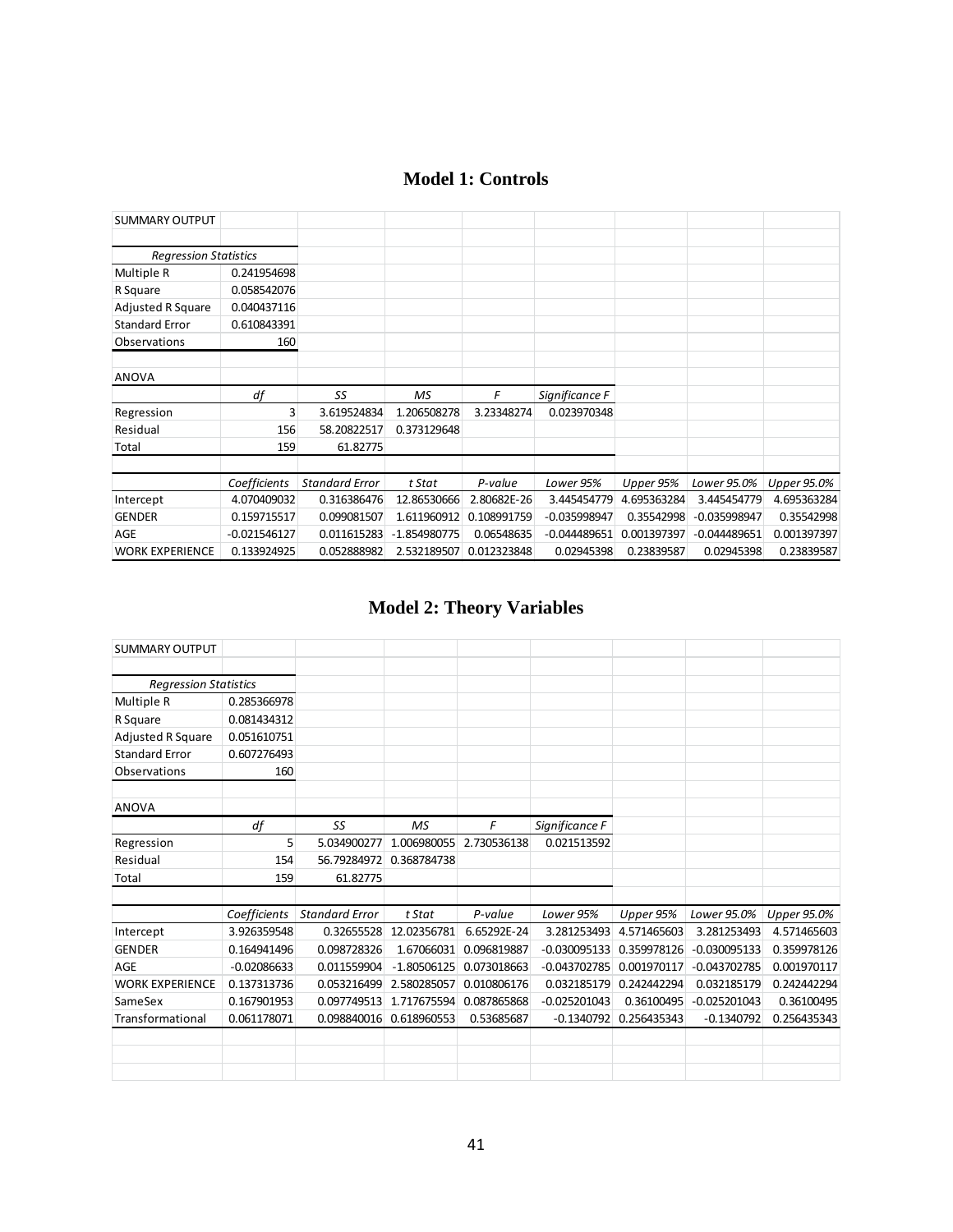## **Model 3: Interaction**

<span id="page-48-0"></span>

| <b>SUMMARY OUTPUT</b>        |               |                       |               |             |                |             |                |             |
|------------------------------|---------------|-----------------------|---------------|-------------|----------------|-------------|----------------|-------------|
|                              |               |                       |               |             |                |             |                |             |
| <b>Regression Statistics</b> |               |                       |               |             |                |             |                |             |
| Multiple R                   | 0.306657375   |                       |               |             |                |             |                |             |
| R Square                     | 0.094038745   |                       |               |             |                |             |                |             |
| <b>Adjusted R Square</b>     | 0.058510853   |                       |               |             |                |             |                |             |
| <b>Standard Error</b>        | 0.605063309   |                       |               |             |                |             |                |             |
| <b>Observations</b>          | 160           |                       |               |             |                |             |                |             |
| <b>ANOVA</b>                 |               |                       |               |             |                |             |                |             |
|                              | df            | SS                    | <b>MS</b>     | F           | Significance F |             |                |             |
| Regression                   | 6             | 5.814204046           | 0.969034008   | 2.646899079 | 0.018011734    |             |                |             |
| Residual                     | 153           | 56.01354595           | 0.366101608   |             |                |             |                |             |
| Total                        | 159           | 61.82775              |               |             |                |             |                |             |
|                              |               |                       |               |             |                |             |                |             |
|                              | Coefficients  | <b>Standard Error</b> | t Stat        | P-value     | Lower 95%      | Upper 95%   | Lower 95.0%    | Upper 95.0% |
| Intercept                    | 4.181947127   | 0.369527941           | 11.31699841   | 5.89302E-22 | 3.451911305    | 4.911982949 | 3.451911305    | 4.911982949 |
| <b>GENDER</b>                | 0.166959557   | 0.098378241           | 1.697118752   | 0.091707509 | $-0.027395542$ | 0.361314657 | $-0.027395542$ | 0.361314657 |
| AGE                          | $-0.01966825$ | 0.01154701            | $-1.70331995$ | 0.090538598 | $-0.042480414$ | 0.003143909 | $-0.042480414$ | 0.003143909 |
| <b>WORK EXPERIENCE</b>       | 0.065321235   | 0.072430832           | 0.901842945   | 0.368557808 | $-0.077772415$ | 0.208414885 | $-0.077772415$ | 0.208414885 |
| SameSex                      | 0.168748243   | 0.097394998           | 1.732617141   | 0.085178796 | $-0.023664372$ | 0.361160859 | $-0.023664372$ | 0.361160859 |
| Transformational             | $-0.50795775$ | 0.402327541           | $-1.26254779$ | 0.208672681 | $-1.302792142$ | 0.286876645 | $-1.302792142$ | 0.286876645 |
| <b>EXPXTRAN</b>              | 0.147952014   | 0.101407088           | 1.458990857   | 0.146617575 | $-0.052386847$ | 0.348290875 | $-0.052386847$ | 0.348290875 |
|                              |               |                       |               |             |                |             |                |             |
|                              |               |                       |               |             |                |             |                |             |
|                              |               |                       |               |             |                |             |                |             |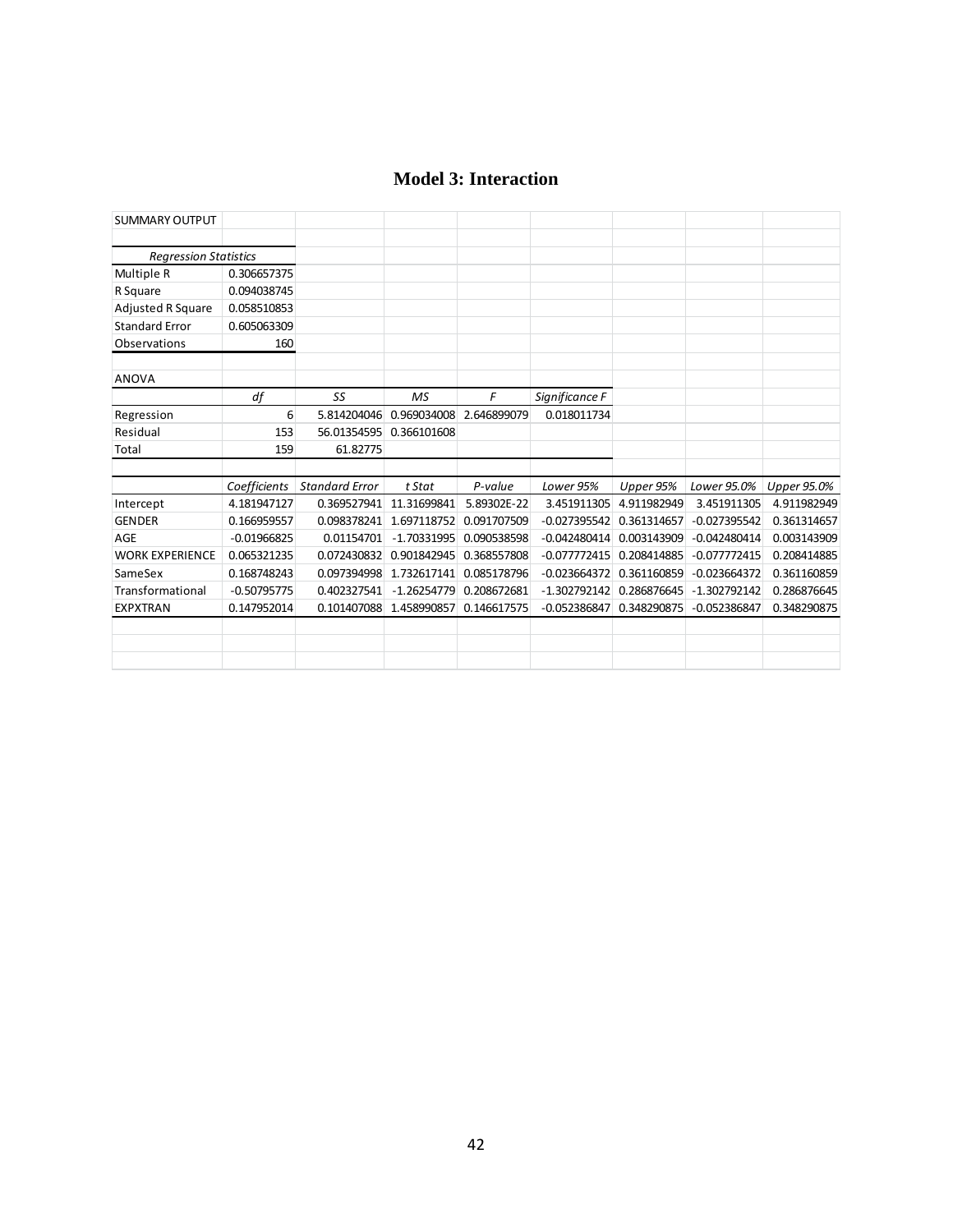#### **References**

- <span id="page-49-0"></span>DeConinck, James B., (2009). The Effect of Leader–member Exchange on Turnover among Retail Buyers. *Journal of Business Research*, 62(11), 1081-1086
- Eagly Alice H., Johannesen-Schmidt Mary C., (2001). The Leadership Styles of Women and Men*. Journal of Social Issues*, 57(4), 781-797
- Eagly Alice H., Johannesen-Schmidt Mary C., (2003). Transformational, Transactional, and Laissez-Faire Leadership Styles: A Meta-Analysis Comparing Women and Men. *Psychological Bulletin*, 129(4), 569-591
- Eagly Alice H., Wood Wendy, (1982). Inferred Sex Differences in Status as a Determinant of Gender Stereotypes About Social Influence. *Journal of Personality and Social Psychology*, 43(5)
- Harter, James K., Frank L. Schmidt, and Theodore L. Hayes., (2002) Business-unit-level Relationship between Employee Satisfaction, Employee Engagement, and Business Outcomes: A Meta-analysis. *Journal of Applied Psychology*. 87(2), 268-79
- Johnson Stefanie K, Murphy Susan Elaine, Zewdie Selamawit, (2008, May). The strong, sensitive type: Effects of gender stereotypes and leadership prototypes on the evaluation of male and female leaders. *Organizational Behavior and Human Decision Processes*, 106(1)
- Moskal Brian S., (1997). Women Make Better Managers. *Industry Week/IW,* 246(3)
- Ortiz-Walters Rowena, Eddleston Kimberly-Ann, Simione Kathleen, (2010). Satisfaction with mentoring relationships: does gender identity matter? *Career Development International*   $15(2)$